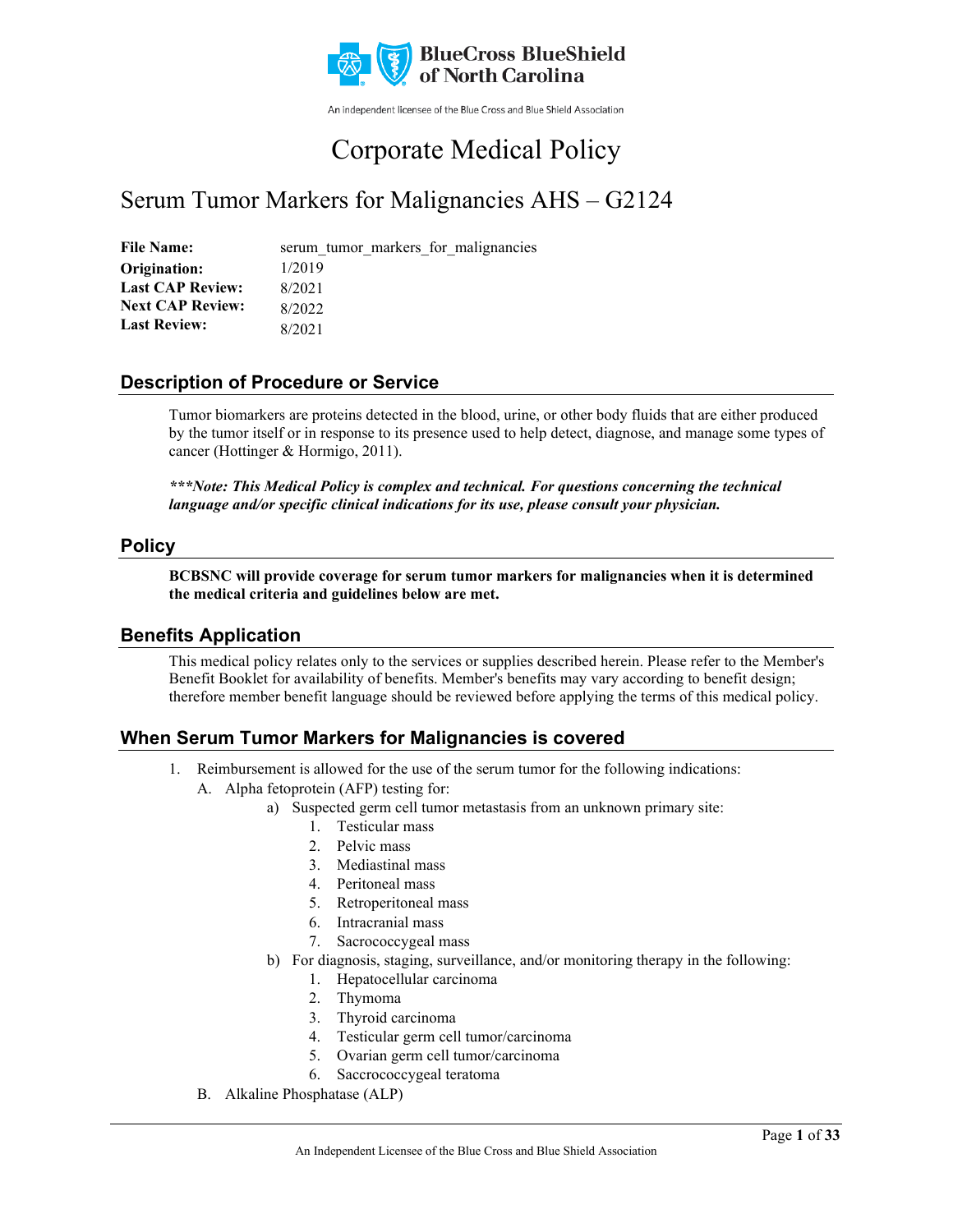- a) Bone Cancers
- C. Beta human chorionic gonadotropin (beta-HCG) for:
	- a) Suspected germ cell tumor metastasis from an unknown primary site:
		- 1. Testicular mass
		- 2. Pelvic mass
		- 3. Mediastinal mass
		- 4. Peritoneal mass
		- 5. Retroperitoneal mass
		- 6. Intracranial mass
		- 7. Sacrococcygeal mass
		- b) For diagnosis, staging, surveillance, and/or monitoring therapy in the following:
			- 1. Thymoma
			- 2. Thyroid carcinoma
			- 3. Testicular germ cell tumor/carcinoma
			- 4. Ovarian germ cell tumor/carcinoma
			- 5. Saccrococcygeal teratoma
- D. Beta-2 microglobulin (B2M) for:
	- a) Multiple Myeloma initial diagnostic workup and follow-up/surveillance
	- b) Non-Hodgkin's Lymphoma workup
	- c) Waldenström's Macroglobulinemia/ Lymphoplasmacytic Lymphoma workup
	- d) Castleman's Disease workup
	- e) Follicular Lymphoma
	- f) Mantle Cell Lymphoma
	- g) Diffuse B-Cell Lymphoma
	- h) AIDS related B-cell Lymphoma
	- i) Lymphoblastic Lymphoma
	- j) Chronic Lymphocytic Leukemia/Small Lymphocytic Lymphoma
	- k) Systemic Light Chain Amyloidosis initial diagnostic workup
- E. Cancer Antigen 15-3 and 27.29 (CA 15-3 and 27-29) for:
	- a) Metastatic breast cancer monitoring during active therapy
- F. Cancer Antigen 19-9 (CA 19-9) for:
	- a) Pancreatic adenocarcinoma workup, post treatment and surveillance
	- b) Gallbladder cancer workup and surveillance
	- c) Hepatobiliary carcinoma workup and post biliary decompression
	- d) Intrahepatic and extrahepatic cholangiocarcinoma workup
	- e) Pancreatic or biliary tract primary workup
	- f) Small bowel adenocarcinoma workup
	- g) Epithelial ovarian cancer, fallopian tube cancer or primary peritoneal cancer workup and monitoring
- G. Cancer Antigen 125 (CA-125) for:
	- a) Epithelial ovarian cancer, fallopian tube cancer or primary peritoneal cancer workup and monitoring
	- b) BRCA mutation-positive individuals age 30 and older who have not elected riskreducing salpingo-oopherectomy (RRSO)
	- c) Borderline epithelial tumors (low malignant potential) monitoring
	- d) Endometrial Cancer for workup and surveillance
	- e) Occult Primary adenocarcinoma or carcinoma not otherwise specified workup
- H. Carcinoembryonic Antigen (CEA) for:
	- a) Colorectal carcinoma workup and surveillance every 3-6 months for 2 years, then every 6 months for a total of 5 years
	- b) Hepatobiliary Cancers including:
		- Intrahepatic Cholangiocarcinoma workup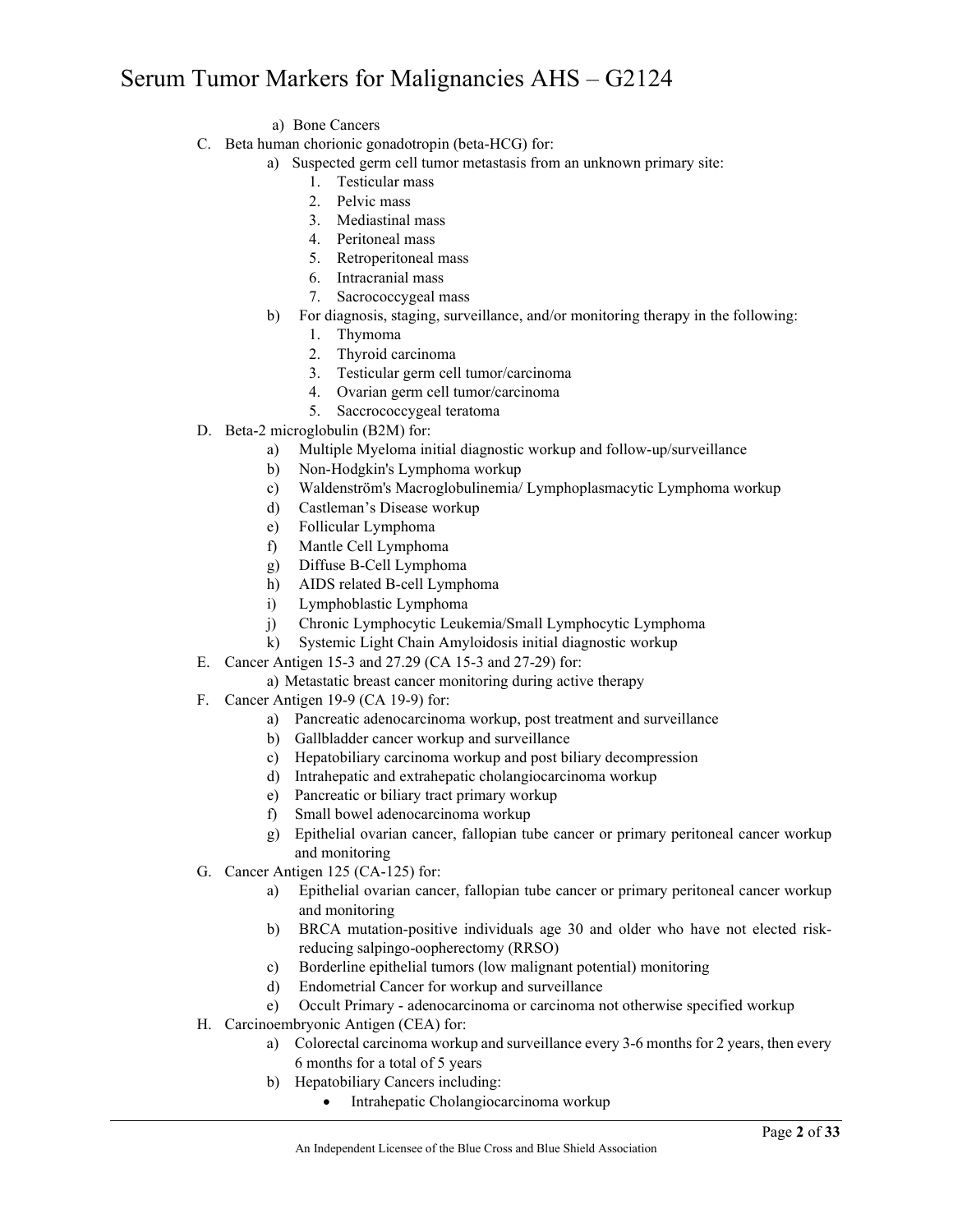- Extrahepatic Cholangiocarcinoma workup
- Gallbladder Cancer workup and surveillance
- c) Medullary thyroid carcinoma workup and surveillance
- d) Mucinous carcinoma of the ovary workup
- e) Small Bowel adenocarcinoma workup
- f) Rectal cancer workup
- g) Epithelial ovarian cancer, fallopian tube cancer or primary peritoneal cancer workup and monitoring
- I. Chromogranin A (CgA) for:
	- a) Neuroendocrine tumors of:
		- gastrointestinal tract
		- lung
		- thymus (carcinoid tumors) evaluation
- J. Calcitonin (CALCA) expression for:
	- a) Medullary thyroid carcinoma workup, surveillance and post-surgical evaluation
	- b) Adenocarcinoma or anaplastic/undifferentiated tumors of the head and neck workup
- K. Inhibin (INHA) expression for:
	- a) Undiagnosed pelvic mass workup for clinical indication to assess for LCOC (Less Common Ovarian Cancers) and pregnancy
	- b) Granulosa cell tumors observation
- L. Lactate dehydrogenase (LDH) for:
	- a) Acute Lymphoblastic Leukemia (ALL) workup and Pediatric Acute Lymphoblastic Leukemia (PED-ALL)
	- b) Acute Myeloid Leukemia (AML) workup
	- c) B-Cell lymphoma workup (including Castleman's disease)
	- d) Chronic Lymphocytic Leukemia workup
	- e) Hairy Cell Leukemia workup
	- f) Hodgkin's lymphoma workup
	- g) Ovarian cancer workup
	- h) Primary cutaneus B-cell Lymphoma workup
	- i) Non-Hodgkin's Lymphoma workup
	- j) Testicular germ cell tumors staging, prognosis before chemotherapy and/or additional surgery, monitoring response to treatment and detecting recurrence
	- k) Osteosarcoma and Ewig Sarcoma workup
	- l) Multiple Myeloma workup, follow-up/surveillance and staging
	- m) Myelodysplastic syndromes (initial evaluation)
	- n) Myeloproliferative neoplasms (initial evaluation)
	- o) Cutaneous melanoma
	- p) Kidney cancer
	- q) Small cell lung cancer
	- r) Systemic Light Chain Amyloidosis workup
	- s) Waldenström's Macroglobulinemia/Lymphoplasmacytic Lymphoma workup
- M. Troponin T
	- a) Systemic Light Chain Amyloidosis diagnostic workup
- N. Tryptase

a) Systemic Mastocytosis

### **When Serum Tumor Markers for Malignancies is not covered**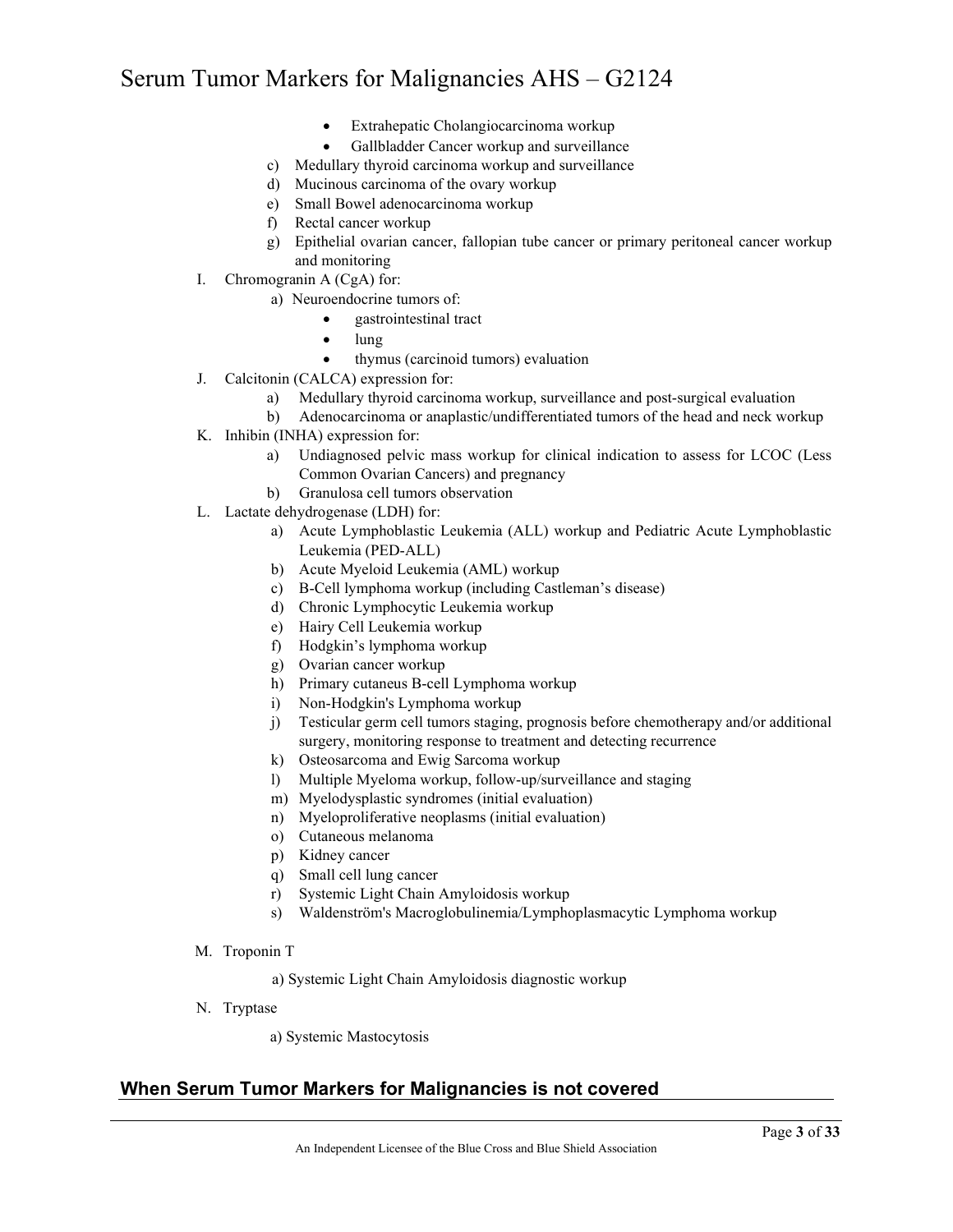Reimbursement is not allowed for any of the tumor markers listed above for any cancer indication not otherwise listed and all other applications of serum tumor markers, including but not limited to:

- 1. A2-PAG (pregnancy associated alpha2 glycoprotein)
- 2. BCM (breast cancer mucin)
- 3. CA-50 (cancer antigen 50)
- 4. CA 72-4 (cancer antigen 72-4)
- 5. CA-242 (cancer antigen 242)
- 6. CA-195 (cancer antigen 195)
- 7. CA-549 (cancer antigen 549)
- 8. CAM 17-1 (antimucin monoclonal antibody)
- 9. CAM-26 (carcinoma associated mucin antigen)
- 10. CAM-29 (carcinoma associated mucin antigen)
- 11. CA-SCC (squamous cell carcinoma antigen)
- 12. CAR-3 (antigenic determinant recognized by monoclonal antibody AR-3)
- 13. Circulating extracellular domain of HER2 (human epidermal growth factor receptor 2)
- 14. DMSA (pentavalent technetium-99mm dimercaptosuccinic acid)
- 15. Du-PAN-2 (sialylated carbohydrate antigen)
- 16. Ki-67 antigen for esophageal or breast cancer
- 17. MCA (mucinous carcinoma associated antigen)
- 18. MSA (mammary serum antigen)
- 19. NSE (neuron specific enolase)
- 20. P-LAP (placental alkaline phosphatase)
- 21. PNA-ELLA (peanut lectin bonding assay)
- 22. P53 (monocolonal antibody)
- 23. SLEX (sialylated Lewis-X antigen)
- 24. SLX (sialylated SSEA-1 antigen)
- 25. SPAN-1 (sialylated carbonated antigen SPAN-1)
- 26. ST-439 (sialylated carbohydrate antigen ST-439)
- 27. TAG-12 (tumor associated glycoprotein 12)
- 28. TAG 72 (tumor associated glycoprotein 72)
- 29. TAG-72-3 (tumor associated glycoprotein 72-3)
- 30. TNF-alpha (TNF-a) (tumor necrosis factor alpha)
- 31. TATI (tumor associated trypsin inhibitor)
- 32. TPA (tissue polypeptide antigen)
- 33. TPS (tissue polypeptide specific antigen)

The following tests, including but not limited to, are **investigational** for all indications, as there is insufficient evidence to support the use of these tests.

- 1. AFP-L3 (Lens culinaris agglutinin reactive AFP)
- 2. Apifiny®
- 3. BeScreened™ (BeScreened™- CRC)
- 4. Carcinoembryonic antigen cell adhesion molecule 6 (CEACAM6) for predicting the risk of breast cancer.
- 5. Carcinoembryonic antigen cellular adhesion molecule-7 (CEACAM-7) expression as a predictive marker for rectal cancer recurrence
- 6. CellSearch®
- 7. Cofilin (CFL1) as a prognostic and drug resistance marker in non-small cell lung cancer.
- 8. ColonSentry test for screening of colorectal cancer.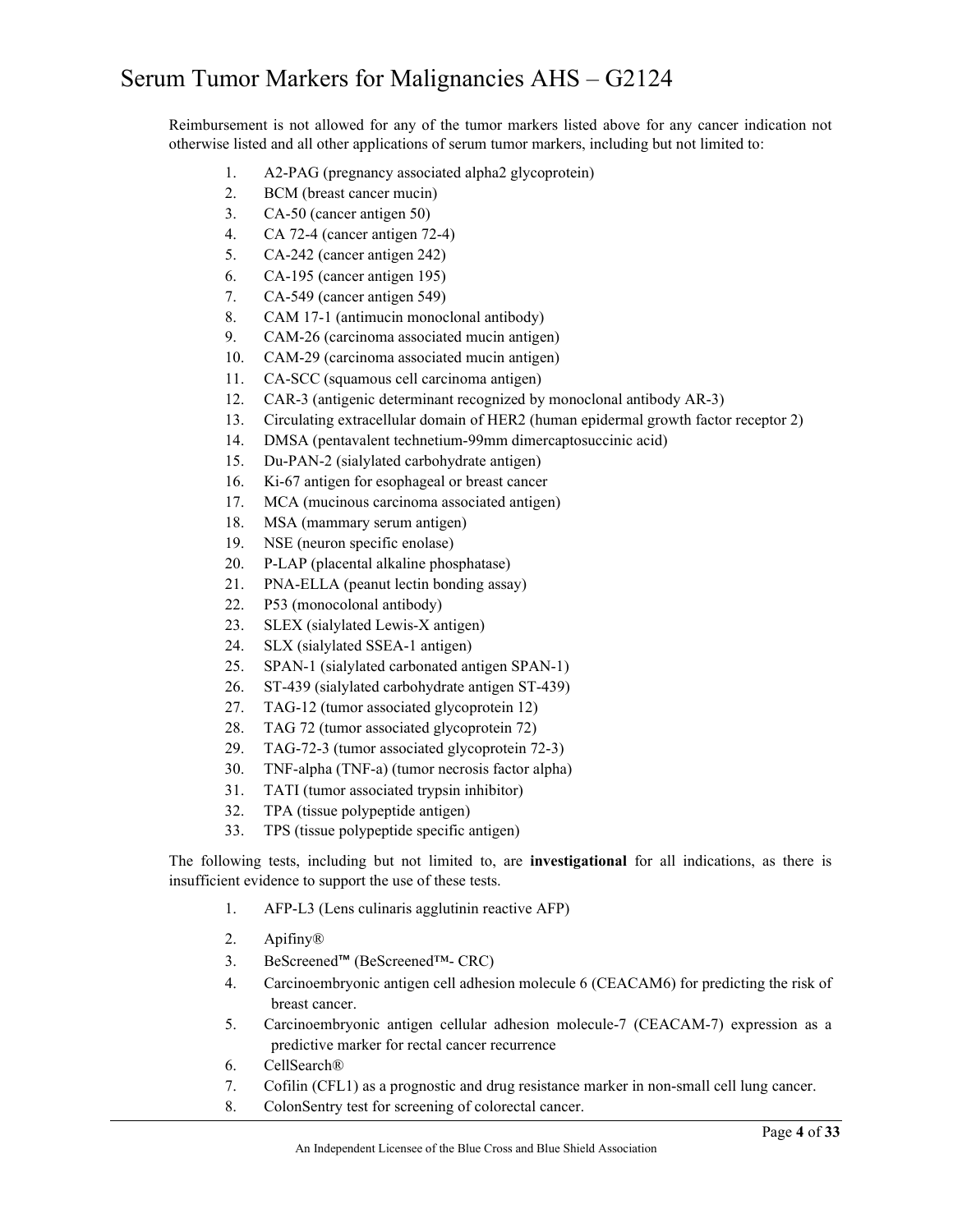- 9. ColoPrint, CIMP, LINE-1 hypomethylation, and Immune cells for colon cancer.
- 10. Colorectal Cancer DSA (Almac Diagnostics, Craigavon, UK)
- 11. DCP (Des-Gamma-Carboxy Prothrombin)
- 12. HE4 immunoassay
- 13. HERmark®
- 14. Human epididymis protein (HE4)
- 15. Mucin 4 expression as a predictor of survival in colorectal cancer.
- 16. OncInsights (Intervention Insights, Grand Rapids, MI)
- 17. OVA1™
- 18. Ova Check™
- 19. OvaSure™
- 20. Overa (OVA1 Next Generation)
- 21. Panexia test
- 22. PreOvar test for the KRAS-variant to determine ovarian cancer risk.
- 23. REVEAL Lung Nodule Characterization
- 24. ROMA™
- 25. VeriStrat®
- 26. Xpresys Lung Test

The use of urokinase plasminogen activator (uPA) and plasminogen activator inhibitor type 1 (PAI-1) as serum tumor markers is considered **investigational.**

Analysis of proteomic patterns in serum for screening and detection of cancer is **investigational.**

#### **Policy Guidelines**

#### **Scientific Background**

Actionable molecular assays for tumor biomarkers may guide treatment decisions for common malignancies (Febbo et al., 2011). Tumor biomarkers are proteins detected in blood, urine or body fluids that serve as surrogate indicators to increase or decrease the clinician's suspicion of future clinically important events. These can be used to determine risk, screen for early cancers, establish diagnosis, estimate prognosis, predict that a specific therapy will work, and/or monitor for disease recurrence or progression (Catharine M. Sturgeon et al., 2008). The NCCN task force guidelines recommend that tumor markers be classified by indication as diagnostic, prognostic, predictive and companion tests. An individual marker may serve more than one purpose and thus can fall into more than one category of biomarker. Biomarkers may also have different categorization across different stages of disease or different types of tumor (Febbo et al., 2011). Some of these categories are listed below:

Diagnostic biomarkers – Tumor biomarkers that aid in the diagnosis or subclassification of a particular disease state. Detection of diagnostic biomarkers may result in different management of the disease, but the marker is used primarily to establish that a particular disease is present in the patient sample. An example of a diagnostic biomarker is the Philadelphia chromosome in chronic myelogenous leukemia.

Prognostic – Tumor biomarkers that have an association with some clinical outcomes, such as overall survival or recurrence-free survival, independent of the treatment rendered. An example is the p53 gene, whose presence may indicate a more aggressive type of cancer.

Predictive - Tumor biomarkers predict the activity of a specific class or type of therapy, and are used to help make more specific treatment decisions. An example is human epidermal growth factor 2 (HER2),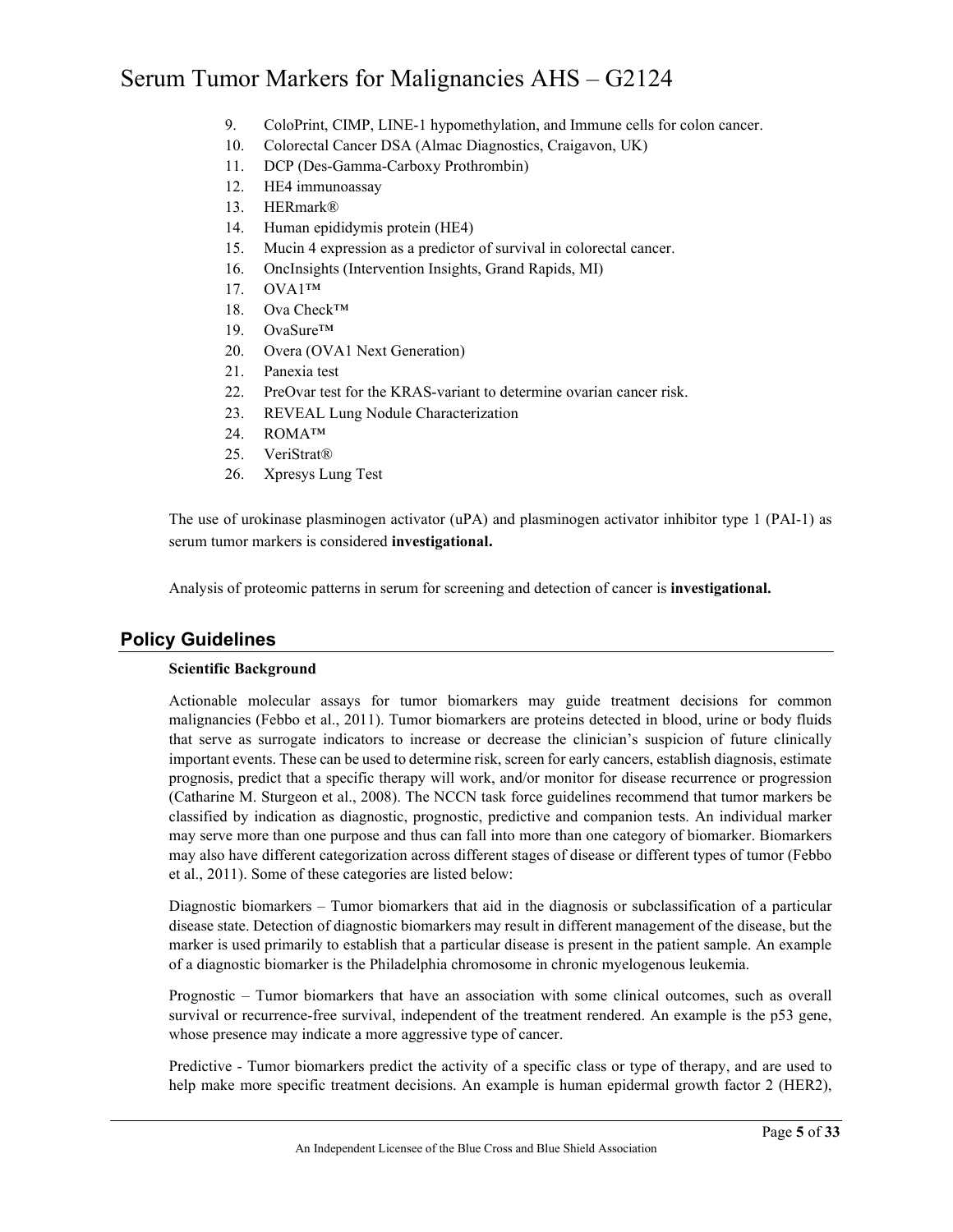which is assessed in breast cancer patients. Patients who are negative for this biomarker do not respond as well to trastuzumab.

Companion - Biomarkers may be diagnostic, prognostic, or predictive, but are used to identify a subgroup of patients for whom a therapy has shown benefit. This category of biomarker is similar to the predictive category, but these biomarkers do not usually have independent prognostic or predictive strength (Febbo et al., 2011).

#### **Alpha-fetoprotein (AFP)**

AFP is a commonly assessed biomarker in cancer patients. AFP is a protein that is normally produced by the fetal yolk sac, and its concentration stabilizes at approximately  $\lt 10 \mu g/L$  shortly after birth (Schefer, Mattmann, & Joss, 1998). Many tissues produce this protein if they become malignant, and AFP is elevated in a variety of cancers, such as hepatocellular carcinomas and gastric cancers (Gilligan et al., 2010; Michaelson, 2017). False positives may occur due to liver damage or a rare hereditary syndrome (Gilligan et al., 2010).

AFP can be fractionated into three different isoforms based on reactivity with Lens culinaris agglutinin (LCA), and the three types are as follows: L1 (no reactivity), L2 (low reactivity), L3 (high reactivity). AFP-L3 is theorized to associate with HCC because the dedifferentiation of HCC tissues correlates with the production of the enzyme that produces AFP-L3. This means that AFP-L3 may be closely related to cancerspecific events and are at least more specific to more malignant cancers (Wu et al., 2018).

#### **Beta-human chorionic gonadotropin (b-HCG)**

b-HCG is the beta subunit of the normal hCG hormone produced during pregnancy. Some malignancies express the gene for the beta subunit of hCG, thereby producing this protein outside of pregnancy (Goff, 2016; Harvey, 2019). The beta subunit is responsible for providing the biological and immunological specificity to each hormone (Marcillac et al., 1992) This biomarker is typically associated with aggressive disease in nontrophoblastic tumors. This biomarker may be seen in ovarian cancers, testicular cancers, and more (Hotakainen et al., 2002).

#### **Beta-2 microglobulin (B2M)**

B2M is the light chain component of the MHC-1 molecule and is present in most cells of the body (Berrebi et al., 2009). This protein may aggregate and eventually form insoluble amyloid fibrils, which cause numerous conditions such as bone and joint damage (Katou et al., 2002; Marcinko, Dong, LeBlanc, Daborowski, & Vachet, 2017). Elevated serum levels of B2M have been associated with cancers such as multiple myeloma or chronic leukocytic leukemia (Berrebi et al., 2009).

#### **Calcitonin**

Serum calcitonin is the primary tumor marker for medullary thyroid carcinoma (MTC). MTC is a neuroendocrine tumor of the parafollicular or C cells of the thyroid gland, and production of calcitonin is a signifying characteristic of this tumor. The concentration of calcitonin tends to correlate with tumor mass (Tuttle, 2018; R.M. Tuttle, 2020). However, the ATA has noted this biomarker to have significant uncertainties (Haugen et al., 2016; Wells et al., 2015)

#### **Cancer antigens (CA)**

Cancer antigens (CA) refer to any substance produced by the body in response to a tumor. Various cancer antigens have been proposed as biomarkers for numerous types of cancer, such as CA 19-9, CA 125, and CA 15-3. CA 19-9 (also called carbohydrate antigen) refers to a specific antibody that binds a sialyl compound produced by cancer tissue (Sialyl Lewis A). CA 19-9 is elevated in several different types of cancer, such as adenocarcinomas or colorectal cancer (Magnani, 2004). CA 125 is a glycoprotein produced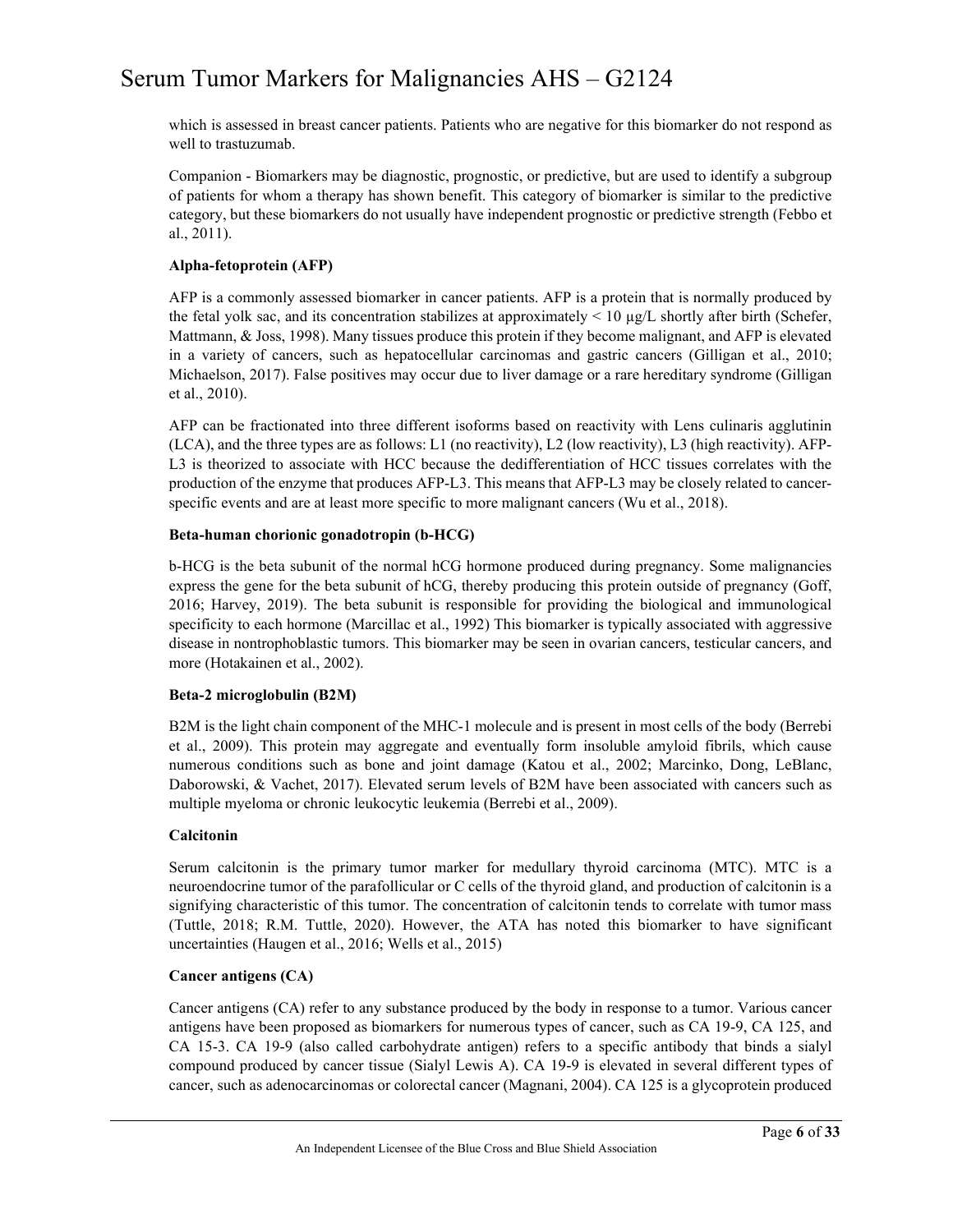in fetal tissue as well as mesothelial cells in adults (Isaksson et al., 2017). Its function is thought to assist with cell adhesion, metastasis, and immunosuppression (Dorigo & Berek, 2011).

#### **Carcinoembryonic antigen (CEA)**

CEA is a protein normally produced by fetal tissue, and as with AFP, stabilizes soon after birth. CEA is often elevated in malignancies such as breast or pancreatic cancer, although other conditions such as liver damage or cigarette smoking may affect CEA levels as well (F.Uelnd, 2017; F.R. Ueland, Li, Andrew John, 2020). The gene encoding CEA encompasses certain genes encoding for cell adhesion, as well as MHC antigens (Duffy, 2001).

#### **Chromogranin A (CgA)**

Chromogranins are proteins contained in neurosecretory vesicles of NET cells and are typically elevated in neuroendocrine neoplasms. CgA is the most sensitive of the three chromogranins, and as such as the primary marker used to evaluate neoplasms (Chan, 2017; Strosberg, 2017). However, this biomarker is highly variable (Strosberg, 2017, 2019).

#### **Lactate Dehydrogenase (LDH)**

LDH is an enzyme that catalyzes the interconversion between lactate and pyruvate. LDH is often found to be upregulated in tumors, and a key feature of cancer sites is the accumulation of lactate or lactic acid. This is thought to be caused by increased glycolysis and this increase in lactate causes an elevated concentration of LDH (Pucino, Bombardieri, Pitzalis, & Mauro, 2017). Increased LDH is found in several different cancers, such as B-cell lymphomas and osteosarcomas (NCCN, 2020t).

#### **Inhibins**

The primary function of inhibins is to inhibit hormones such as follicle stimulating hormone. However, since this protein is restricted to ovarian granulosa cells in women, unusual levels of inhibins may signal tumors in this region (Walentowicz et al., 2014). This marker exists as two different isoforms, inhibin A and B. Either form can be measured, but this marker is noted to not be very specific and may be negative in patients with active tumors (Gershenson, 2017, 2020). Inhibin B is generally considered to be more accurate than inhibin A, with sensitivities ranging from 0.88 to 1.00 whereas inhibin A's sensitivity ranges from 0.67-0.77. However, inhibin B has limitations of its own such as fluctuations with the menstrual cycle (Farkkila et al., 2015).

#### **Urokinase plasminogen activator**

Urokinase plasminogen activator (uPA) is a serine protease with an important role in cancer invasion and metastases (Stephens, Brunner, Janicke, & Schmitt, 1998). When bound to its receptor (uPAR), uPA converts plasminogen into plasmin and mediates degradation of the extracellular matrix during tumor cell invasion. High levels have been associated with shorter survival in women with breast cancer (Chappuis et al., 2001; Foekens et al., 2000; Malmstrom et al., 2001; Stephens et al., 1998). ASCO guidelines include the option for using uPA and PAI-1 to guide decisions on adjuvant systemic therapy for patients with node-negative, hormone-positive/HER2-negative disease, but not for patients with HER2-positive or triple-negative disease (L. N. Harris et al., 2016; Theodoros & Bergh, 2019).

#### **Proteomics**

Proteomics is a qualitative and quantitative assessment of the protein constituents in a given biological sample. This is typically performed with modification of polyacrylamide gel electrophoresis (PAGE) or matrix-assisted laser desorption/ionization (MALDI). However, this method is still under investigation (Raby, 2020, 2021).

#### **Clinical Validity and Utility**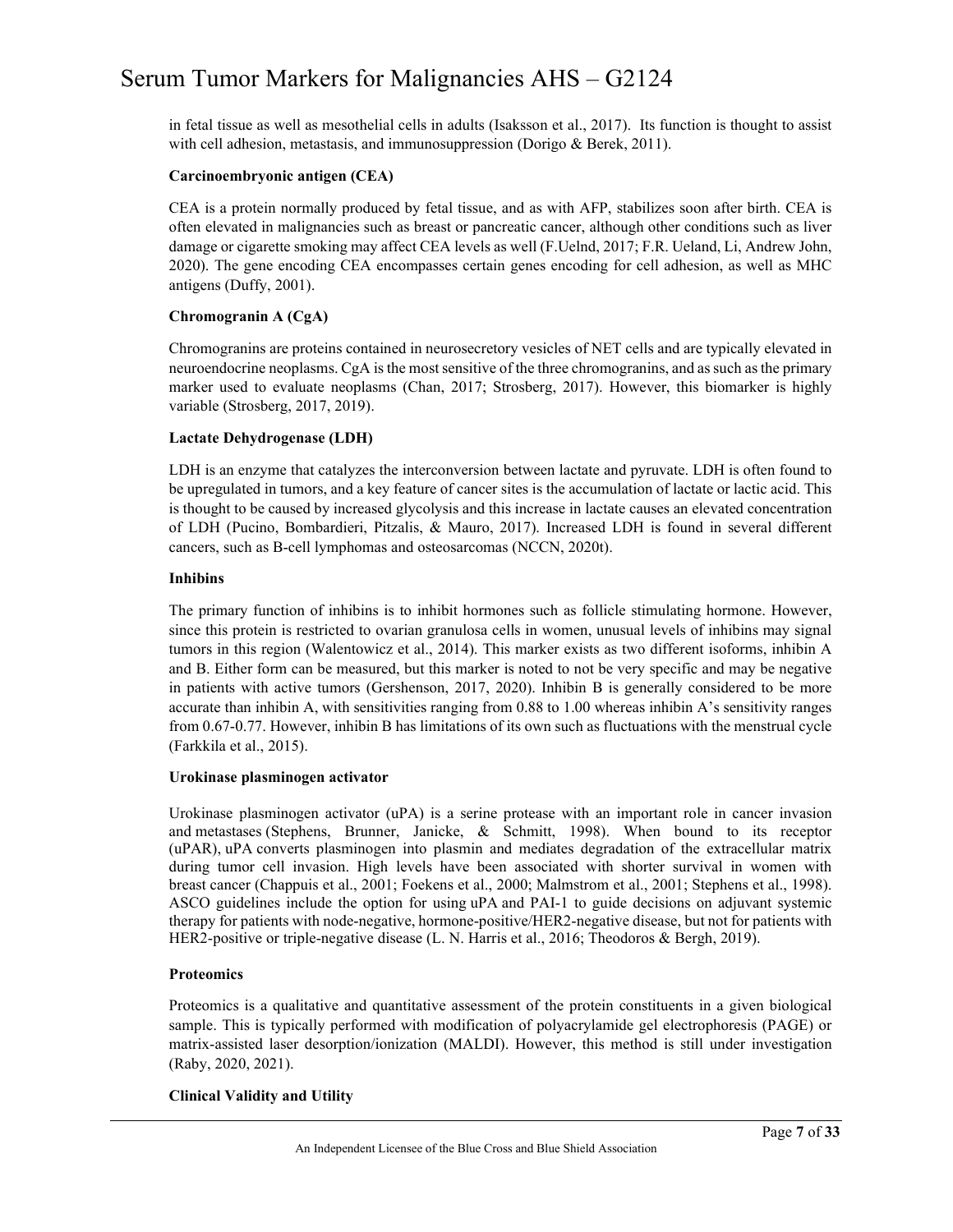Most biomarkers are not specific for tumors or organs, and their levels may rise in other diseases. The diagnostic value of a tumor marker will depend on the prevalence of the disease and on the specificity and sensitivity of the marker (Hottinger & Hormigo, 2011). The analytic and clinical validity as well as the clinical utility of each biomarker should be taken into account before its use for screening and or management of malignancies (Catharine M. Sturgeon et al., 2008). Establishing a biomarker's ability to associate with a given outcome of interest (diagnostic, prognostic, etc) and ability to improve clinical outcomes and decision-making is critical (Febbo et al., 2011).

Kim et al performed a study assessing the association of serum CA 19-9 and CEA with colorectal neoplasia. A total of 124509 measurements of serum CEA level and 115833 measurements of serum CA 19-9 were taken. All subjects were asymptomatic and underwent a colonoscopy. Elevated serum levels of CEA were found to be associated with any adenoma and elevated CA 19-9 was found to be associated with high-risk or advanced adenoma, CRC, and advanced colorectal neoplasia (Kim et al., 2017).

Li et al performed a study assessing the association between CA 15-3 and CEA with breast cancer. 36 studies with 12933 subjects were included in the meta-analysis, and elevated levels of both markers were associated with poorer disease-free survival (DFS) and overall survival (OS) rates. The hazard ratio of CA 15-3 in OS rates was 2.03 and 1.79 for CEA. The hazard ratio for CA 15-3 in DFS rates was 1.56 and 1.77 for CEA (X. Li et al., 2018).

Liu et al performed a study evaluating the OS rates of an extremely high concentration of LDH (>1000 IU/L, considered by the study to be four times the upper normal limit). A total of 311 patients with >1000 U/L were examined, and the OS rate of this cohort was 1.7 months with 163 perishing within 2 months. However, 51 patients' LDH decreased to normal following chemotherapy, and the OS rate of this group was 22.6 months. The cohort who survived at 2 months but did not see their LDH decrease had an OS rate of 4 months. There was no positive association found between OS and type of cancer, although there were different OS rates for patients at different stages of lymphoma (Liu et al., 2016).

A meta-analysis performed by Yang et al assessed the association of CgA with neuroendocrine tumors. 13 studies totaling 1260 patients (967 healthy controls) were included in the analysis, and the pooled sensitivity was found to be 0.73. The pooled specificity was found to be 0.95. However, the study stressed that further research needs to be undertaken (Yang et al., 2015). Another study by Tian et al found that although median CgA levels were significantly higher than healthy controls  $(93.8 \text{ ng/mL})$  compared to 37.1 ng/mL), only a weak correlation was found between changes in serum CgA levels and clinical regimen. The CgA cutoff value for this study was 46.2 ng/mL, which led to a sensitivity of 78.8% and specificity of 73.8% (Tian et al., 2016).

Isaakson et al performed a study of tumor markers' association with resectable lung adenocarcinomas. The study evaluated blood samples from 107 patients with stages I-III lung adenocarcinoma and examined the following markers: CEA, CA 19-9, CA 125, human epididymis protein 4 (HE4), and neuron-specific enolase (NSE). When the authors calculated the disease-free survival rate, CA 19-9 and CA 125 were found to be significantly associated with recurrent disease with a combined hazard ratio of 2.8. The authors stated that "high pre-operative serum CA 19–9 and/or CA 125 might indicate an increased incidence of recurrent disease in resectable lung adenocarcinomas" (Isaksson et al., 2017).

A study was performed by Feng et al that focused on the diagnostic and prognostic value of CEA, CA 19- 9, AFP, and CA125 for early gastric cancer. 587 patients were evaluated, and the positive rate for all markers combined was 10.4%. CEA's positive rate was 4.3%, CA 19-9's was 4.8%, AFP's was 1.5%, and CA125's was 1.9%. The authors noted that elevated CEA was correlated with lymph node metastasis and concluded that CEA was an independent risk factor for poor prognosis of early gastric cancer (Feng et al., 2017).

A study by Schraiber et al assessed AFP's ability to predict recurrence of hepatocellular carcinoma (HCC) after liver transplant. 206 patients were analyzed, and the recurrence frequency was found to be 15.5%. However, the authors' multivariate analysis found that the only risk factor for recurrence was an AFP level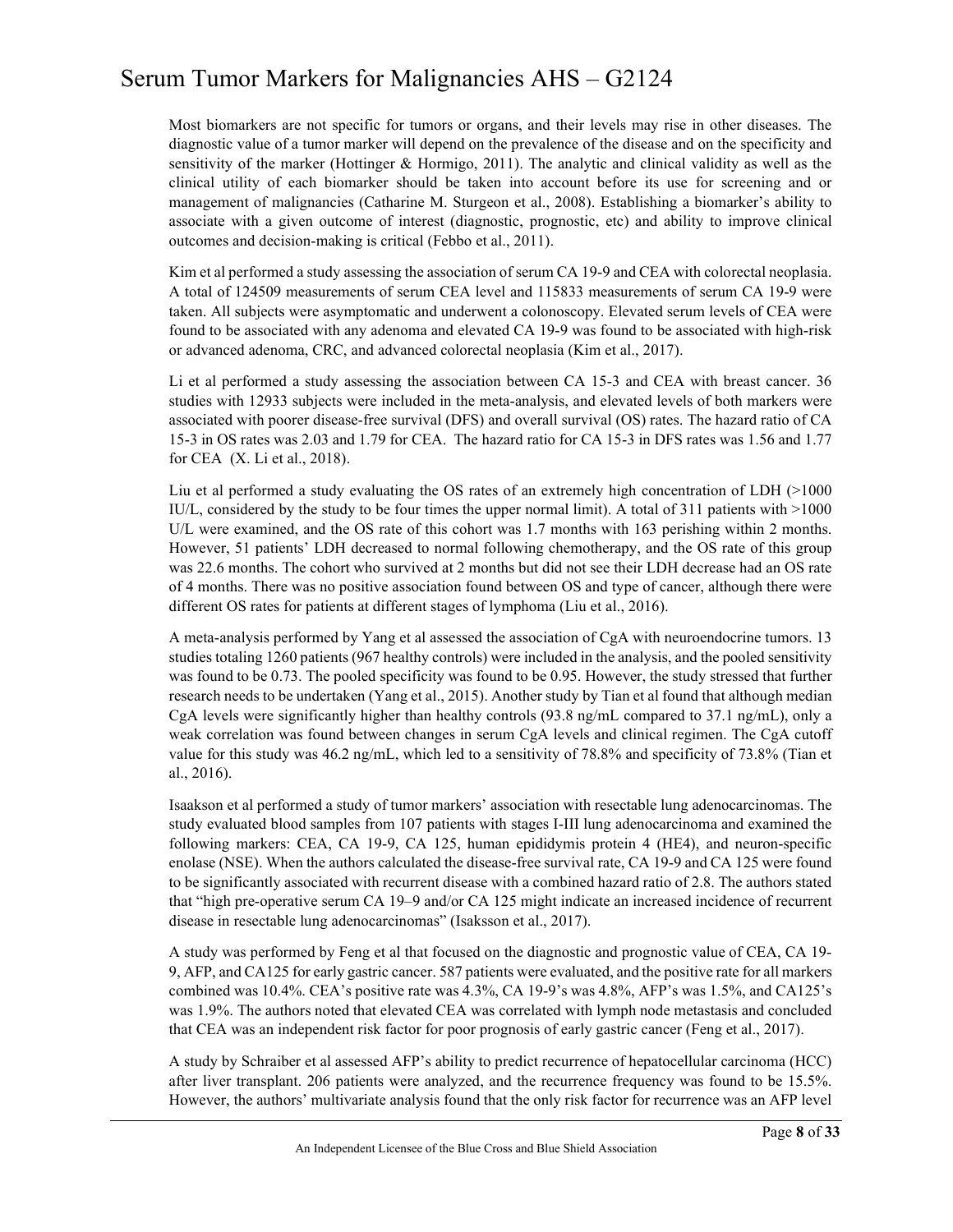of >200 ng/mL, which was associated with a 3.32 times higher increase in the probably of HCC recurrence. The authors noted that recurrence was also associated with lower survival rate (Schraiber Ldos et al., 2016).

Pre-treatment serum AFP-L3% predicts tumor progression, recurrence and poor clinical outcome (Saito et al., 2012; Song et al., 2002; Zhang et al., 2011), and it has superior prognostic accuracy as a tumor marker compared with AFP or DCP (des-γ-carboxy prothrombin) (Beppu et al., 2010; Kobayashi et al., 2007). Nevertheless, conflicting data have emerged regarding the ability of pre-treatment serum AFP-L3% to predict disease-free survival (DFS) and overall survival (OS) in HCC. Yi et al performed a meta-analysis of AFP-L3's accuracy for detection of HCC. 12 studies were evaluated, and the pooled sensitivity was found to be 0.483, the pooled specificity was found to be 0.929, the diagnostic odds ratio was found to be 12.33, and the area under the curve was found to be 0.7564 (Yi, Yu, & Bao, 2013).

Cheng at al. conducted a meta-analysis of fifteen studies (4465 patients) to evaluate the association between high pre-treatment serum AFP-L3% and overall survival (OS) and disease-free survival (DFS) in HCC patients. The authors found that high pre-treatment serum AFP-L3% implied poor OS (Hazard Ratio [HR]: 1.65, and DFS (HR: 1.80) of HCC. The authors found an association between pre-treatment serum AFP-L3% and OS and DFS in low AFP concentration HCC patients (HR: 1.96 and 2.53 respectively). The authors concluded that "high pre-treatment serum AFP-L3% levels indicated a poor prognosis for patients with HCC (Cheng et al., 2014)."

Abdel-Aziz et al. performed a study comparing AFP-L3% to AFP as serum markers for HCC. 86 patients with chronic liver diseases were included along with 20 healthy controls. Serum concentrations of AFP, AFP-L3, and p53 protein were measured and correlations were determined. The authors found that AFP-L3% and p53 levels were significantly higher in HCC than non-HCC patients. "ROC curve analysis showed that the highest specificity and sensitivity of the studied parameters are gained at cutoffs of 15%, 120.5 ng/mL, and 0.14 ng/mL for AFP-L3, AFP, and p53; respectively. Combining AFP-L3 and p53 improved sensitivity to 95.4% with a specificity of 85%." However, the authors concluded: "No significant correlation was found between AFP, AFP-L3%, and p53; however, the simultaneous determination of the three tumor markers yielded a better diagnostic accuracy and sensitivity in the detection of HCCs than each biomarker alone (Abdel-Aziz et al., 2016)."

Park et al. compared the diagnostic values of AFP, AFP-L3, and PIVKA-II individually and in combination to find the best biomarker or biomarker panel. 79 patients with newly diagnosed HCC and 77 control patients with liver cirrhosis were enrolled. When the three biomarkers were analyzed individually, AFP showed the largest area under the receiver-operating characteristic curve (AUC) (0.751). For combinations of the biomarkers, the AUC was highest  $(0.765)$  for PIVKA-II $>40$ mAU/mL and AFP > 10 ng/mL. Adding AFP-L3 > 10% led to worse sensitivity and lower AUC. The authors concluded that "the diagnostic value of AFP was improved by combining it with PIVKA-II, but adding AFP-L3 did not contribute to the ability to distinguish between HCC and non-HCC liver cirrhosis" and that "AFP showed the best diagnostic performance as a single biomarker for HCC (Park et al., 2017)."

Ryu et al. investigated the prognostic implications of the expression patterns of three tumor markers, alphafetoprotein (AFP), the Lens culinaris agglutinin-reactive fraction of AFP (AFP-L3) and des-γ-carboxy prothrombin (DCP). 1182 consecutive patients underwent hepatic resection and surgical microwave ablation for HCC. This study analyzed 475 patients within the Milan criteria and Child-Pugh class A. Cumulative overall survival (OS) and disease-free survival (DFS) rates were analyzed relative to the number of positive tumor markers. OS and DFS at 5 years postoperatively were 85.3 and 44.2% in triplenegative patients, 79.4 and 48.0% in single-positive patients, 56.2 and 32.9% in double-positive patients, and 61.7 and 35.7% in triple-positive patients. OS in triple-negative or single-positive patients was 85.3%, and that in all double- or triple-positive patients was 58.0%; DFS at 5 years postoperatively in these two groups was 45.9 and 34.0%, respectively. The authors concluded that "both double- and triple-positive tumor markers are associated with early recurrence and poor survival in HCC patients within the Milan criteria and Child-Pugh class A (Ryu et al., 2017)."

Yamao et al. performed a study assessing the significance of high AFP-L3 with low AFP in HCC patients. 283 patients were divided into high AFP-L3 (>10%, n = 24) and low ( $\leq 10\%$ , n = 249). Overall survival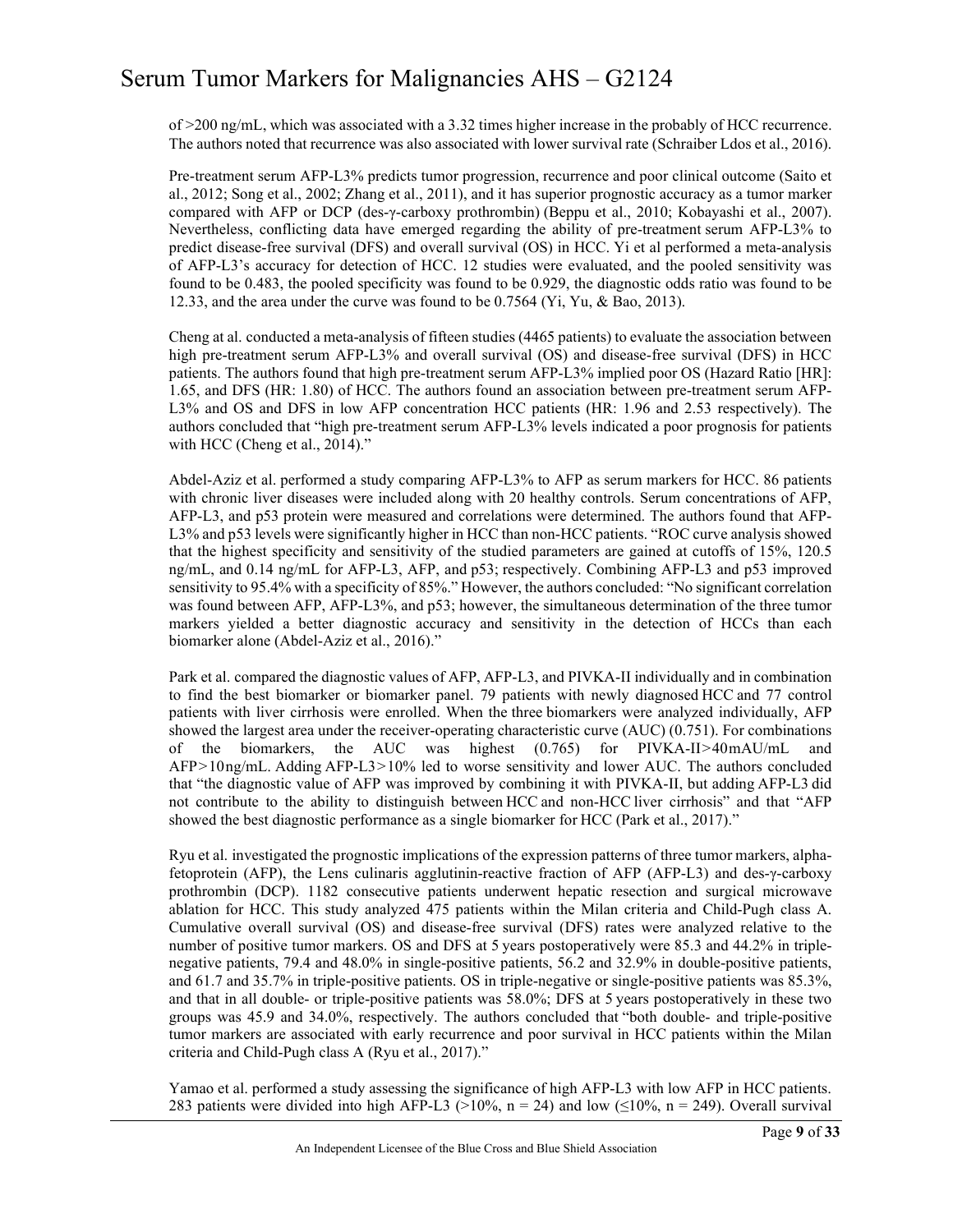(OS) and 2-year recurrence rates were compared. The OS and recurrence rates were both found to be significantly worse than the low AFP-L3 group (Yamao et al., 2019).

Caviglia et al. conducted a study evaluating AFP, AFP-L3, and DCP as detection tools for HCC. 98 patients were enrolled (44 without HCC, 54 with), and the FDA-approved uTASWako was used to measure these biomarkers. AFP-L3 had an area under the curve of 0.867, a sensitivity of 0.849, a specificity of 0.886, a negative predictive value of 0.830, and a positive predictive value of 0.900. The combination of all three biomarkers had an accuracy of 87.6%. The overall accuracy of uTASWako was 84.5%. The authors concluded that the uTASWako had a "high analytical performance" and that the biomarker combination was superior to any of them alone (Caviglia et al., 2016).

Lucarelli et al evaluated CA 15-3, CA125, and B2M as biomarkers for renal cell carcinoma (RCC). 332 patients undergoing nephrectomy for RCC were analyzed. 35.2% (117/332) of patients had abnormal levels of CA 15-3, 9.6% (32/332) had abnormal levels of CA125, and 30.4% (101/332) had abnormal B2M. Cancer specific survival (CSS) rates significantly decreased for high levels of any of the three biomarkers, and at a multivariate analysis found high levels of CA 15-3 to be an independent adverse prognostic risk factor for CSS (Lucarelli et al., 2014).

J. Li et al evaluated b-HCG as a marker for colorectal cancer (CRC). 50 patients out of 136 patients expressed b-HCG at the "invasive front". The authors found that higher expression of b-HCG to be associated with worse prognosis than those with low b-HCG expression and that b-HCG "promoted the migration and invasion of CRC in vitro and in vivo but had no effect on the proliferation of tumor cells". A correlation was also found between b-HCG expression level and tumor invasion in early-stage CRC patients (J. Li et al., 2018).

Seo et al examined the prognostic value of B2M for diffuse large B-cell lymphoma. 833 patients at a  $\geq 2.5$ mg/L cutoff were analyzed, and both five-year survival and overall survival rates were found to be significantly worse in patients with elevated B2M (290 patients or 34.8%). The elevated B2M cohort was calculated to have a 41% five-year survival rate and a 49.2% overall survival rate, compared to 76.1% five year survival and 83.8% overall survival for the remaining 543 patients (Seo et al., 2016).

Farkkila et al evaluated anti-Müllerian hormone (AMH) and inhibin B in the context of ovarian adult-type granulosa cell tumors (AGCTs). 560 samples were taken from 123 patients, and both markers were significantly elevated in AGCTs. The area under the curve for inhibin B was 0.94, but measurement of both markers was noted to be a better method than measuring either marker individually (Farkkila et al., 2015).

Tormey et al evaluated measurement of serum calcitonin in patients presenting with thyroid nodules. 44 patients were evaluated, and 33 of them did not have a "detectable serum calcitonin", noting that the three patients had an initially elevated serum concentration that became undetectable. The authors also note that out of the 2070 patients in their sample, only 7 cases of medullary thyroid cancer (MTC) were diagnosed. The authors recommended not screening routinely for MTC (Tormey, Byrne, Hill, Sherlock, & Thompson, 2017).

Chen et al. analyzed four serum tumor markers in patients with ovarian tumors. HE4, CA-125, CA19-9, and CEA were all studied. 386 healthy controls, 262 patients with benign ovarian tumors, and 196 patients with malignant ovarian tumors were evaluated. The authors found that the serum marker levels were significantly higher in patients with malignant tumors than the two other groups. HE4 was found to have a high specificity (96.56%) in malignant tumors. HE4, CA125, CA19-9, and CEA had sensitivities of 63.78%, 62.75%, 35.71%, and 38.78%, respectively. HE4 and CA125 combined was found to have the highest diagnostic sensitivity at 80.10%, as well as a specificity of 69.08%. Although adding markers to the HE4-CA125 combination increased diagnostic sensitivity (to 88.52%), this difference was not considered significant (F. Chen, Shen, Wang, Cai, & Huang, 2018).

Feng et al. investigated the clinical significance of serum EGFR mutation as well as other markers in predicting tyrosine kinase inhibitor (TKI) efficacy in patients with lung adenocarcinoma. 90 patients were included, with 51 receiving an EGFR-TKI drug (oral gefitinib). The authors found serum CA19-9, CA24-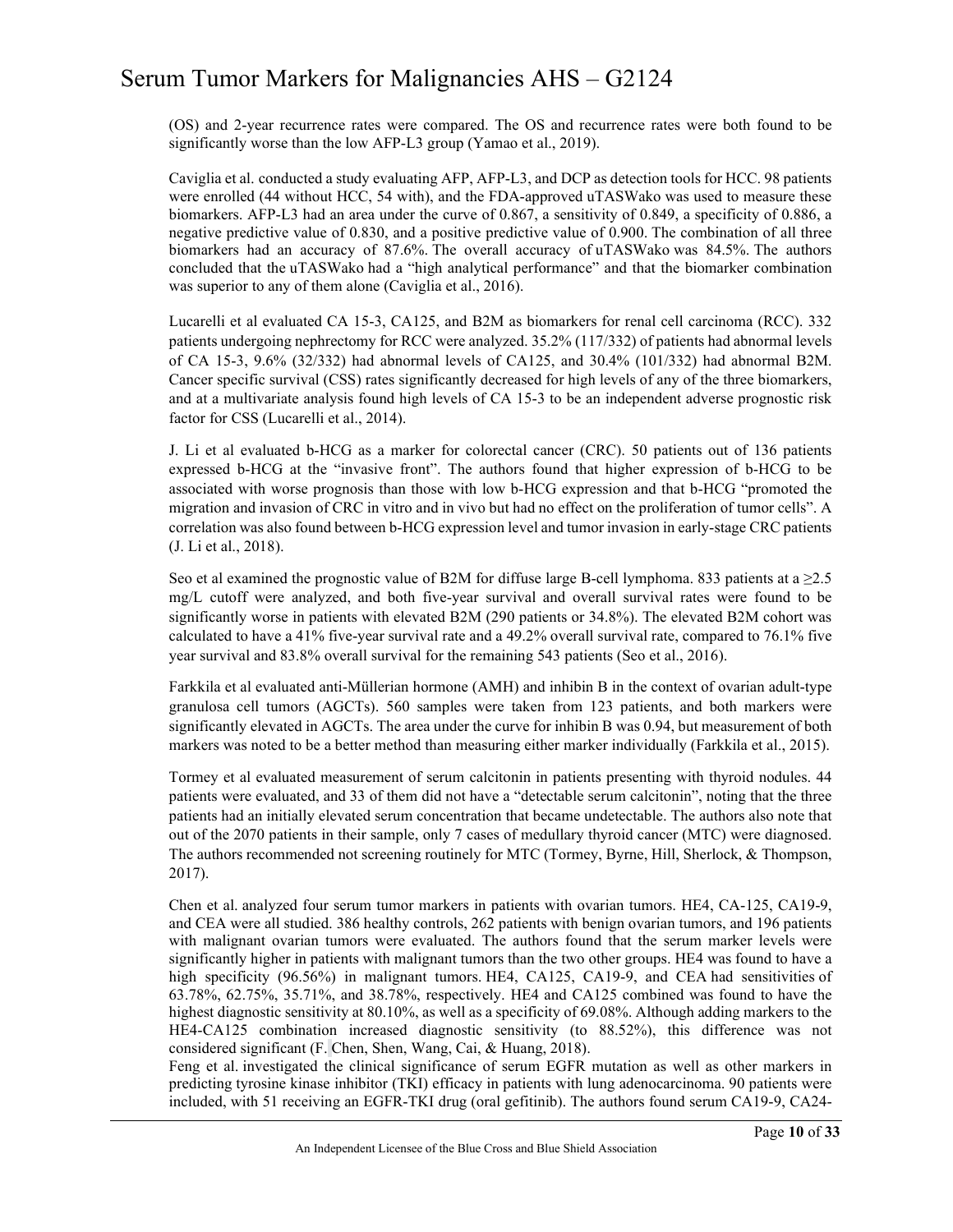2, and CEA levels to be significantly correlated with serum EGFR mutation. After receiving gefitinib, the progression-free survivals of patients with high serum level of CEA, CA19-9, or EGFR mutation were higher than those of other patients (L. X. Feng et al., 2019).

Bind et al. evaluated the diagnostic ability of CA19-9 and CA 125 for gallbladder cancers. A total of 118 patients were included, 91 benign cases and 27 malignant. The mean value of CA19-9 was found to be 12.86 U/mL in benign cases and 625.35 U/mL in malignant cases. For CA 125, the mean value for benign cases was found to 17.98 U/mL, and for malignant cases, 239.63 U/mL. The authors examined a theoretical diagnostic cut-off value of 252.31 U/mL for CA19-9 and 92.19 U/mL for CA 125. At this cutoff, sensitivity and specificity for CA19-9 was 100% and 98.9% respectively, and for CA 125, 100% and 94.5%. The authors concluded that "…both serum CA 19-9 and serum CA 125 may act as a good adjunct for diagnosis of cases of carcinoma gallbladder along with imaging studies. However, changes in CA19-9 are more significant than CA 125." (Bind, Mishra, Kumar, Misra, & Singh, 2021)

Proteomic analyses have been performed in cancer patients to assess unusual levels of protein regulation. A study by Chen et al evaluated the proteomes of patients with CRC and healthy controls. Chen et al found 36 proteins that were upregulated in cancer patients as well as 22 proteins that were downregulated compared to healthy controls. The proteins that were upregulated tended to be processes that regulated the "pretumorigenic microenvironment for metastasis" and the downregulated proteins tended to be ones that controlled tumor growth and cell survival (Chen et al., 2017).

Qin et al. performed a "serological proteome analysis" to explore the association between an identified protein marker and gastric cancer (GC). Proteomic analysis was used to identify the protein marker of interest, an autoantibody called "anti-GRP78" (along with its corresponding antigen, the 78-kDa glucoseregulated protein [GRP78]). Two cohorts were included, a test group of 266 patients (133 GC patients, 133 controls) and a validation group of 600 patients (300 GC, 300 control). The authors found that the levels of anti-GRP78 was higher in both cohorts. The receiver operating characteristic (ROC) curve analysis found similar values for both groups to identify GC patients among control patients. The area under curve (AUC) ranged from 0.676 to 0.773 in the test group and 0.645 to 0.707 in the validation group. The authors noted this marker's potential use as a diagnostic marker (Qin et al., 2020).

#### **Practice Guidelines and Position Statements**

#### **National Academy of Clinical Biochemistry (NACB)**

The National Academy of Clinical Biochemistry published practice Guidelines for the use of major tumor markers for Liver, Bladder, Cervical, and Gastric Cancers (Sturgeon et al., 2010).

The NACB recommends use of AFP measurements when managing hepatocellular carcinoma (HCC). For screening, the NACB recommends AFP be measured at 6-month intervals in patients at high risk of HCC, noting concentrations above  $20 \mu g/L$  should "prompt further investigation even if an ultrasound is negative". Sustained increases of serum AFP may be used with ultrasound to inform detection and management, and AFP concentrations may provide prognostic information in untreated patients. Monitoring of disease should include measurement of AFP. However, other liver biomarkers such as Glypican-3 cannot be recommended at this time as further research is needed.

The NACB did not recommend any biomarkers for the management of bladder cancer (such as NMP22, UroVysion, etc), stating that further research is required to assess their utility. The NACB did not recommend any biomarkers for screening, monitoring, prognosis, or diagnosis of cervical cancer. Pretreatment measurements of squamous cell carcinoma antigen (SCC) were acknowledged to provide information, but their routine use could not be recommended. The NACB did not recommend any biomarkers for screening, diagnosis or prognosis of gastric cancer. Routine measurement of CEA or CA 19-9 was also not recommended (Sturgeon et al., 2010).

The NACB also published guidelines on use of major tumor markers for Testicular, Prostate, Colorectal, Breast, and Ovarian Cancers (C. M. Sturgeon et al., 2008). For testicular cancer, the NACB stated that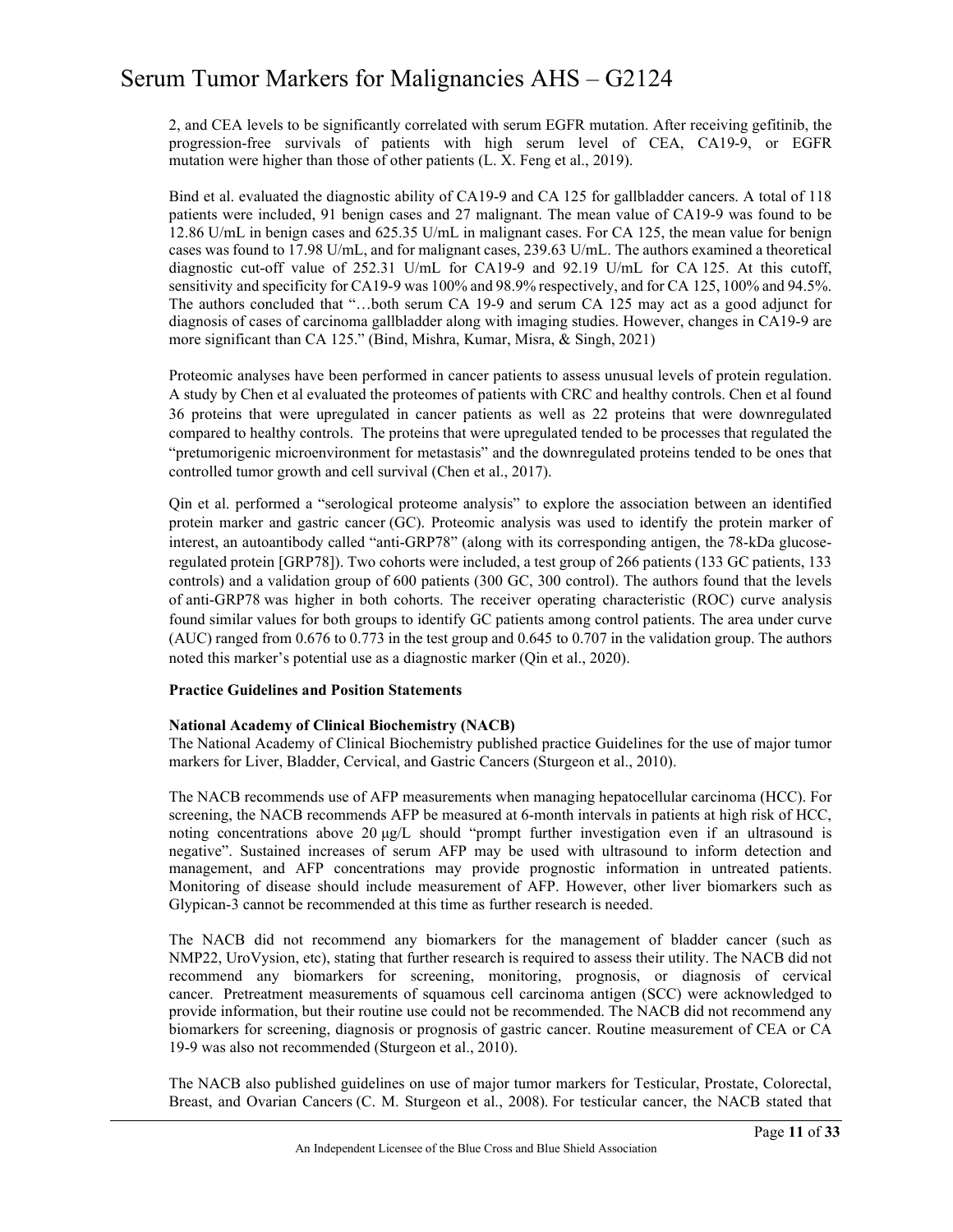pretreatment determination of AFP, lactate dehydrogenase (LDH), and human chorionic gonadotropin (hCG) was "mandatory" if testicular cancer was suspected or if risk stratification and staging was done. These three biomarkers were also recommended for monitoring. NACB also notes that measurement of the hCGβ component is essential when measuring hCG. For prostate cancer, PSA assessment is required during all stages of the disease. NACB recommends against age-specific intervals for PSA. However, the NACB also did not make any recommendations on PSA screening for prostate cancer. PSA measuring is recommended to monitor disease status after treatment.

For colorectal cancer (CRC), carcinoembryonic antigen (CEA) measurement is recommended every 3 months in stage II or III CRC if "patient is a candidate for surgery or systemic therapy of metastatic disease". Pre-operative CEA measurements may be used in conjunction with other factors to plan surgery. Regular CEA measurements should be done in patients with advanced CRC that are undergoing systemic therapy. CEA is not recommended for screening in healthy individuals. Routine measurement of other biomarkers such as CA 19-9, TIMP-1, or CA 242 is not recommended, for prognosis or predicting response to treatment. The NACB recommends individuals older than 50 to be screened for CRC. Fecal DNA is also recommended for CRC screening as joint guidelines from other societies such as the American Cancer Society have recommended its use. Finally, the NACB supports guidelines such as the NCCN and AGA regarding genetic testing for CRC (C. M. Sturgeon et al., 2008).

For breast cancer, the NACB states estrogen receptor (ER) and progesterone receptor (PR) measurement should be done in all patients with breast cancer. HER-2 should be measured in all patients with invasive breast cancer. urokinase plasminogen activator (uPA) and plasminogen activator inhibitor 1 (PAI-1) may be used to identify "lymph node–negative breast cancer patients who do not need or are unlikely to benefit from adjuvant chemotherapy". CA 15-3, CEA, and BR 27.29 should not be routinely used for early detection in asymptomatic patients with diagnosed breast cancer. BRCA1 and BRCA2 mutation testing may be used to identify women at high risk of developing breast or ovarian cancer. OncoType DX may be used to predict recurrence in "lymph node–negative, ER-positive patients receiving adjuvant tamoxifen". However, microarray-based gene signatures should be routinely used for predicting patient outcome (C. M. Sturgeon et al., 2008).

For ovarian cancer, CA125 is not recommended for screening asymptomatic women, but is recommended (with transvaginal ultrasound) for early detection of ovarian cancer in women with hereditary syndromes. CA125 is also recommended as distinguishing benign from malignant masses and may be used to monitor response to chemotherapeutic response. Measurement of CA125 during follow-up visits is recommended if initial values were increased. CA125 measurement is also recommended during primary therapy. Other biomarkers such as inhibin and hCG cannot be recommended at this time (C. M. Sturgeon et al., 2008).

#### **American Society of Clinical Oncology (ASCO) (Allison et al., 2020; Gilligan et al., 2010; L. N. Harris et al., 2016; Kindler et al., 2018; Krop et al., 2017; Sepulveda et al., 2017; Stoffel et al., 2018; Van Poznak et al., 2015)**

The ASCO released Clinical Practice Guideline on Uses of Serum Tumor Markers (STMs) in Adult Males With Germ Cell Tumors (GCTs) in 2010 (Gilligan et al., 2010). ASCO recommends against any STMs to screen for GCTs. ASCO recommends assessment of serum AFP and hCG before orchiectomy to establish a diagnosis and baseline levels but recommends against its use to decide whether to perform an orchiectomy. The society also recommends against using these biomarkers to "guide treatment of patients with CUP and indeterminate histology". However, substantially elevated serum AFP and/or hCG may be considered sufficient for a diagnosis in unusual cases such as patients presenting with a retroperitoneal, or anterior mediastinal primary tumor. Their recommendations also include measuring serum AFP, hCG, and LDH for "all patients with testicular nonseminomatous germ cell tumors (NSGCTs) shortly after orchiectomy and before any subsequent treatment", "before chemotherapy begins for those with mediastinal or retroperitoneal NSGCTs to stratify risk and select treatment", and "immediately prior to chemotherapy for stage II/III testicular NSGC" (Gilligan et al., 2010).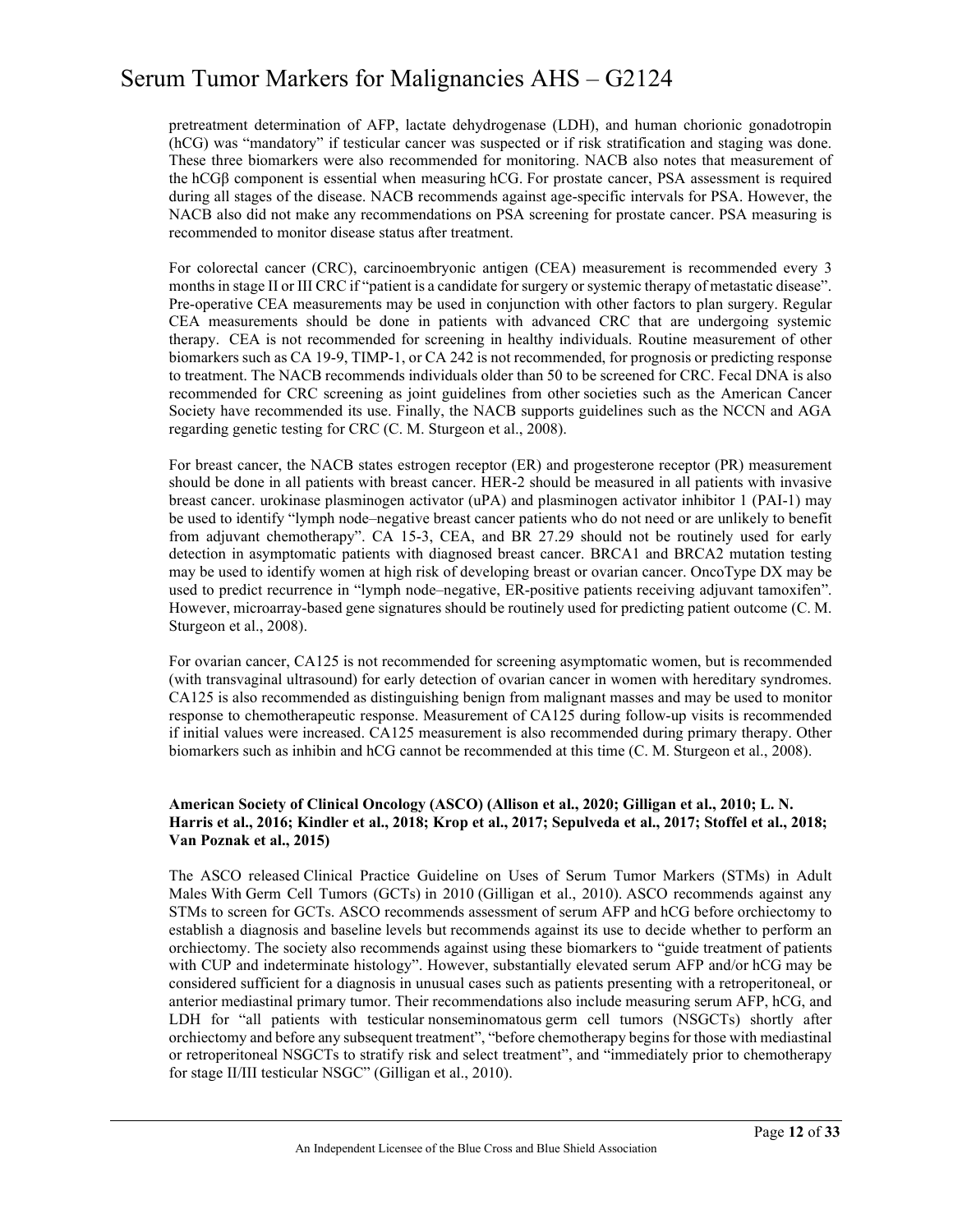ASCO recommends measuring AFP and hCG before retroperitoneal lymph node dissection in patients with stage 1 or II NSGCT. ASCO recommends measuring serum AFP and hCG at the start of each chemotherapy cycle and when chemotherapy concludes. These biomarkers are also recommended to be measured during surveillance after "definitive therapy for NGSCT" and that surveillance should continue for 10 years after therapy concludes (Gilligan et al., 2010).

ASCO recommends measuring "postorchiectomy serum concentrations of hCG and/or LDH for patients with testicular pure seminoma and preorchiectomy elevations" but recommends against using these concentrations for staging or prognosis. No markers are recommended to guide treatment decisions, monitor response, or progression for seminomas. However, serum hCG and AFP should be measured when treatment concludes and during post-treatment surveillance. ASCO recommends these intervals: every 2 to 4 months in the first year, every 3 to 4 months in the second year, every 4 to 6 months in the third and fourth years, and annually thereafter. Surveillance should last for at least 10 years after therapy concludes (Gilligan et al., 2010).

ASCO also published joint guidelines with the **American Society for Clinical Pathology, College of American Pathologists, Association for Molecular Pathology** regarding biomarkers for colorectal cancer. In it, they do not mention any serum tumor markers for testing (Sepulveda et al., 2017).

In 2007, ASCO released an update of recommendations for the use of tumor markers in breast cancer (Harris et al., 2007).

CA 15-3 and CA 27.29 have insufficient data to recommend for screening, staging, monitoring, or diagnosis. These biomarkers, along with CEA, may be used in conjunction with other assessments for monitoring patients with metastatic disease during active therapy, but not alone. Increasing CA 15-3 or CA 27.39 may indicate treatment failure. CEA is not recommended for screening, diagnosis, staging, or routine surveillance after primary therapy (Harris et al., 2007).

ER, HER2 expression or amplification, PgR should be measured on "every primary invasive breast cancer and may be measured on metastatic lesions if the results would influence treatment planning". HER2 should be used to identify good candidates for trastuzumab but should not be used to guide use of taxane chemotherapy in the adjuvant setting. HER2 should not be used to select endocrine therapy. Finally, measuring the extracellular domain of HER2 is not recommended (Harris et al., 2007).

Measurement of circulating tumor cells (CTCs) is not recommended. Insufficient data to recommend the use of flow cytometry-based markers, p53, cathepsin D, cyclin E, proteomic analysis, bone marrow micrometastases and immunohistochemically based markers of proliferation. uPA/PAI-1 measurement with ELISA may be used for prognosis determination. IHC for these biomarkers is not accurate (Harris et al., 2007).

In newly diagnosed patients with node-negative, estrogen-receptor positive breast cancer, the Oncotype DX assay can be used to predict the risk of recurrence in patients treated with tamoxifen.

ASCO also released guidelines on use of biomarkers to inform treatment decisions on systemic therapy for women with metastatic breast cancer. "Patients with accessible, newly diagnosed metastases from primary breast cancer should be offered biopsy for confirmation of disease process and testing of ER, PR, and HER2 status. With discordance of results between primary and metastatic tissues, the panel consensus is to preferentially use the ER, PR, and HER2 status from the metastasis to direct therapy if supported by the clinical scenario and the patient's goals for care". Decisions on changing to a new drug or regimen, initiating, or discontinuing treatment should be based on the patient's goals for care and clinical evaluation and judgment of disease progression or response. There is no evidence at this time that changing therapy solely on the basis of tissue or circulating biomarker results beyond ER, PR, and HER2 improves health outcomes, quality of life, or cost-effectiveness. To date, clinical utility has not been demonstrated for any additional biomarkers. "CEA, CA 15-3, and CA 27.29 may be used as adjunctive assessments to contribute to decisions regarding therapy for metastatic breast cancer. Data are insufficient to recommend use of CEA, CA 15-3, and CA 27.29 alone for monitoring response to treatment" (Van Poznak et al., 2015).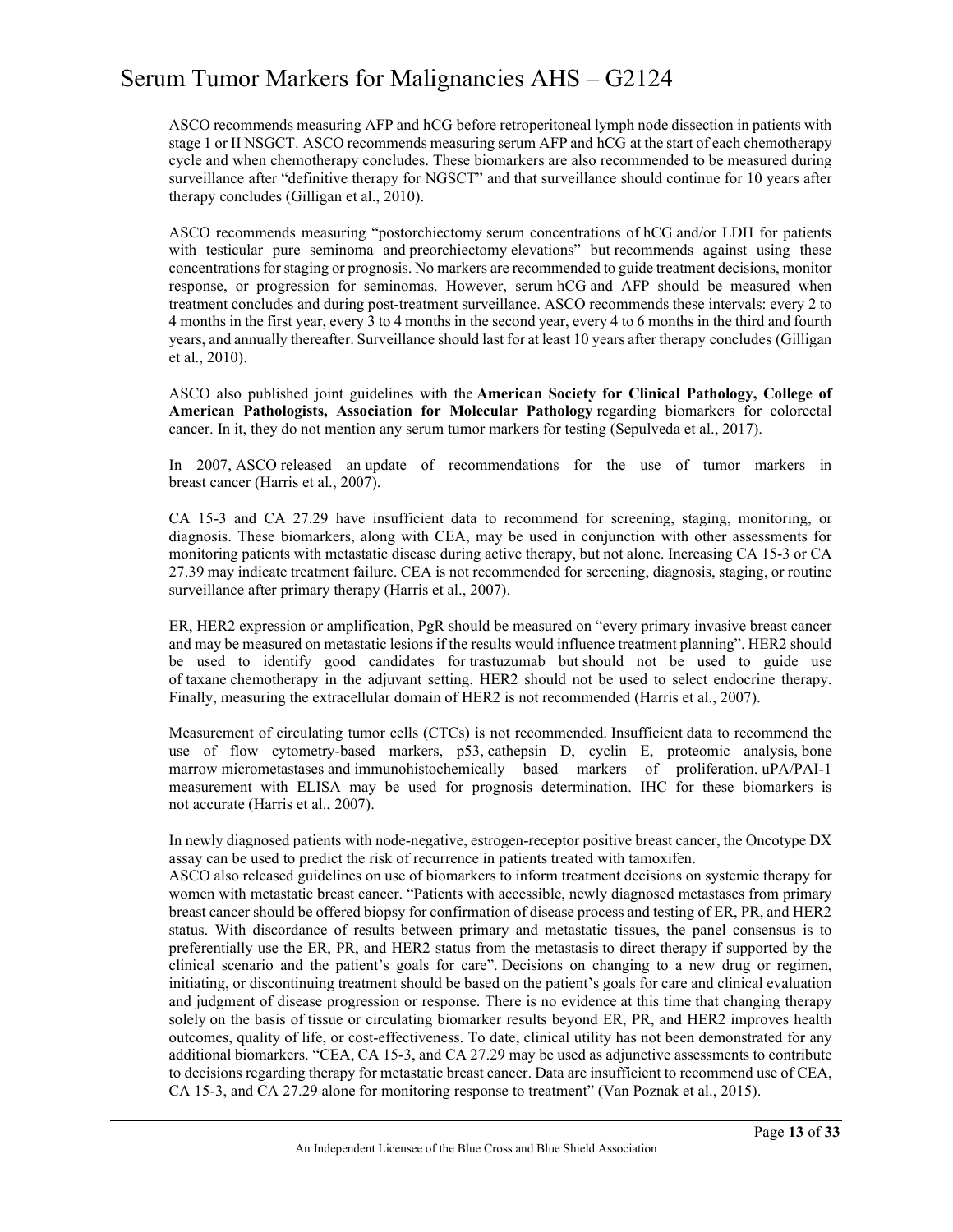ASCO released a focused update for women with early-stage invasive breast cancer, which is as follows (Krop et al., 2017).

If a patient has **ER/PgR-positive, HER2-negative, node-negative,** breast cancer, the MammaPrint assay may be used in those with **high clinical risk, but not low clinical risk** per MINDACT categorization to inform decisions on withholding adjuvant systemic chemotherapy.

If a patient has **ER/PgR-positive, HER2-negative, node-positive,** breast cancer, the MammaPrint assay may be used in patients with 1-3 positive nodes and at **high clinical risk,** but not for patients at **low clinical risk.**

If a patient has**HER2-positive** breast cancer or **ER/PgR negative and HER2-negative** breast cancer (triple negative the clinician should not use the MammaPrint assay.

The following recommendations were unchanged from the 2016 version:

If a patient has ER/PgR-positive, HER2-negative (node-positive or node-negative) breast cancer, the clinician should not use tumor-infiltrating lymphocytes (TILs), the five-protein assay (Mammostrat), and the immunohistochemistry 4 (IHC4) assay, to guide decisions on adjuvant systemic therapy.

If a patient has ER/PgR-positive, HER2-negative (node-positive) breast cancer, the clinician should not use the Breast Cancer Index, the PAM50-ROR, the 12-gene risk score, or the 21-gene RS, (EndoPredict), to guide decisions on adjuvant systemic therapy.

If a patient has ER/PgR-positive, HER2-negative (node-negative) breast cancer, the clinician may use urokinase plasminogen activator (uPA), plasminogen activator inhibitor type 1 (PAI-1), the Breast Cancer Index, the PAM50 risk of recurrence (ROR) score, the 12-gene risk score (EndoPredict), and the 21-gene recurrence score (Oncotype DX) to guide decisions on adjuvant systemic therapy. If the patient has had 5 years of endocrine therapy without evidence of recurrence, the clinician should not use multiparameter gene expression or protein assays (Oncotype DX, EndoPredict, PAM50, Breast Cancer Index, or IHC4) to guide decisions on extended endocrine therapy.

If a patient has HER2-positive breast cancer or TN breast cancer, the clinician should not use uPA, IHC4, the 12-gene risk score (EndoPredict), PAI-1, the 21-gene RS (Oncotype DX), the five-protein assay (Mammostrat), the Breast Cancer Index or TILs to guide decisions on adjuvant systemic therapy. The clinician should not use circulating tumor cells (CTCs) to guide decisions on adjuvant systemic therapy.

The clinician should not use CYP2D6 polymorphisms, p27 expression, Ki-67 labeling index, microtubuleassociated protein (MAP)-Tau mRNA expression or mRNA expression, HER1/epidermal growth factor receptor (EGFR) expression, TOP2A gene amplification or TOP2A protein expression, HER2 and TOP2A gene coamplification; CEP17 duplication; or TIMP-1, FOXP3, or p53 protein expression (all by IHC) to guide adjuvant endocrine therapy selection. If a patient has HER2-positive breast cancer, the clinician should not use PTEN or soluble HER2 levels to guide adjuvant therapy selection.

If a patient has HER2-positive breast cancer, the clinician should not use the PAM50-ROR to guide decisions on adjuvant systemic therapy.

If a patient has TN breast cancer, the clinician should not use the PAM50-ROR to guide decisions on adjuvant systemic therapy.

ASCO released a provisional clinical opinion on evaluating susceptibility to pancreatic cancer, stating that "there are currently no proven biomarkers using noninvasively obtained biospecimens (eg, blood, urine, stool) for early detection of pancreatic cancer in asymptomatic individuals". ASCO states that further validation of biomarkers is needed (Stoffel et al., 2018).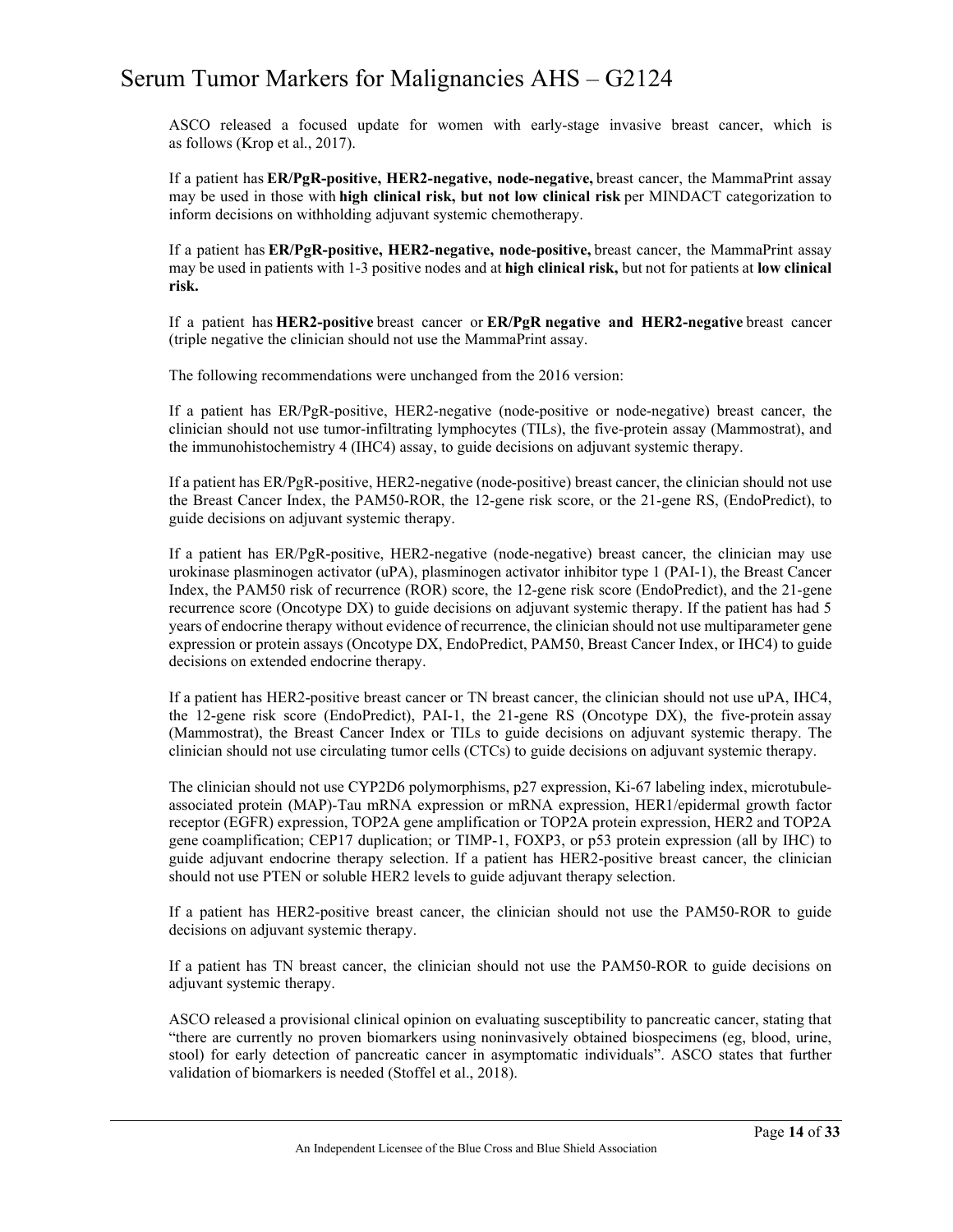ASCO also released a guideline on treatment of malignant pleural mesothelioma, stating that calretinin, keratins 5 and 6, and nuclear WT-1 are expected to be positive while CEA, EPCAM, Claudin 4, and TTF-1 should be negative. Non-tissue based biomarkers are currently not recommended due to their unvalidated statistical accuracy (Kindler et al., 2018).

ASCO remarks that "If a patient has ER/PgR-positive, HER2-negative **(**node-negative**)** breast cancer, the clinician may use urokinase plasminogen activator and plasminogen activator inhibitor type 1 to guide decisions on adjuvant systemic therapy". The guidelines also recommend against using IHC4 to guide decisions on adjuvant systemic therapy (Lyndsay N. Harris et al., 2016).

ASCO released an update on ER / PgR testing for breast cancer. In it, they continue to recommend ER testing for predicting success of endocrine therapy. They remark that similar principles apply to PgR testing, which provides prognostic information for ER+ cancer. ASCO also recommends testing ER for patients with ductal carcinoma in situ (DCIS) to determine benefit of endocrine therapies (Allison et al., 2020).

#### **American College of Chest Physicians (ACCP) (Detterbeck, Mazzone, Naidich, & Bach, 2013)**

In 2013, the ACCP published evidence-based clinical practice guidelines for diagnosis and management of lung cancer (Detterbeck et al, 2013). The guidelines did not mention proteomic markers as a potential diagnostic or screening tool.

#### **National Institute for Health and Clinical Excellence (NICE, 2011, 2018)**

The National Institute for Health and Clinical Excellence (NICE) issued guidelines in 2011 on the recognition and initial management of ovarian cancer. It stated that the routine use of CA-125 is recommended; the data on other serum markers is not substantial enough to recommend their use. It included the following recommendations:

- 1. Measure serum CA-125 in primary care in women with symptoms that suggest ovarian cancer.
- 2. If serum CA-125 is 35 IU/mL or greater, arrange an ultrasound scan of the abdomen and pelvis.
- 3. If the ultrasound suggests ovarian cancer, refer the woman urgently for further investigation.
- 4. For any woman who has normal serum CA-125 (less than 35 IU/mL), or CA-125 of 35 IU/mL or greater but a normal ultrasound: 1) assess her carefully for other clinical causes of her symptoms and investigate if appropriate; 2) if no other clinical cause is apparent, advise.
- 5. Calculate a risk of malignancy index I (RMI I) score (after performing an ultrasound). (The RMI 1 combines CA-125, menopausal status and the ultrasound score).

The NICE guidelines did not recommend serum HE4 as a serum tumor marker for ovarian cancer.

| <b>Serum</b>  | Recommendation                        | <b>Source</b>                             |
|---------------|---------------------------------------|-------------------------------------------|
| <b>Tumor</b>  |                                       |                                           |
| <b>Marker</b> |                                       |                                           |
| AFP           | Hepatocellular workup (HCC). AFP for  | <b>NCCN</b> Hepatobiliary Cancers Version |
|               | surveillance is optional              | $5.2020$ (NCCN, $2020q$ )                 |
| AFP           | Intrahepatic cholangiocarcinoma       | <b>NCCN Hepatobiliary Cancers Version</b> |
|               | workup                                | 4.2020 (NCCN, 2020q)                      |
| AFP           | Women under 35 years with a pelvic    | NCCN Ovarian Cancer Version 2.2020        |
|               | mass                                  | (NCCN, 2021d)                             |
|               |                                       |                                           |
|               |                                       |                                           |
| AFP           | Thymomas and thymic carcinoma initial | NCCN Thymomas and thymic carcinomas       |
|               | workup                                | Version 1.2020 (NCCN, 2021ag)             |
|               |                                       |                                           |
|               |                                       | <b>NCCN</b> Testicular Cancer             |
|               |                                       | Version 1.2021 (NCCN, 2020af)             |

#### **National Comprehensive Cancer Network (NCCN, 2020t )**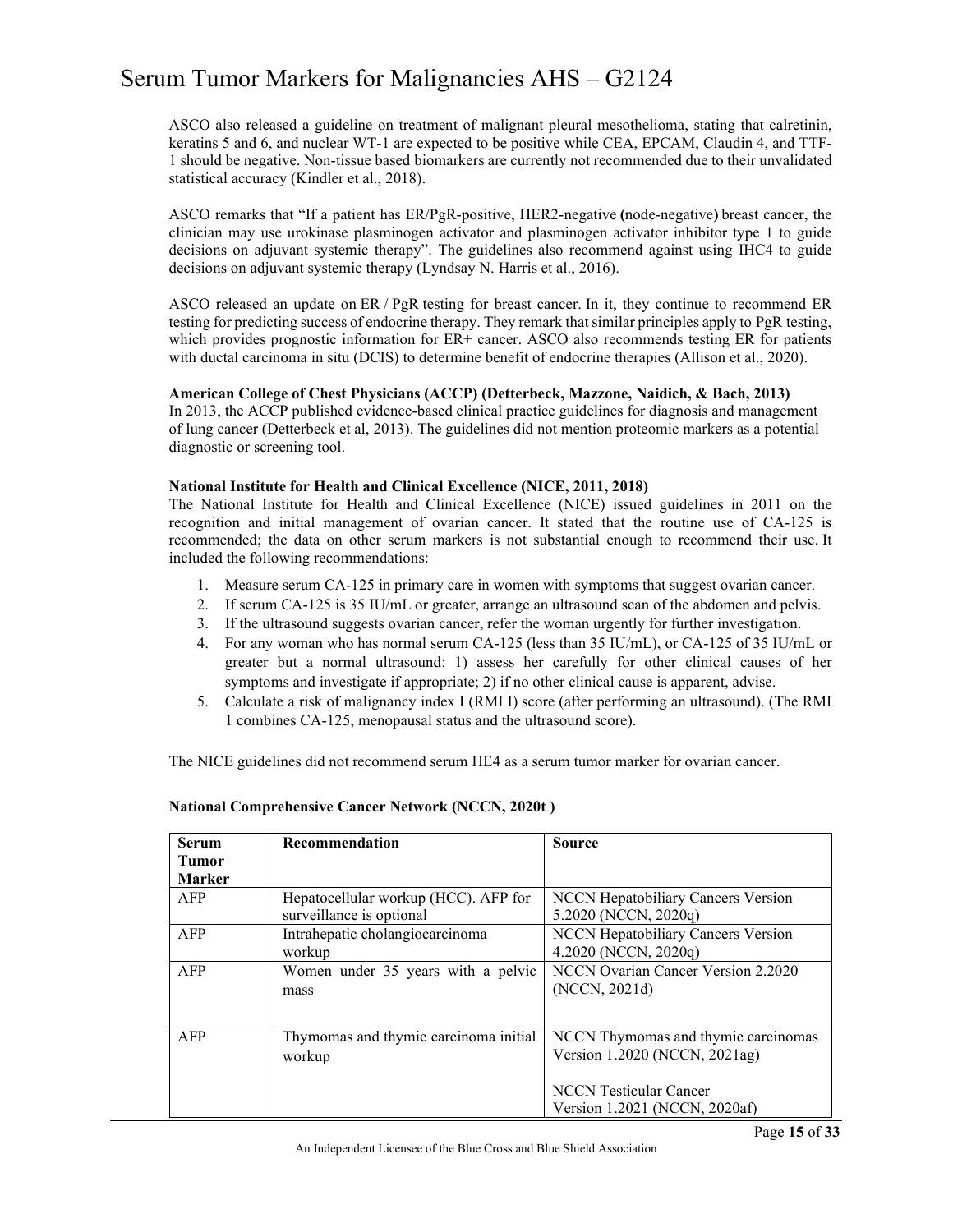|                                     | Both seminoma and nonseminoma,<br>serum prognostic factor and contribute<br>to diagnosis and staging                                                                                                                                                                                                              |                                                                                                              |
|-------------------------------------|-------------------------------------------------------------------------------------------------------------------------------------------------------------------------------------------------------------------------------------------------------------------------------------------------------------------|--------------------------------------------------------------------------------------------------------------|
| Alkaline<br>Phosphatase<br>(ALP)    | Should be assessed prior to treatment<br>for bone cancers                                                                                                                                                                                                                                                         | <b>NCCN</b> Bone cancers Version<br>1.2020 (NCCN, 2020c)                                                     |
| Beta-HCG                            | Testicular cancer workup, beta hCG<br>need to be assessed as it is a prognostic<br>factor and contribute to diagnosis and<br>staging. Assessed pre- and post-<br>orchiectomy                                                                                                                                      | NCCN Testicular Cancer Version -1.2021<br>(NCCN, 2019q, 2020af)                                              |
| Beta-HCG                            | Epithelial ovarian cancer/fallopian tube<br>cancer/primary peritoneal cancer workup<br>as clinically indicated                                                                                                                                                                                                    | NCCN Ovarian Cancer Version 2.2020<br>(NCCN, 2019l, 2020x, 2021d)                                            |
| Beta-HCG                            | Mediastinal mass/thymomas and thymic<br>carcinoma workup                                                                                                                                                                                                                                                          | NCCN Thymomas and thymic carcinomas<br>Version 1.2021 (NCCN, 2019r, 2020ag)                                  |
| Beta-2<br>microglobuli<br>n(B2M)    | Multiple myeloma workup and follow-<br>up/surveillance and staging, solitary<br>plasmacytoma (or solitary<br>plasmacytoma with minimal marrow<br>involvement), smoldering<br>(asymptomatic) myeloma                                                                                                               | NCCN Multiple Myeloma Version 4.2021<br>(NCCN, 2019j, 2021c)                                                 |
| Beta-2<br>microglobuli<br>n(B2M)    | Workup for: follicular<br>lymphoma (grades 1-2), mantle cell<br>lymphoma, diffuse B-cell Lymphoma<br>(useful in selected cases), AIDS-related<br>B-cell lymphoma (useful in selected<br>cases), lymphoblastic lymphoma<br>workup (useful in selected cases),<br>Castleman's disease                               | NCCN B-cell Lymphomas<br>Version 4.2020 (NCCN, 2020b, 2021a)                                                 |
| Beta-2<br>microglobuli<br>n(B2M)    | Waldenström's Macroglobulinemia/<br>Lymphoplasmacytic<br>Lymphoma essential workup,<br>prognostic facto                                                                                                                                                                                                           | NCCN Waldenström's Macroglobulinemia<br>/ Lymphoplasmacytic Lymphoma<br>Version 1.2021 (NCCN, 2019s, 2020aj) |
| Beta-2<br>microglobuli<br>n(B2M)    | Prognostic information ("useful under<br>certain circumstances")                                                                                                                                                                                                                                                  | NCCN Chronic Lymphocytic<br>Leukemia/Small Lymphocytic Lymphoma<br>Version 2.2021 (NCCN, 2019a, 2020f)       |
| Beta-2<br>microglobuli<br>n(B2M)    | Initial diagnostic Workup                                                                                                                                                                                                                                                                                         | Systemic Light Chain Amyloidosis<br>Version 1.2021 (NCCN, 2020ae)                                            |
| BNP/NT-<br><b>BNP</b>               | Initial diagnostic workup (may be<br>considered)                                                                                                                                                                                                                                                                  | Systemic Light Chain Amyloidosis<br>Version 1.2021 (NCCN, 2019p, 2020ae)                                     |
| Cancer<br>Antigen 15-3<br>and 27.29 | Cancer Antigen 15-3 and 27.29 as part<br>of findings for identification of disease<br>progression. An isolated increase in<br>tumor marker should not be used as the<br>only indicator of disease progression as<br>these two biomarkers may also increase<br>if metastatic disease is responding to<br>treatment | NCCN Breast Cancer Version 6.2020<br>(NCCN, 2020d, 2020e)                                                    |
| Cancer<br>Antigen 19-9              | Pancreatic<br>adenocarcinoma<br>pre-op<br>workup, post treatment, and surveillance.                                                                                                                                                                                                                               | NCCN Pancreatic Adenocarcinoma<br>Version 1.2021 (NCCN, 2020y)                                               |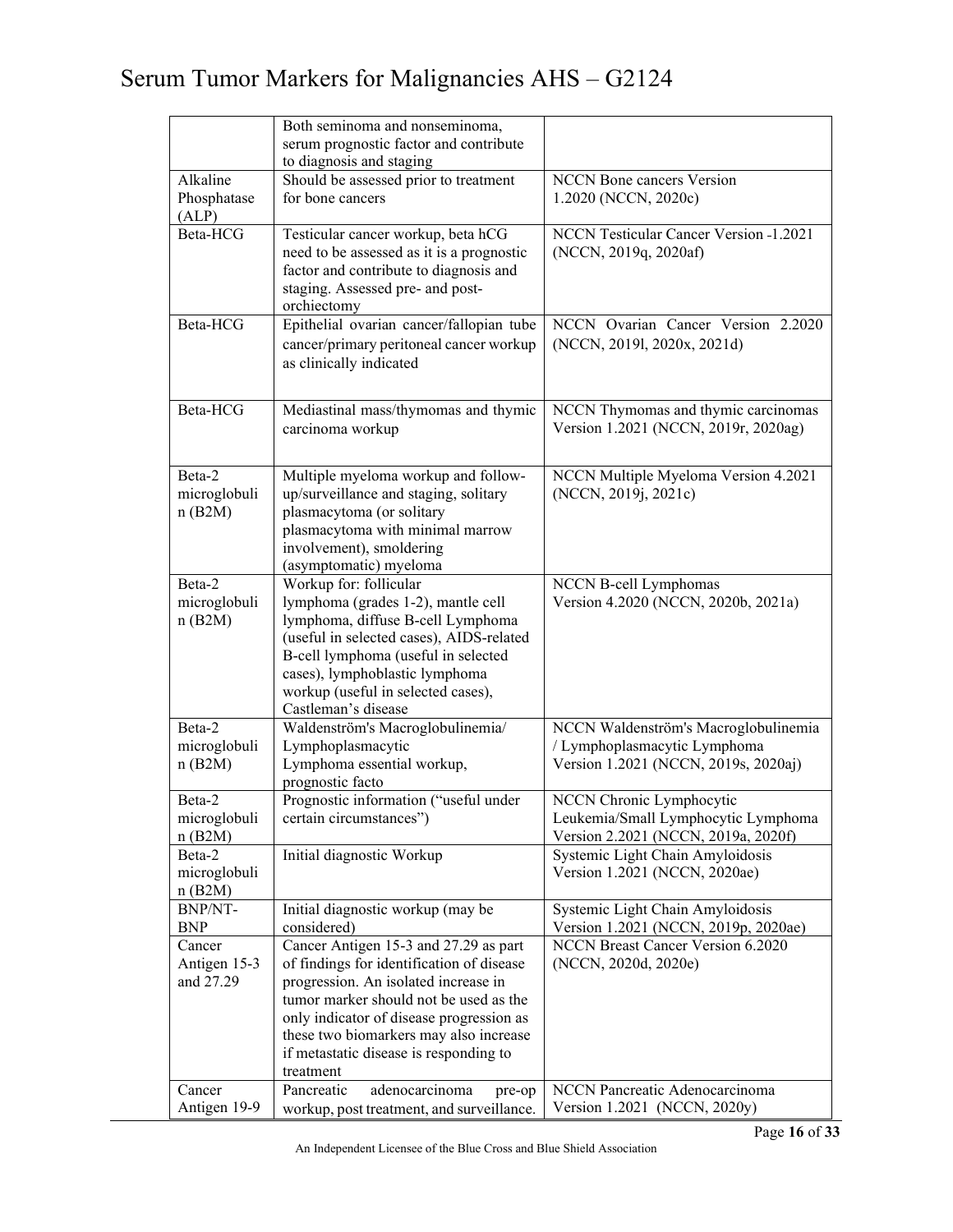|                        | Levels may be elevated up to 2 years<br>before pancreatic CA diagnosis                                                                                                                                                                                                                                                                                                                                                                                                                                                   |                                                                                                          |
|------------------------|--------------------------------------------------------------------------------------------------------------------------------------------------------------------------------------------------------------------------------------------------------------------------------------------------------------------------------------------------------------------------------------------------------------------------------------------------------------------------------------------------------------------------|----------------------------------------------------------------------------------------------------------|
| Cancer<br>Antigen 19-9 | Workup and surveillance for small<br>bowel adenocarcinoma                                                                                                                                                                                                                                                                                                                                                                                                                                                                | NCCN Small Bowel Adenocarcinoma<br>Version 2.2020 (NCCN, 2020ad)                                         |
| Cancer<br>Antigen 19-9 | Gallbladder cancer workup and<br>surveillance. CA 19-9 is a baseline test<br>and should not be done to confirm<br>diagnosis. Consider baseline CA 19-9<br>after biliary decompression                                                                                                                                                                                                                                                                                                                                    | NCCN Hepatobiliary Cancers Version<br>5.2020 (NCCN, 2020q)                                               |
| Cancer<br>Antigen 19-9 | Intrahepatic or extrahepatic<br>cholangiocarcinoma workup. CA 19-9 is<br>a baseline test and should not be done to<br>confirm diagnosis                                                                                                                                                                                                                                                                                                                                                                                  | <b>NCCN Hepatobiliary Cancers Version</b><br>5.2020 (NCCN, 2020q)                                        |
| CA-125                 | Epithelial ovarian cancer, fallopian tube<br>cancer or primary peritoneal cancer<br>workup, for "suspicious or palpable<br>pelvic mass" or "symptoms without<br>source of malignancy such as bloating<br>or abdominal pain" as clinically<br>indicated, prior to each chemotherapy,<br>and monitoring.<br>Borderline epithelial tumors (low<br>malignant potential) monitoring- CA-<br>125 every visit if initially elevated.<br>Recommends CA-125 on workup if<br>"clinically indicated" after<br>clinical presentation | <b>NCCN Ovarian Cancer Version 2.2020</b><br>(NCCN, 2019l, 2020x, 2021d)                                 |
| CA-125                 | BRCA mutation-positive individuals -<br>for those individuals who have not<br>elected RRSO, serum CA-125 screening<br>may be considered at the clinician's<br>discretion starting age 30-35 years                                                                                                                                                                                                                                                                                                                        | NCCN Genetic/Familial High-Risk<br>Assessment: Breast and Ovarian Version<br>2.2021 (NCCN, 2019f, 2020n) |
| $CA-125$               | Endometrial carcinoma CA-125<br>Consider CA-125 for suspected<br>extrauterine disease, serous carcinoma,<br>clear cell carcinoma, carcinosarcoma,<br>undifferentiated/dedifferentiated<br>carcinoma; surveillance if initially<br>elevated                                                                                                                                                                                                                                                                               | NCCN Uterine Neoplasms V 1.2021<br>(NCCN, 2020ai)                                                        |
| $CA-125$               | Occult Primary - adenocarcinoma or<br>carcinoma not otherwise specified<br>workup for females                                                                                                                                                                                                                                                                                                                                                                                                                            | NCCN Occult Primary Version 1.2021<br>(NCCN, 2020w)                                                      |
| <b>CEA</b>             | Colon cancer appropriate for resection<br>(non-metastatic) workup and<br>surveillance every 3-6 months for 2<br>years, then every 6 months for a total of<br>5 years. Not recommended beyond 5<br>years.<br>Suspected or proven metastatic<br>synchronous adenocarcinoma workup                                                                                                                                                                                                                                          | NCCN Colon Cancer Version 4.2020<br>(NCCN, 2019c, 2020h)                                                 |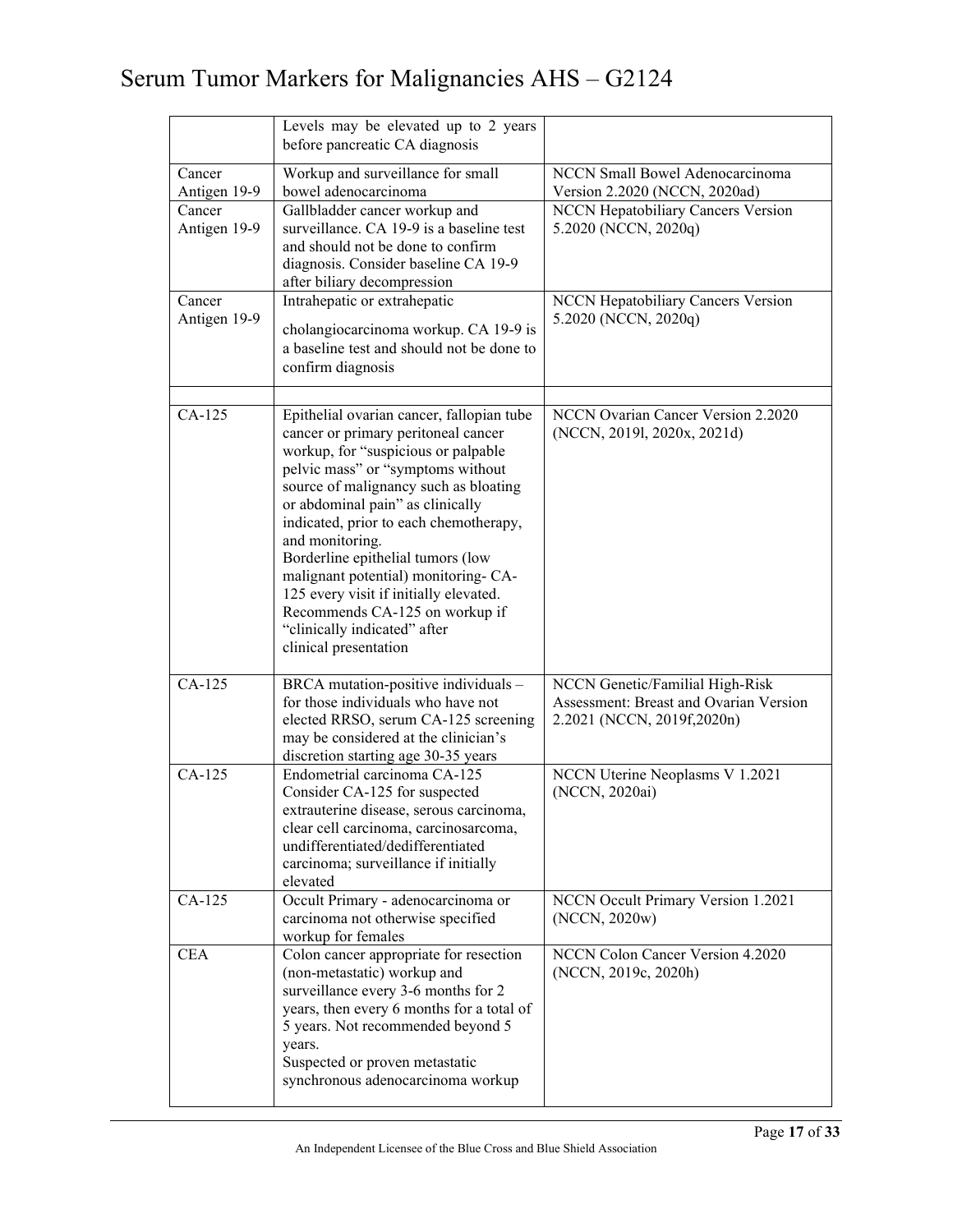|                      | Pedunculated or sessile polyp with<br>invasive cancer but fragmented<br>specimen/unknown margin or<br>unfavorable histology                                                                                                           |                                                                                        |
|----------------------|---------------------------------------------------------------------------------------------------------------------------------------------------------------------------------------------------------------------------------------|----------------------------------------------------------------------------------------|
| <b>CEA</b>           | Workup for small bowel<br>adenocarcinoma                                                                                                                                                                                              | NCCN Small Bowel Adenocarcinoma<br>Version 2.2020 (NCCN, 2019o, 2020ad)                |
| <b>CEA</b>           | Pedunculated or sessile polyp with<br>invasive cancer but fragmented<br>specimen/unknown margin or<br>unfavorable histology                                                                                                           | Rectal Cancer Version 6.2020 (NCCN,<br>2019n, 2020ac)                                  |
|                      | Workup for: rectal cancer appropriate<br>for resection, suspected or proven<br>metastatic synchronous adenocarcinoma                                                                                                                  |                                                                                        |
| <b>CEA</b>           | Intrahepatic (such as isolated<br>intrahepatic mass) and extrahepatic<br>cholangiocarcinoma workup. CEA is a<br>baseline test and should not be done to<br>confirm diagnosis                                                          | <b>NCCN Hepatobiliary Cancers Version</b><br>5.2020 (NCCN, 2019g, 2020q)               |
| <b>CEA</b>           | Gallbladder cancer workup and<br>surveillance. CEA is a baseline test and<br>should not be done to confirm diagnosis                                                                                                                  | <b>NCCN Hepatobiliary Cancers Version</b><br>5.2020 (NCCN, 2019g, 2020q)               |
| <b>CEA</b>           | Thyroid<br>carcinoma<br>medullary<br>carcinomas workup and surveillance;<br>surveillance every 6-12 mo.                                                                                                                               | NCCN Thyroid Carcinoma Version<br>2.2020 (NCCN, 2020ah)                                |
| <b>CEA</b>           | Epithelial ovarian cancer/fallopian tube<br>cancer/primary peritoneal cancer<br>workup for suspicious or palpable<br>pelvic mass or symptoms without<br>source of malignancy such as bloating<br>or abd pain as clinically indicated. | <b>NCCN Ovarian Cancer Version 2.2020</b><br>(NCCN, 2019l, 2021d)                      |
| CgA                  | Neuroendocrine tumors of:<br>gastrointestinal tract, lung, thymus<br>(carcinoid tumors) evaluation. CgA is<br>one of a set of tumor markers that may<br>be used to establish neuroendocrine<br>differentiation                        | NCCN Neuroendocrine Tumors. Version<br>2.2020 (NCCN, 2020v)                            |
| Calcitonin           | Thyroid carcinoma - medullary<br>carcinoma workup, post-surgical<br>evaluation, and surveillance<br>(surveillance every 6-12 mo.)                                                                                                     | NCCN Thyroid carcinoma - medullary<br>carcinoma Version 2.2020 (NCCN, 2019j,<br>2021c) |
| Hcg                  | May be evaluated during workup                                                                                                                                                                                                        | <b>NCCN</b> Gestational Trophoblastic<br>Neoplasia Version 3.2020                      |
| Hepatitis B<br>Panel | Workup for chronic myeloid leukemia                                                                                                                                                                                                   | NCCN Chronic Myeloid Leukemia<br>Version 2.2021 (NCCN, 2019b, 2020g)                   |
| IGF                  | May be considered for evaluation of<br>pituitary tumor (category 28)                                                                                                                                                                  | <b>NCCN Neuroendocrine Tumors Version</b><br>2.2020                                    |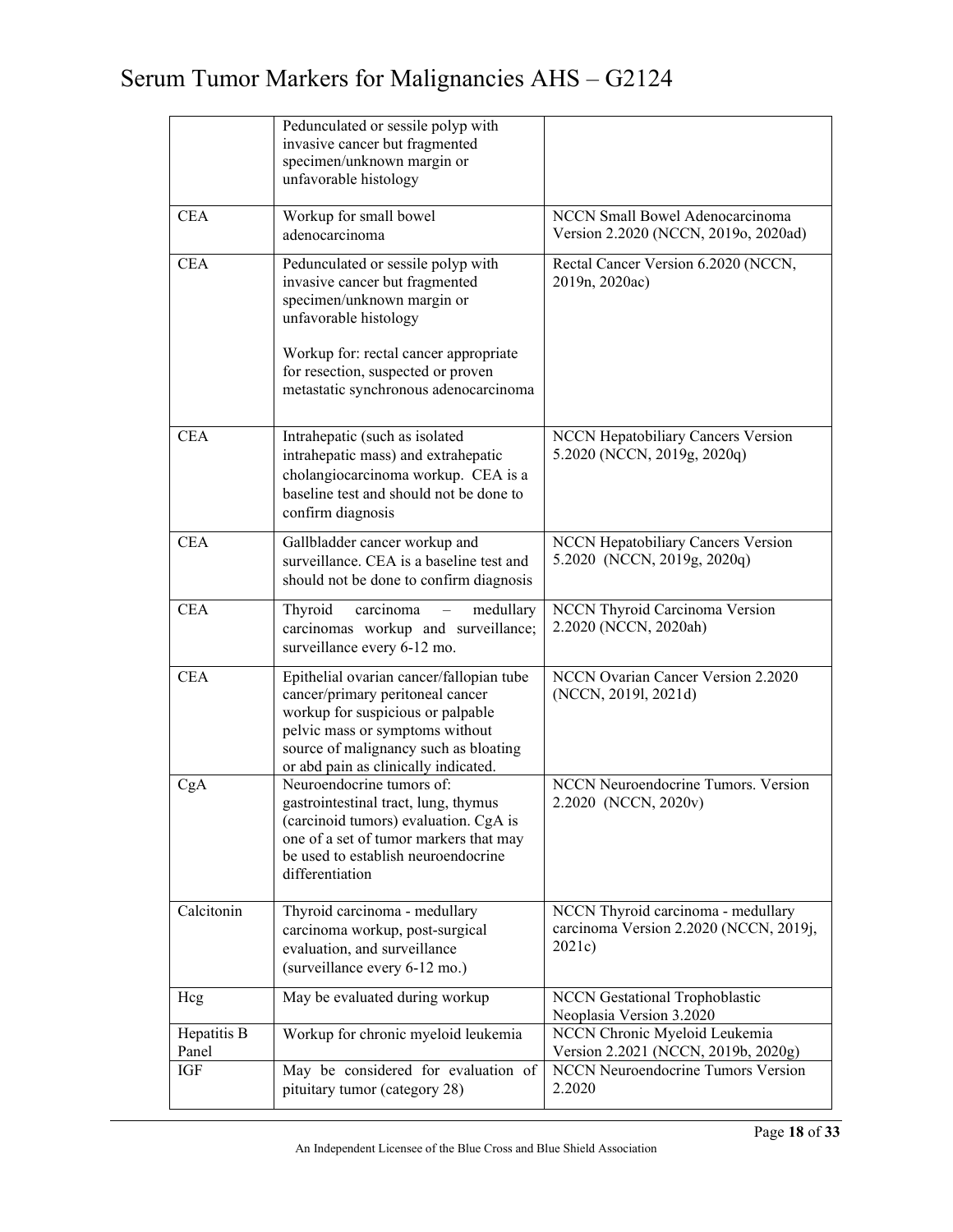| IgM         | Assessment of this immunoglobulin is<br>essential<br>management<br>for<br>οf<br>Waldenstrom's<br>Macroglobulinemia/Lymphoplasmacyti<br>c Lymphoma                                                                                                                                                                                                                                                        | NCCN Waldenstrom's<br>Macroglobulinemia/Lymphoplasmacytic<br>Lymphoma Version 2.2020 (NCCN,<br>2019j, 2021c) |
|-------------|----------------------------------------------------------------------------------------------------------------------------------------------------------------------------------------------------------------------------------------------------------------------------------------------------------------------------------------------------------------------------------------------------------|--------------------------------------------------------------------------------------------------------------|
| <b>INHA</b> | Undiagnosed pelvic mass workup to<br>assess for<br>LCOH (Less Common<br>Histopathologies)<br>Ovarian<br>and<br>pregnancy                                                                                                                                                                                                                                                                                 | NCCN Ovarian Cancer Version 3.2017<br>2.2020 (NCCN, 2019l, 2020x. 2021d)                                     |
| <b>INHA</b> | Inhibin levels can be followed if initially<br>elevated for granulosa cell tumors                                                                                                                                                                                                                                                                                                                        | NCCN Ovarian Cancer Version 2.2020                                                                           |
| LDH         | Acute Lymphoblastic Leukemia (ALL)<br>workup as part of a tumor lysis<br>syndrome panel                                                                                                                                                                                                                                                                                                                  | NCCN Acute Lymphocytic Leukemia<br>Version 2.2020                                                            |
| <b>LDH</b>  | Acute myeloid leukemia workup                                                                                                                                                                                                                                                                                                                                                                            | NCCN Acute Myeloid Leukemia. Version<br>2.2021                                                               |
| <b>LDH</b>  | Primary cutaneous B-cell Lymphoma<br>workup                                                                                                                                                                                                                                                                                                                                                              | <b>NCCN Primary Cutaneous B-cell</b><br>lymphomas. Version 2.2020                                            |
| <b>LDH</b>  | Chronic lymphocytic leukemia workup<br>for histologic transformation (Richter's)<br>and progression; workup for tumor lysis<br>syndrome                                                                                                                                                                                                                                                                  | NCCN Chronic lymphocytic<br>leukemia/small lymphocytic Leukemia.<br>Version 1.2020                           |
| LDH         | Hairy cell leukemia workup                                                                                                                                                                                                                                                                                                                                                                               | NCCN Hairy Cell Leukemia. Version<br>2.2020                                                                  |
| <b>LDH</b>  | Workup for: Follicular lymphoma,<br>Extranodal marginal zone B-cell<br>lymphoma, Gastric and non-gastric<br>MALT, Nodal marginal zone<br>lymphoma, Splenic marginal zone<br>lymphoma, Mantle cell lymphoma,<br>Diffuse large B-cell lymphoma, Burkitt<br>lymphoma, AIDS-related B-cell<br>lymphomas, Post-transplant<br>lymphoproliferative disorders,<br>Castleman's disease, lymphoblastic<br>lymphoma | NCCN B-cell Lymphomas. Version<br>1.2020                                                                     |
| LDH         | Testicular cancer workup.; LDH, along<br>with other tumor markers are critical in<br>diagnosing GCTs, determining<br>prognosis and assessing treatment<br>outcomes                                                                                                                                                                                                                                       | NCCN Testicular Cancer. Version 1.2021                                                                       |
| <b>LDH</b>  | Osteosarcoma and Ewing Sarcoma<br>workup. Elevated levels at initial<br>diagnosis and initial recurrence are<br>considered adverse prognostic<br>indicators                                                                                                                                                                                                                                              | NCCN Bone cancers. Version 1.2020                                                                            |
| LDH         | Multiple Myeloma workup, follow-<br>up/surveillance and staging                                                                                                                                                                                                                                                                                                                                          | NCCN Multiple Myeloma. Version 4.2021                                                                        |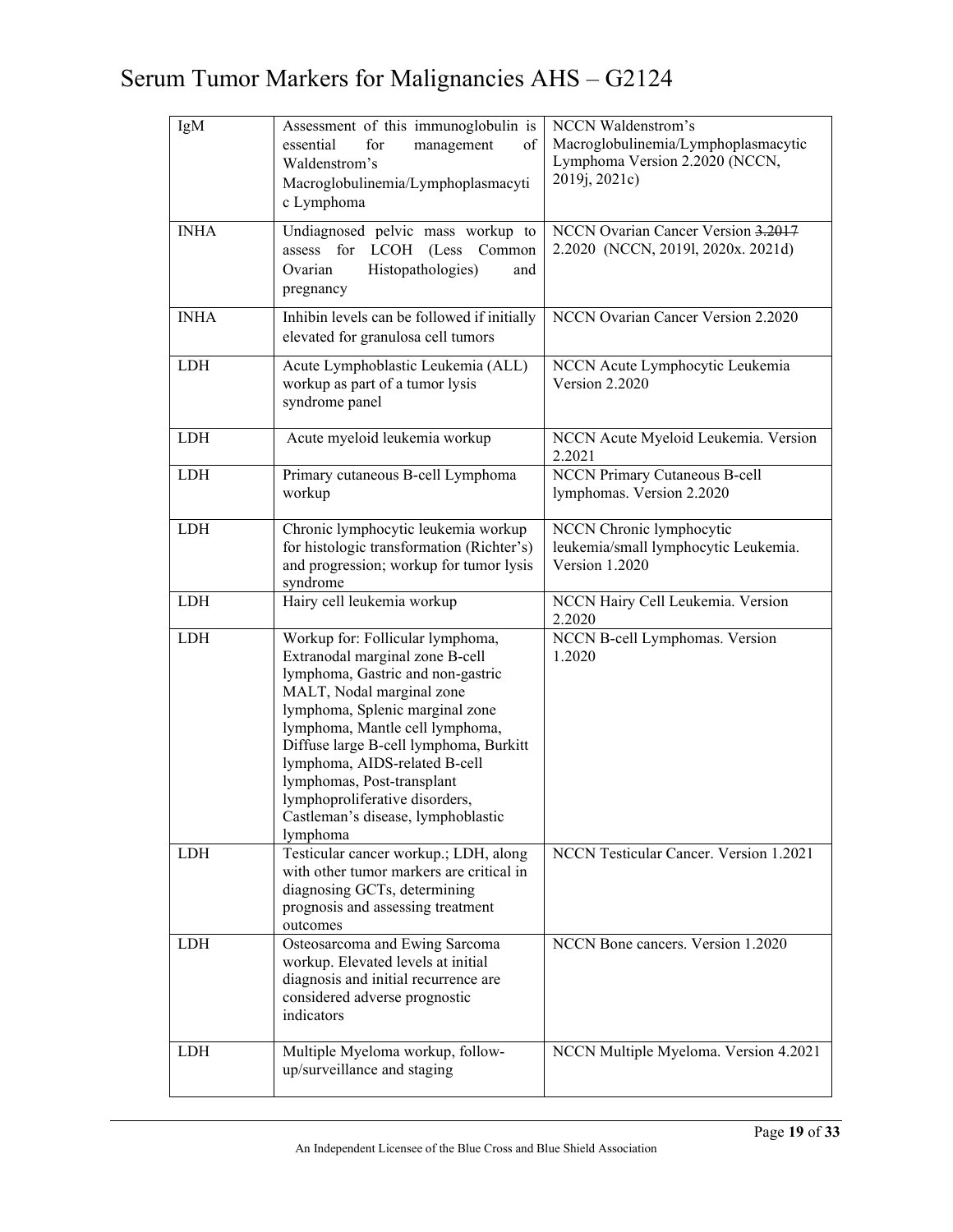| PD-L1                                        | May be considered to assess response to<br>PD-1 inhibitors. Other biomarkers such<br>as CEA are of unknown utility.      | NCCN Esophageal and Esophagogastric<br>Junction Cancers Version 2.2020     |
|----------------------------------------------|--------------------------------------------------------------------------------------------------------------------------|----------------------------------------------------------------------------|
| PD-L1                                        | May be considered to assess response to<br>PD-1 inhibitors.                                                              | NCCN Gastric Cancer Version 2.2020                                         |
| Soluble<br>mesothelin-<br>related<br>peptide | Optional for initial evaluation of<br>malignant pleural mesothelioma                                                     | NCCN Malignant Pleural Mesothelioma<br>Version 1.2021 (NCCN, 2019h, 2020r) |
| Troponin T                                   | Diagnostic workup                                                                                                        | Systemic Light Chain Amyloidosis<br>Version 1.202, NCCN, 2020ae)           |
| Tryptase                                     | Assessment of serum tryptase is critical<br>for evaluating staging, prognosis, and<br>diagnosis of systemic mastocytosis | <b>NCCN Systemic Mastocytosis Version</b><br>1.2020 (NCCN, 2020)           |

The NCCN guidelines on ovarian cancer (version 2.2020) also stated that certain biomarker panels such as OVA1, ROMA (Risk of Ovarian Malignancy Algorithm) and OVERA have been approved by the FDA for "estimating risk of ovarian cancer in women with an adnexal mass for which surgery is planned, and have not yet been referred to an oncologist". However, "currently, the NCCN Panel does not recommend the use of these biomarkers for determining the status of an undiagnosed adnexal/pelvic mass." The NCCN further notes that CA-125, HE4, mesothelin, B7-H4, decoy receptor 3 (DcR3), and spondin-2 "do not increase early enough to be useful in detecting early-stage ovarian cancer" (NCCN, 2021d).

Monitoring of disease relapse with any tumor markers is not recommended for breast cancer. Ki-67 is not recommended for any assessment of breast cancer. Testing for immunohistochemical markers such as ER/PR and HER2 is recommended for assessment of breast cancer (NCCN, 2020d).

Cardiac biomarkers such as troponin I or T and BNP (or NT-proBNP) may be considered important predictors of outcome of systemic light chain amyloidosis (NCCN, 2019p, 2020ae).

The 2020 NCCN Guidelines on Hepatocellular Carcinoma states, "serum biomarkers such as AFP may incrementally improve the performance of imaging-based screening and surveillance, but their cost effectiveness has not been established; their use as supplementary surveillance tests is optional." (NCCN, 2020q)

For Merkel Cell Carcinoma, the NCCN stated a neuroendocrine marker such as chromogranin, CD56, neurofilament protein, neuron-specific enolase, or synaptophysin may be used (NCCN, 2019i). Small cell lung cancers (SCLCs) also stain positive for biomarkers of neuroendocrine differentiation but cannot be used to differentiate SCLCs from NSCLCs (NCCN, 2019i).

NCCN recommends against using OVA1 or OvaSure as screening for ovarian cancer (NCCN, 2019k, 2021d).

#### **International Mesothelioma Interest Group (Husain et al., 2018)**

The Interest Group considers the following biomarkers to be "very useful": Calretinin Cytokeratin 5/6, WT1, Podoplanin (D2-40) (for epitheloid mesothelioma), Claudin 4, MOC31, B72.3, CEA, BER-EP4, BG8 (Lewis<sup>Y</sup>), TTF-1, and Napsin A (for lung adenocarcinoma) (Husain et al., 2018).

#### **North American Neuroendocrine Tumor Society (Halfdanarson et al., 2020; NANETS, 2017)**

NANETS notes that although most of its expert panel's members measure CgA and/or pancreastatin, a majority of them believed that "these tumor markers assist in patient management only occasionally or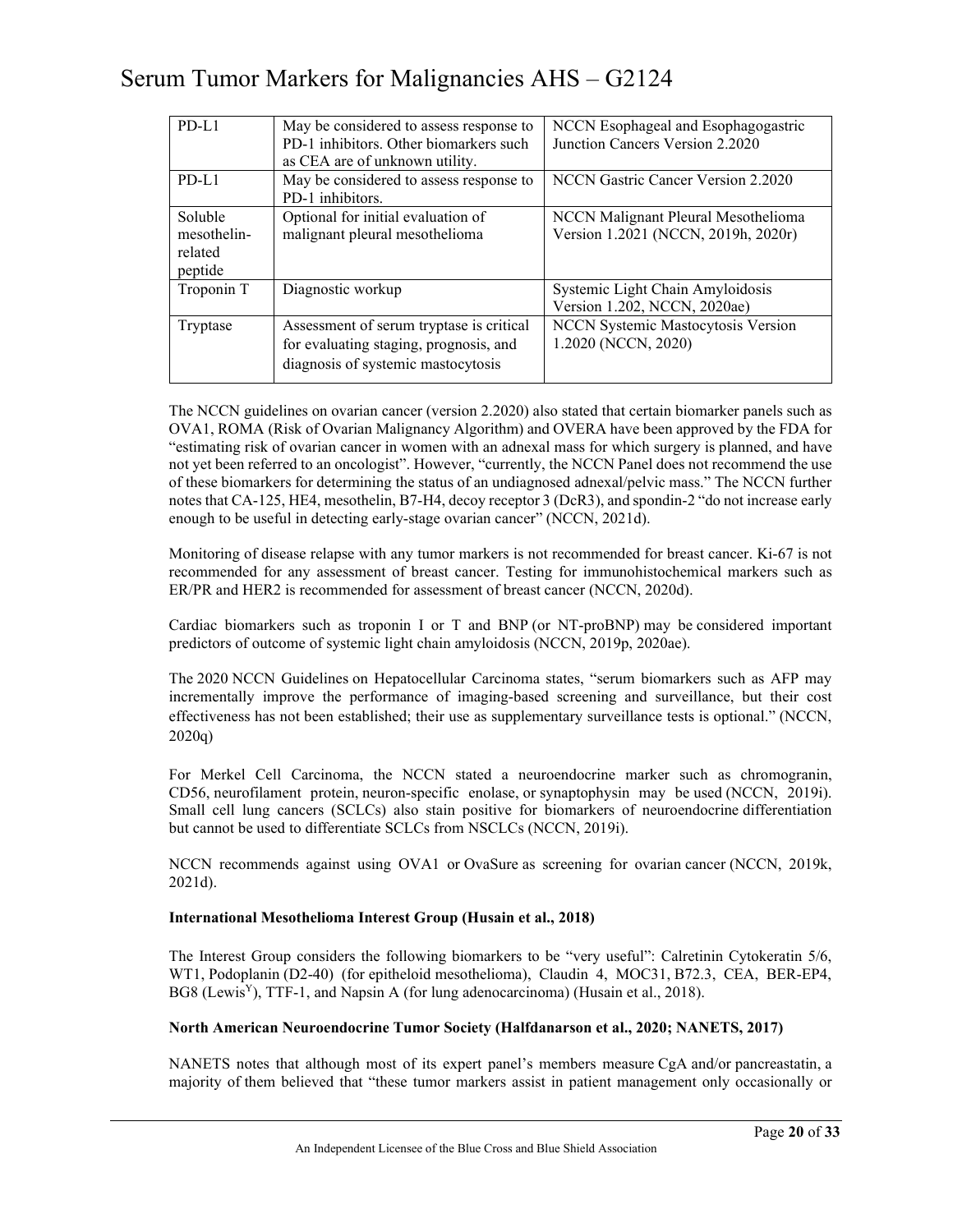rarely". No consensus was reached on whether these tumor markers should be routinely measured (NANETS, 2017).

In 2020, NANETS published a guideline focusing on the "Surveillance and Medical Management of Pancreatic Neuroendocrine Tumors". In it, they remark that "Use of nonspecific tumor markers such as CgA, pancreastatin (PcSt), and others is not recommended for routine use in patients with pNETs", stating that these marker analyses "rarely, if ever" influence treatment (Halfdanarson et al., 2020)

#### **American Thyroid Association (ATA) (Haugen et al., 2016; Wells et al., 2015).**

The ATA cannot recommend for or against routine measurement of serum calcitonin in patients with thyroid nodules. Furthermore, the ATA cautions that unusual levels of calcitonin may occur with a variety of other conditions apart from MTC, and notes that calcitonin levels are often elevated in young children and males compared to females (Haugen et al., 2016; Wells et al., 2015).

#### **American Association for the Study of Liver Diseases (AASLD, 2018)**

The AASLD states that ultrasound surveillance for hepatocellular carcinoma may be done with or without AFP, every 6 months. However, other biomarkers apart from AFP need more research and validation (AASLD, 2018).

#### **European Association for the Study of the Liver (EASL, 2018)**

EASL stated "Tumour biomarkers for accurate early detection are still lacking. The data available show that the biomarkers tested (i.e. AFP, AFP-L3 and DCP) are suboptimal in terms of cost-effectiveness for routine surveillance of early HCC (evidence low) (EASL, 2018)."

#### **American College of Radiology (ACR, 2017)**

The ACR recommends against screening with AFP alone due to "inadequate sensitivity" and state that adding AFP to the ultrasound does not show a significant improvement in HCC detection. The ACR acknowledges a review that showed AFP  $\geq$ 20 ng/mL to have a sensitivity of 0.41-0.65 and specificity of 0.80 to 0.94 (ACR, 2017).

#### **Applicable State/Federal Regulations**

There are numerous FDA-approved tests for the assessment of serum tumor markers. Additionally, many labs have developed specific tests that they must validate and perform in house. These laboratorydeveloped tests (LDTs) are regulated by the Centers for Medicare and Medicaid (CMS) as high-complexity tests under the Clinical Laboratory Improvement Amendments of 1988 (CLIA '88). As an LDT, the U. S. Food and Drug Administration has not approved or cleared this test; however, FDA clearance or approval is not currently required for clinical use.

#### **Billing/Coding/Physician Documentation Information**

This policy may apply to the following codes. Inclusion of a code in this section does not guarantee that it will be reimbursed. For further information on reimbursement guidelines, please see Administrative Policies on the Blue Cross Blue Shield of North Carolina web site at www.bcbsnc.com. They are listed in the Category Search on the Medical Policy search page.

*Applicable service codes: 81500, 81503, 81538, 81599, 82105, 82107, 82232, 82308, 82378, 82397, 82784, 83520, 83615, 83950, 83951, 84075, 84078, 84080, 84484, 84702, 84703, 84704, 84999, 85415, 86300, 86301, 86304, 86305, 86316, 86336, 0003U, 0067U, 0092U, 0163U*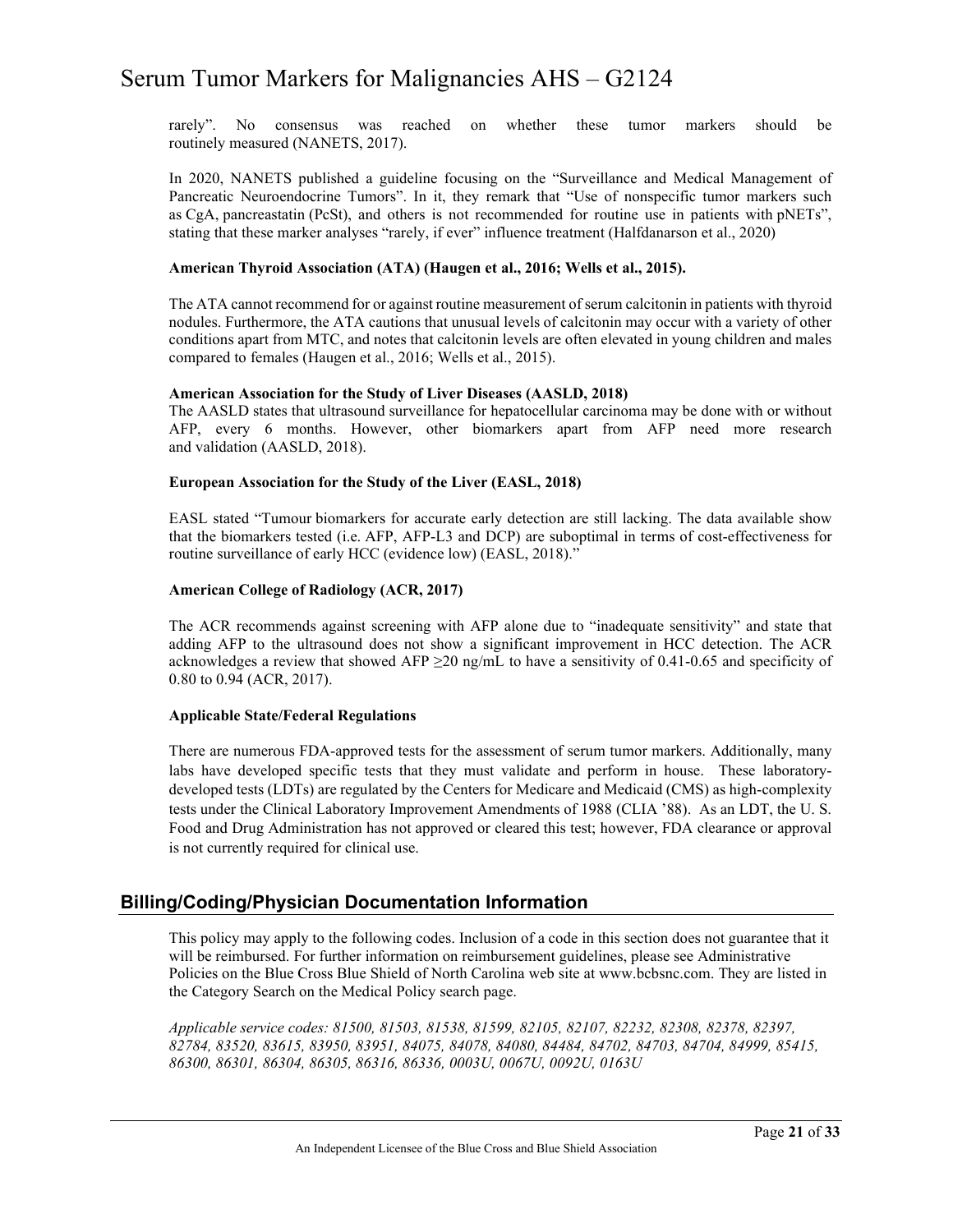BCBSNC may request medical records for determination of medical necessity. When medical records are requested, letters of support and/or explanation are often useful, but are not sufficient documentation unless all specific information needed to make a medical necessity determination is included.

### **Scientific Background and Reference Sources**

ASLD. (2018). Diagnosis, Staging, and Management of Hepatocellular Carcinoma: 2018 Practice Guidance by the American Association for the Study of Liver Diseases. Retrieved from [https://www.aasld.org/sites/default/files/2019-](https://www.aasld.org/sites/default/files/2019-06/AASLD_2018_HCC_Guidance_on_Diagnosis%2C_Staging_and_Management_hep_29913%20%281%29.pdf) [06/AASLD\\_2018\\_HCC\\_Guidance\\_on\\_Diagnosis%2C\\_Staging\\_and\\_Management\\_hep\\_29913%20%28](https://www.aasld.org/sites/default/files/2019-06/AASLD_2018_HCC_Guidance_on_Diagnosis%2C_Staging_and_Management_hep_29913%20%281%29.pdf)

[1%29.pdf](https://www.aasld.org/sites/default/files/2019-06/AASLD_2018_HCC_Guidance_on_Diagnosis%2C_Staging_and_Management_hep_29913%20%281%29.pdf)

Abdel-Aziz, M. M., Elshal, M. F., Abass, A. T., El-Kafrawy, S., Ezzat, S., & Abdel-Wahab, M. (2016). Comparison of AFP-L3 and p53 Antigen Concentration with Alpha-Fetoprotein as Serum Markers for Hepatocellular Carcinoma. *Clin Lab, 62*(6), 1121-1129. Retrieved from <https://www.ncbi.nlm.nih.gov/pubmed/27468575>

ACR. (2017). American College of Radiology ACR Appropriateness Criteria® Chronic Liver Disease Retrieved from <https://acsearch.acr.org/docs/3098416/Narrative/>

Allison, K. H., Hammond, M. E. H., Dowsett, M., McKernin, S. E., Carey, L. A., Fitzgibbons, P. L., . . . Wolff, A. C. (2020). Estrogen and Progesterone Receptor Testing in Breast Cancer: ASCO/CAP Guideline Update. *Journal of Clinical Oncology*, JCO.19.02309. doi:10.1200/JCO.19.02309

Beppu, T., Sugimoto, K., Shiraki, K., Tameda, M., Kusagawa, S., Nojiri, K., . . . Takeda, K. (2010). Clinical significance of tumor markers in detection of recurrent hepatocellular carcinoma after radiofrequency ablation. *Int J Mol Med, 26*(3), 425-433. Retrieved from <http://dx.doi.org/>

Berrebi, A., Shvidel, L., Arditti, F. D., Bassous, L., Haran, M., & Shtalrid, M. (2009). The Significance of Elevated Beta 2-Microglobulin (b2-m) in B-CLL: Evidence of in Vitro b2-m Secretion Following Activation of B-CLL Cells. *Blood, 114*(22), 4380. Retrieved from <http://www.bloodjournal.org/content/114/22/4380.abstract>

Bind, M. K., Mishra, R. R., Kumar, V., Misra, V., & Singh, P. A. (2021). Serum CA 19-9 and CA 125 as a diagnostic marker in carcinoma of gallbladder. *Indian J Pathol Microbiol, 64*(1), 65-68. doi:10.4103/ijpm.Ijpm\_494\_19

Caviglia, G. P., Abate, M. L., Petrini, E., Gaia, S., Rizzetto, M., & Smedile, A. (2016). Highly sensitive alpha-fetoprotein, Lens culinaris agglutinin-reactive fraction of alpha-fetoprotein and des-gammacarboxyprothrombin for hepatocellular carcinoma detection. *Hepatol Res, 46*(3), E130-135. doi:10.1111/hepr.12544

Chappuis, P. O., Dieterich, B., Sciretta, V., Lohse, C., Bonnefoi, H., Remadi, S., & Sappino, A. P. (2001). Functional evaluation of plasmin formation in primary breast cancer. *J Clin Oncol, 19*(10), 2731-2738. doi:10.1200/jco.2001.19.10.2731

Chen, F., Shen, J., Wang, J., Cai, P., & Huang, Y. (2018). Clinical analysis of four serum tumor markers in 458 patients with ovarian tumors: diagnostic value of the combined use of HE4, CA125, CA19-9, and CEA in ovarian tumors. *Cancer Manag Res, 10*, 1313-1318. doi:10.2147/cmar.S155693

Chen, Y., Xie, Y., Xu, L., Zhan, S., Xiao, Y., Gao, Y., . . . Ge, W. (2017). Protein content and functional characteristics of serum-purified exosomes from patients with colorectal cancer revealed by quantitative proteomics. *Int J Cancer, 140*(4), 900-913. doi:10.1002/ijc.30496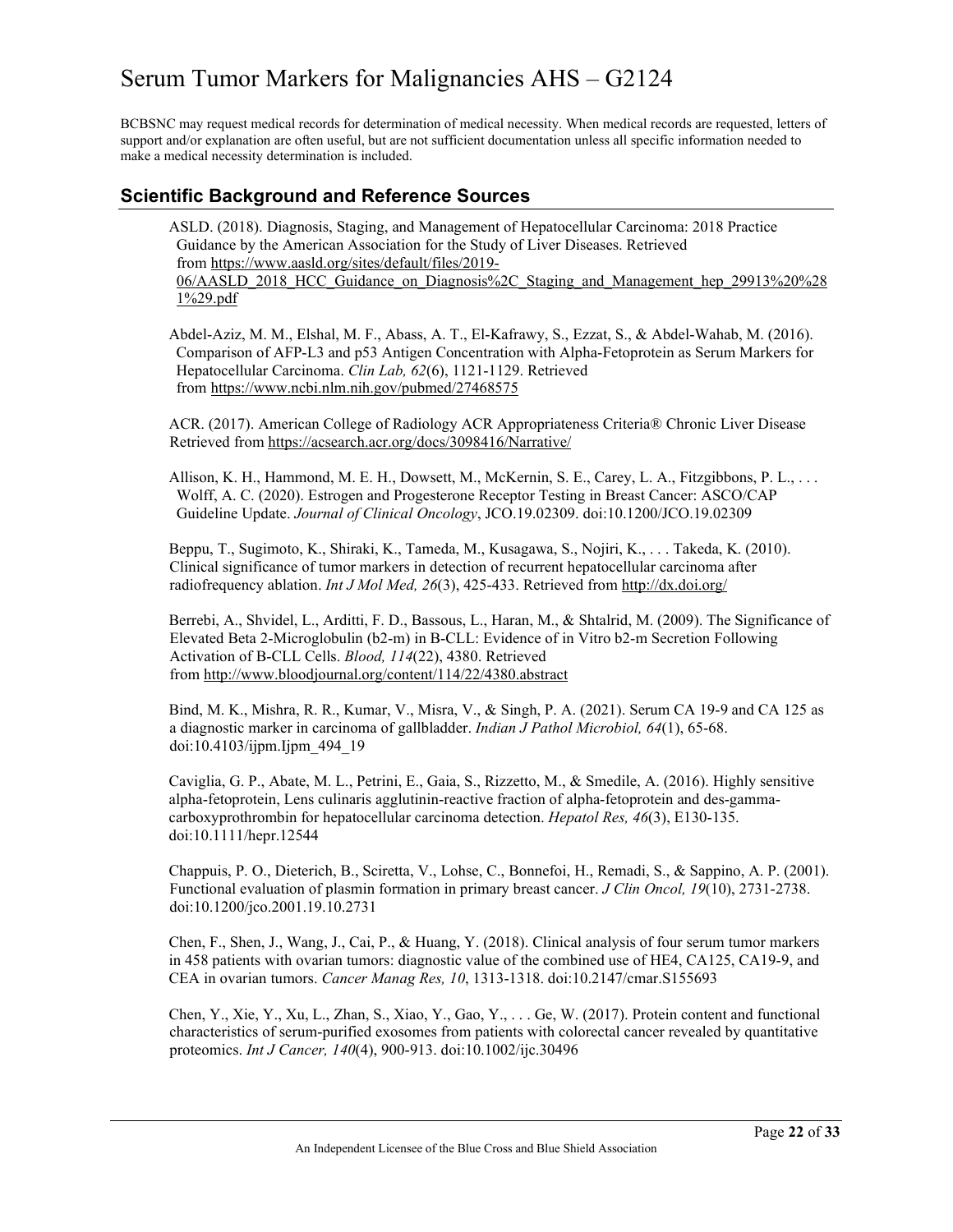Cheng, J., Wang, W., Zhang, Y., Liu, X., Li, M., Wu, Z., . . . Wang, B. (2014). Prognostic role of pretreatment serum AFP-L3% in hepatocellular carcinoma: systematic review and meta-analysis. *PLoS One, 9*(1), e87011. doi:10.1371/journal.pone.0087011

Detterbeck, F.C., Lewis, S.D., Diekemper, R. et al (2013). Executive Summary: Diagnosis and Management of Lung Cancer, 3rd ed: American College of Chest Physicians Evidence-Based Clinical Practice Guidelines. *Chest, 143*(5): 7S-37S

Dorigo, O., & Berek, J. S. (2011). Personalizing CA125 levels for ovarian cancer screening. *Cancer Prev Res (Phila), 4*(9), 1356-1359. doi:10.1158/1940-6207.Capr-11-0378

Duffy, M. J. (2001). Carcinoembryonic Antigen as a Marker for Colorectal Cancer: Is It Clinically Useful? *Clinical Chemistry, 47*(4), 624. Retrieved from <http://clinchem.aaccjnls.org/content/47/4/624.abstract>

EASL. (2018). EASL Clinical Practice Guidelines: Management of hepatocellular carcinoma. Retrieved from [https://easl.eu/wp-content/uploads/2018/10/EASL-CPG-Management-of-hepatocellular-carcinoma-](https://easl.eu/wp-content/uploads/2018/10/EASL-CPG-Management-of-hepatocellular-carcinoma-.pdf) [.pdf](https://easl.eu/wp-content/uploads/2018/10/EASL-CPG-Management-of-hepatocellular-carcinoma-.pdf)

Farkkila, A., Koskela, S., Bryk, S., Alfthan, H., Butzow, R., Leminen, A., . . . Unkila-Kallio, L. (2015). The clinical utility of serum anti-Mullerian hormone in the follow-up of ovarian adult-type granulosa cell tumors--A comparative study with inhibin B. *Int J Cancer, 137*(7), 1661-1671. doi:10.1002/ijc.29532

Febbo, P. G., Ladanyi, M., Aldape, K. D., De Marzo, A. M., Hammond, M. E., Hayes, D. F., . . . Birkeland, M. L. (2011). NCCN Task Force report: Evaluating the clinical utility of tumor markers in oncology. *J Natl Compr Canc Netw, 9 Suppl 5*, S1-32; quiz S33.

Feng, F., Tian, Y., Xu, G., Liu, Z., Liu, S., Zheng, G., . . . Zhang, H. (2017). Diagnostic and prognostic value of CEA, CA19-9, AFP and CA125 for early gastric cancer. *BMC Cancer, 17*(1), 737. doi:10.1186/s12885-017-3738-y

Feng, L. X., Wang, J., Yu, Z., Song, S. A., Zhai, W. X., Dong, S. H., . . . Zhang, Y. (2019). Clinical significance of serum EGFR gene mutation and serum tumor markers in predicting tyrosine kinase inhibitor efficacy in lung adenocarcinoma. *Clin Transl Oncol, 21*(8), 1005-1013. doi:10.1007/s12094- 018-02014-6

Foekens, J. A., Peters, H. A., Look, M. P., Portengen, H., Schmitt, M., Kramer, M. D., . . . Klijn, J. G. (2000). The urokinase system of plasminogen activation and prognosis in 2780 breast cancer patients. *Cancer Res, 60*(3), 636-643. Retrieved from <http://dx.doi.org/>

Gershenson, D. (2017). Sex cord-stromal tumors of the ovary: Granulosa-stromal cell tumors. Retrieved from [https://www.uptodate.com/contents/sex-cord-stromal-tumors-of-the-ovary-granulosa-stromal-cell](https://www.uptodate.com/contents/sex-cord-stromal-tumors-of-the-ovary-granulosa-stromal-cell-tumors?search=inhibin%20cancer%20marker&source=search_result&selectedTitle=1%7E150&usage_type=default&display_rank=1)[tumors?search=inhibin%20cancer%20marker&source=search\\_result&selectedTitle=1~150&usage\\_type=](https://www.uptodate.com/contents/sex-cord-stromal-tumors-of-the-ovary-granulosa-stromal-cell-tumors?search=inhibin%20cancer%20marker&source=search_result&selectedTitle=1%7E150&usage_type=default&display_rank=1) [default&display\\_rank=1](https://www.uptodate.com/contents/sex-cord-stromal-tumors-of-the-ovary-granulosa-stromal-cell-tumors?search=inhibin%20cancer%20marker&source=search_result&selectedTitle=1%7E150&usage_type=default&display_rank=1)

Gershenson, D. (2020). Sex cord-stromal tumors of the ovary: Epidemiology, clinical features, and diagnosis in adults. Retrieved from [https://www.uptodate.com/contents/sex-cord-stromal-tumors-of-the](https://www.uptodate.com/contents/sex-cord-stromal-tumors-of-the-ovary-granulosa-stromal-cell-tumors?search=inhibin%20cancer%20marker&source=search_result&selectedTitle=1%7E150&usage_type=default&display_rank=1)[ovary-granulosa-stromal-cell](https://www.uptodate.com/contents/sex-cord-stromal-tumors-of-the-ovary-granulosa-stromal-cell-tumors?search=inhibin%20cancer%20marker&source=search_result&selectedTitle=1%7E150&usage_type=default&display_rank=1)[tumors?search=inhibin%20cancer%20marker&source=search\\_result&selectedTitle=1~150&usage\\_type=](https://www.uptodate.com/contents/sex-cord-stromal-tumors-of-the-ovary-granulosa-stromal-cell-tumors?search=inhibin%20cancer%20marker&source=search_result&selectedTitle=1%7E150&usage_type=default&display_rank=1)

[default&display\\_rank=1](https://www.uptodate.com/contents/sex-cord-stromal-tumors-of-the-ovary-granulosa-stromal-cell-tumors?search=inhibin%20cancer%20marker&source=search_result&selectedTitle=1%7E150&usage_type=default&display_rank=1)

Gilligan, T. D., Seidenfeld, J., Basch, E. M., Einhorn, L. H., Fancher, T., Smith, D. C., . . . Hayes, D. F. (2010). American Society of Clinical Oncology Clinical Practice Guideline on uses of serum tumor markers in adult males with germ cell tumors. *J Clin Oncol, 28*(20), 3388-3404. doi:10.1200/jco.2009.26.4481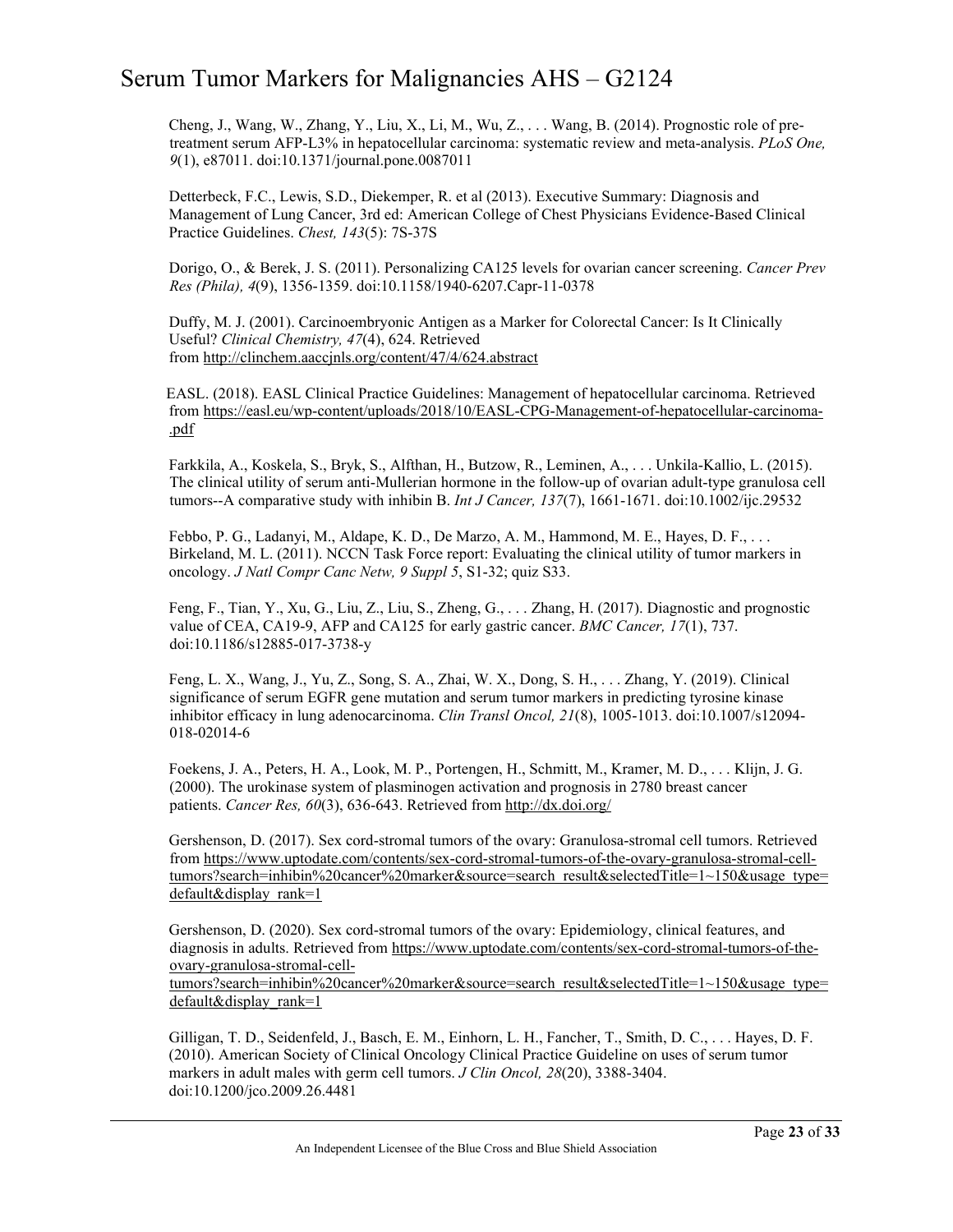Goff, B. (2016). Human chorionic gonadotropin: Testing in pregnancy and gestational trophoblastic disease and causes of low persistent levels. Retrieved from [https://www.uptodate.com/contents/human](https://www.uptodate.com/contents/human-chorionic-gonadotropin-testing-in-pregnancy-and-gestational-trophoblastic-disease-and-causes-of-low-persistent-levels?search=beta%20human%20chorionic%20gonadotropin&source=search_result&selectedTitle=2%7E150&usage_type=default&display_rank=2)[chorionic-gonadotropin-testing-in-pregnancy-and-gestational-trophoblastic-disease-and-causes-of-low](https://www.uptodate.com/contents/human-chorionic-gonadotropin-testing-in-pregnancy-and-gestational-trophoblastic-disease-and-causes-of-low-persistent-levels?search=beta%20human%20chorionic%20gonadotropin&source=search_result&selectedTitle=2%7E150&usage_type=default&display_rank=2)[persistent-](https://www.uptodate.com/contents/human-chorionic-gonadotropin-testing-in-pregnancy-and-gestational-trophoblastic-disease-and-causes-of-low-persistent-levels?search=beta%20human%20chorionic%20gonadotropin&source=search_result&selectedTitle=2%7E150&usage_type=default&display_rank=2)

[levels?search=beta%20human%20chorionic%20gonadotropin&source=search\\_result&selectedTitle=2~1](https://www.uptodate.com/contents/human-chorionic-gonadotropin-testing-in-pregnancy-and-gestational-trophoblastic-disease-and-causes-of-low-persistent-levels?search=beta%20human%20chorionic%20gonadotropin&source=search_result&selectedTitle=2%7E150&usage_type=default&display_rank=2) [50&usage\\_type=default&display\\_rank=2](https://www.uptodate.com/contents/human-chorionic-gonadotropin-testing-in-pregnancy-and-gestational-trophoblastic-disease-and-causes-of-low-persistent-levels?search=beta%20human%20chorionic%20gonadotropin&source=search_result&selectedTitle=2%7E150&usage_type=default&display_rank=2)

Halfdanarson, T. R., Strosberg, J. R., Tang, L., Bellizzi, A. M., Bergsland, E. K., O'Dorisio, T. M., . . . Chan, J. A. (2020). The North American Neuroendocrine Tumor Society Consensus Guidelines for Surveillance and Medical Management of Pancreatic Neuroendocrine Tumors. *Pancreas, 49*(7), 863-881. doi:10.1097/mpa.000000000000159

Harris, L., Fritsche, H., Mennel, R., Norton, L., Ravdin, P., Taube, S., . . . Bast, R. C., Jr. (2007). American Society of Clinical Oncology 2007 update of recommendations for the use of tumor markers in breast cancer. *J Clin Oncol, 25*(33), 5287-5312. doi:10.1200/jco.2007.14.2364

Harris, L. N., Ismaila, N., McShane, L. M., Andre, F., Collyar, D. E., Gonzalez-Angulo, A. M., . . . Hayes, D. F. (2016). Use of Biomarkers to Guide Decisions on Adjuvant Systemic Therapy for Women With Early-Stage Invasive Breast Cancer: American Society of Clinical Oncology Clinical Practice Guideline. *J Clin Oncol, 34*(10), 1134-1150. doi:10.1200/jco.2015.65.2289

Harris, L. N., Ismaila, N., McShane, L. M., Andre, F., Collyar, D. E., Gonzalez-Angulo, A. M., . . . Hayes, D. F. (2016). Use of Biomarkers to Guide Decisions on Adjuvant Systemic Therapy for Women With Early-Stage Invasive Breast Cancer: American Society of Clinical Oncology Clinical Practice Guideline. *Journal of Clinical Oncology, 34*(10), 1134-1150. doi:10.1200/JCO.2015.65.2289

Harvey, R. A. (2019). Human chorionic gonadotropin: Biochemistry and measurement in pregnancy and disease. Retrieved from [https://www.uptodate.com/contents/human-chorionic-gonadotropin-testing-in](https://www.uptodate.com/contents/human-chorionic-gonadotropin-testing-in-pregnancy-and-gestational-trophoblastic-disease-and-causes-of-low-persistent-levels?search=beta%20human%20chorionic%20gonadotropin&source=search_result&selectedTitle=2%7E150&usage_type=default&display_rank=2)[pregnancy-and-gestational-trophoblastic-disease-and-causes-of-low-persistent](https://www.uptodate.com/contents/human-chorionic-gonadotropin-testing-in-pregnancy-and-gestational-trophoblastic-disease-and-causes-of-low-persistent-levels?search=beta%20human%20chorionic%20gonadotropin&source=search_result&selectedTitle=2%7E150&usage_type=default&display_rank=2)[levels?search=beta%20human%20chorionic%20gonadotropin&source=search\\_result&selectedTitle=2~1](https://www.uptodate.com/contents/human-chorionic-gonadotropin-testing-in-pregnancy-and-gestational-trophoblastic-disease-and-causes-of-low-persistent-levels?search=beta%20human%20chorionic%20gonadotropin&source=search_result&selectedTitle=2%7E150&usage_type=default&display_rank=2) [50&usage\\_type=default&display\\_rank=2](https://www.uptodate.com/contents/human-chorionic-gonadotropin-testing-in-pregnancy-and-gestational-trophoblastic-disease-and-causes-of-low-persistent-levels?search=beta%20human%20chorionic%20gonadotropin&source=search_result&selectedTitle=2%7E150&usage_type=default&display_rank=2)

Haugen, B. R., Alexander, E. K., Bible, K. C., Doherty, G. M., Mandel, S. J., Nikiforov, Y. E., . . . Wartofsky, L. (2016). 2015 American Thyroid Association Management Guidelines for Adult Patients with Thyroid Nodules and Differentiated Thyroid Cancer: The American Thyroid Association Guidelines Task Force on Thyroid Nodules and Differentiated Thyroid Cancer. *Thyroid, 26*(1), 1-133. doi:10.1089/thy.2015.0020

Hotakainen, K., Ljungberg, B., Paju, A., Rasmuson, T., Alfthan, H., & Stenman, U. H. (2002). The free beta-subunit of human chorionic gonadotropin as a prognostic factor in renal cell carcinoma. *Br J Cancer, 86*(2), 185-189. doi:10.1038/sj.bjc.6600050

Hottinger, A. F., & Hormigo, A. (2011). Serum Biomarkers. In Encyclopedia of Cancer (pp. 3390-3394): Springer Berlin Heidelberg. Retrieved from http://link.springer.com/referenceworkentry/10.1007/978-3- 642-16483-5\_5269. Retrieved from http://link.springer.com/referenceworkentry/10.1007/978-3-642- 16483-5\_5269/fulltext.html. Retrieved from http://link.springer.com/content/pdf/10.1007/978-3-642- 16483-5\_5269.pdf. doi:10.1007/978-3-642-16483-5\_5269

Husain, A. N., Colby, T. V., Ordonez, N. G., Allen, T. C., Attanoos, R. L., Beasley, M. B., . . . Wick, M. R. (2018). Guidelines for Pathologic Diagnosis of Malignant Mesothelioma 2017 Update of the Consensus Statement From the International Mesothelioma Interest Group. *Arch Pathol Lab Med, 142*(1), 89-108. doi:10.5858/arpa.2017-0124-RA

Isaksson, S., Jönsson, P., Monsef, N., Brunnström, H., Bendahl, P. O., Jönsson, M., . . . Planck, M. (2017). CA 19-9 and CA 125 as potential predictors of disease recurrence in resectable lung adenocarcinoma. *PLoS One, 12*(10), e0186284. doi:10.1371/journal.pone.0186284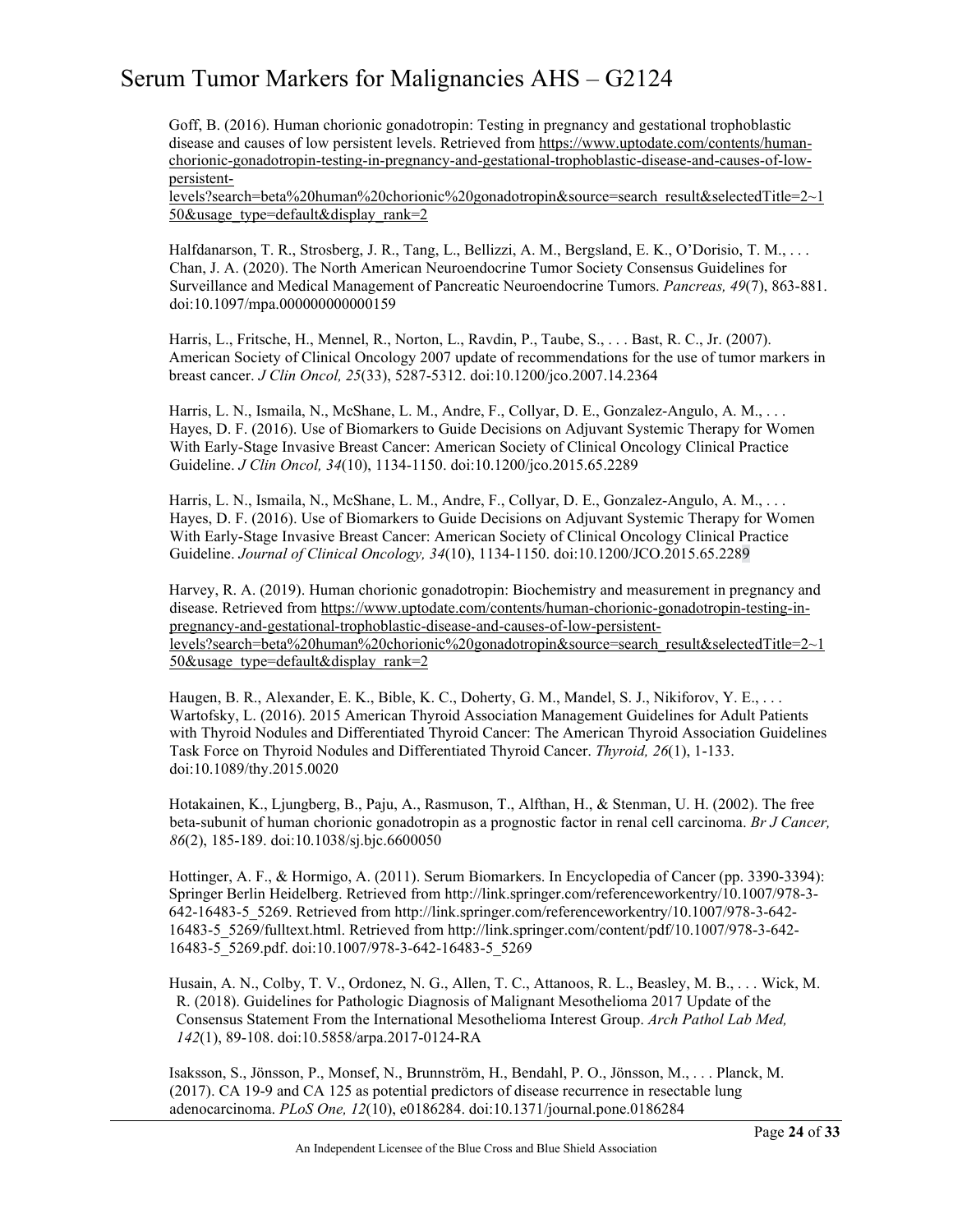Katou, H., Kanno, T., Hoshino, M., Hagihara, Y., Tanaka, H., Kawai, T., . . . Goto, Y. (2002). The role of disulfide bond in the amyloidogenic state of beta(2)-microglobulin studied by heteronuclear NMR. *Protein Sci, 11*(9), 2218-2229. doi:10.1110/ps.0213202

Kim, N. H., Lee, M. Y., Park, J. H., Park, D. I., Sohn, C. I., Choi, K., & Jung, Y. S. (2017). Serum CEA and CA 19-9 Levels are Associated with the Presence and Severity of Colorectal Neoplasia. *Yonsei Med J, 58*(5), 918-924. doi:10.3349/ymj.2017.58.5.918

Kindler, H. L., Ismaila, N., Armato, S. G., Bueno, R., Hesdorffer, M., Jahan, T., . . . Hassan, R. (2018). Treatment of Malignant Pleural Mesothelioma: American Society of Clinical Oncology Clinical Practice Guideline. *Journal of Clinical Oncology, 36*(13), 1343-1373. doi:10.1200/JCO.2017.76.6394

Kobayashi, M., Kuroiwa, T., Suda, T., Tamura, Y., Kawai, H., Igarashi, M., . . . Aoyagi, Y. (2007). Fucosylated fraction of alpha-fetoprotein, L3, as a useful prognostic factor in patients with hepatocellular carcinoma with special reference to low concentrations of serum alpha-fetoprotein. *Hepatol Res, 37*(11), 914-922. doi:10.1111/j.1872-034X.2007.00147.x

Krop, I., Ismaila, N., Andre, F., Bast, R. C., Barlow, W., Collyar, D. E., . . . Stearns, V. (2017). Use of Biomarkers to Guide Decisions on Adjuvant Systemic Therapy for Women With Early-Stage Invasive Breast Cancer: American Society of Clinical Oncology Clinical Practice Guideline Focused Update. *J Clin Oncol*, Jco2017740472. doi:10.1200/jco.2017.74.0472

Li, J., Yin, M., Song, W., Cui, F., Wang, W., Wang, S., & Zhu, H. (2018). B Subunit of Human Chorionic Gonadotropin Promotes Tumor Invasion and Predicts Poor Prognosis of Early-Stage Colorectal Cancer. *Cell Physiol Biochem, 45*(1), 237-249. doi:10.1159/000486770

Li, X., Dai, D., Chen, B., Tang, H., Xie, X., & Wei, W. (2018). Clinicopathological and Prognostic Significance of Cancer Antigen 15-3 and Carcinoembryonic Antigen in Breast Cancer: A Meta-Analysis including 12,993 Patients. *Dis Markers, 2018*, 9863092. doi:10.1155/2018/986302

Liu, R., Cao, J., Gao, X., Zhang, J., Wang, L., Wang, B., . . . Wang, Z. (2016). Overall survival of cancer patients with serum lactate dehydrogenase greater than 1000 IU/L. *Tumour Biol, 37*(10), 14083-14088. doi:10.1007/s13277-016-5228-2

Lucarelli, G., Ditonno, P., Bettocchi, C., Vavallo, A., Rutigliano, M., Galleggiante, V., . . . Battaglia, M. (2014). Diagnostic and prognostic role of preoperative circulating CA 15-3, CA 125, and beta-2 microglobulin in renal cell carcinoma. *Dis Markers, 2014*, 689795. doi:10.1155/2014/689795

Magnani, J. L. (2004). The discovery, biology, and drug development of sialyl Lea and sialyl Lex. *Archives of Biochemistry and Biophysics, 426*(2), 122-131. doi[:https://doi.org/10.1016/j.abb.2004.04.008](https://doi.org/10.1016/j.abb.2004.04.008)

Malmstrom, P., Bendahl, P. O., Boiesen, P., Brunner, N., Idvall, I., & Ferno, M. (2001). S-phase fraction and urokinase plasminogen activator are better markers for distant recurrences than Nottingham Prognostic Index and histologic grade in a prospective study of premenopausal lymph node-negative breast cancer. *J Clin Oncol, 19*(7), 2010-2019. doi:10.1200/jco.2001.19.7.2010

Marcillac, I., Troalen, F., Bidart, J.-M., Ghillani, P., Ribrag, V., Escudier, B., . . . Bellet, D. (1992). Free Human Chorionic Gonadotropin β Subunit in Gonadal and Nongonadal Neoplasms. *Cancer Research, 52*(14), 3901. Retrieved from <http://cancerres.aacrjournals.org/content/52/14/3901.abstract>

Marcinko, T. M., Dong, J., LeBlanc, R., Daborowski, K. V., & Vachet, R. W. (2017). Small moleculemediated inhibition of β-2-microglobulin-based amyloid fibril formation. *J Biol Chem, 292*(25), 10630- 10638. doi:10.1074/jbc.M116.774083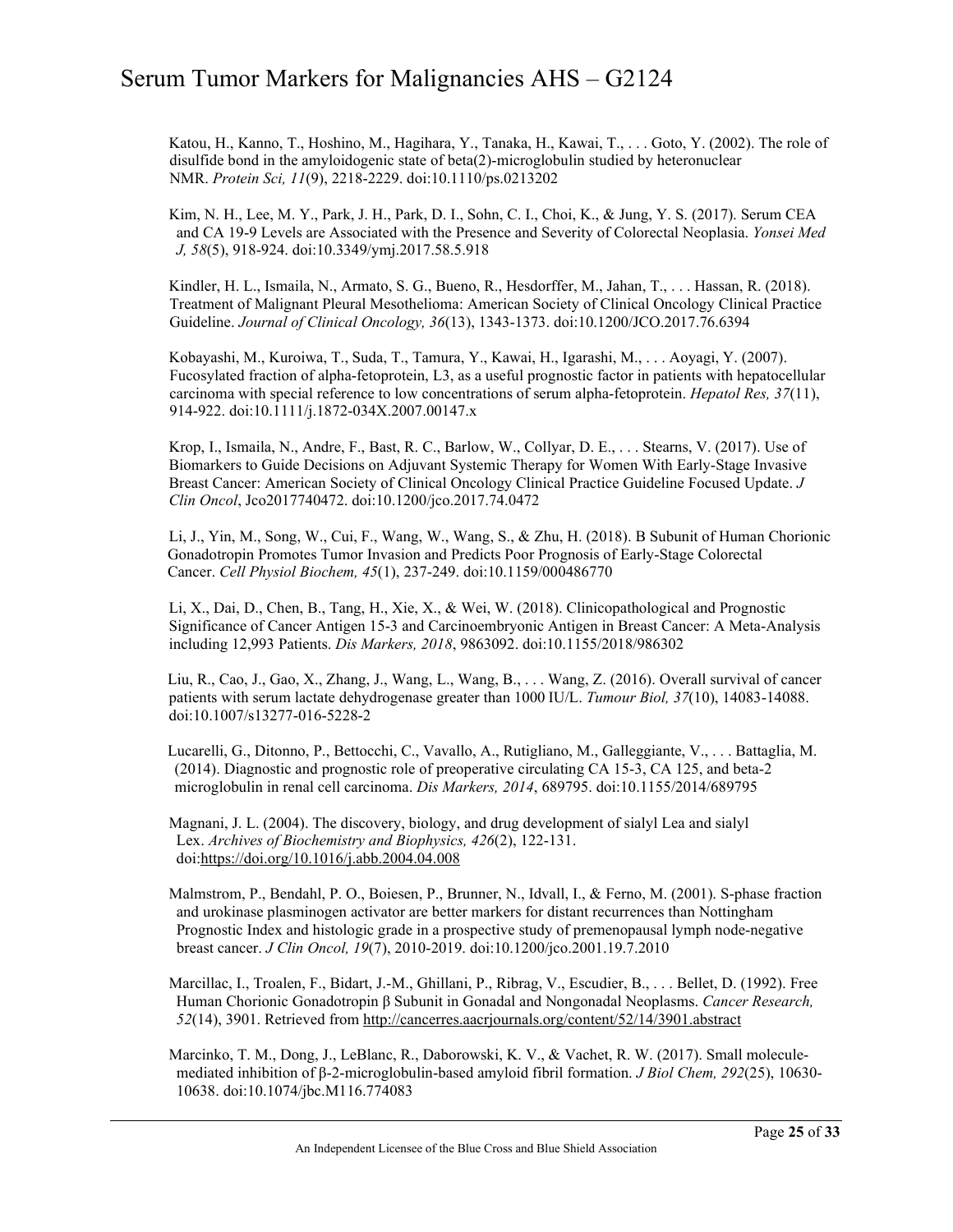NANETS. (2017). The North American Neuroendocrine Tumor Society Consensus Guidelines for Surveillance and Medical Management of Midgut Neuroendocrine Tumors. Retrieved from <https://www.ncbi.nlm.nih.gov/pmc/articles/PMC5642985/>

| NCCN. (2019a). Acute Myeloid Leukemia. Retrieved from                                                                                                         |
|---------------------------------------------------------------------------------------------------------------------------------------------------------------|
| https://www.nccn.org/professionals/physician gls/pdf/aml.pdf                                                                                                  |
| NCCN. (2019b). B-Cell Lymphomas. Retrieved from                                                                                                               |
| https://www.nccn.org/professionals/physician gls/pdf/b-cell.pdf                                                                                               |
| NCCN. (2019c). Bone Cancer. Retrieved from                                                                                                                    |
| https://www.nccn.org/professionals/physician gls/pdf/bone.pdf                                                                                                 |
| NCCN. (2019d). Chronic Lymphocytic Leukemia/Small Lymphocytic Lymphoma. Retrieved from                                                                        |
| https://www.nccn.org/professionals/physician gls/pdf/cll.pdf                                                                                                  |
| NCCN. (2019e). Chronic Myeloid Leukemia. Retrieved from                                                                                                       |
| https://www.nccn.org/professionals/physician_gls/pdf/cml.pdf                                                                                                  |
| NCCN. (2019f). Colon Cancer. Retrieved from                                                                                                                   |
| https://www.nccn.org/professionals/physician_gls/pdf/colon.pdf                                                                                                |
| NCCN. (2019g). Cutaneous Melanoma. Retrieved from                                                                                                             |
| https://www.nccn.org/professionals/physician gls/pdf/cutaneous melanoma.pdf<br>NCCN. (2019h). Esophageal and Esophagogastric Junction Cancers. Retrieved from |
| https://www.nccn.org/professionals/physician_gls/pdf/esophageal.pdf                                                                                           |
| NCCN. (2019i). Gastric Cancer. Retrieved from                                                                                                                 |
| https://www.nccn.org/professionals/physician_gls/pdf/gastric.pdf                                                                                              |
| NCCN. (2019j). Genetic/Familial High-Risk Assessment: Breast and Ovarian. Retrieved from                                                                      |
| https://www.nccn.org/professionals/physician gls/pdf/genetics screening.pdf                                                                                   |
| NCCN. (2019k). Gestational Trophoblastic Neoplasia. Retrieved from                                                                                            |
| https://www.nccn.org/professionals/physician gls/pdf/gtn.pdf                                                                                                  |
| NCCN. (2019l). Hairy Cell Leukemia. Retrieved from                                                                                                            |
| https://www.nccn.org/professionals/physician gls/pdf/hairy cell.pdf                                                                                           |
| NCCN. (2019m). Hepatobiliary Cancers. Retrieved from                                                                                                          |
| https://www.nccn.org/professionals/physician_gls/pdf/hepatobiliary.pdf                                                                                        |
| NCCN. (2019n, 03/06/2019). Hepatobiliary Cancers. NCCN Clinical Practice Guidelines in Oncology.                                                              |
| Version 2.2019. Retrieved from                                                                                                                                |
| https://www.nccn.org/professionals/physician_gls/pdf/hepatobiliary.pdf                                                                                        |
| NCCN. (2019o). Hodgkin's Lymphoma. Retrieved from                                                                                                             |
| https://www.nccn.org/professionals/physician_gls/pdf/hodgkins.pdf                                                                                             |
| NCCN. (2019p). Kidney Cancer. Retrieved from                                                                                                                  |
| https://www.nccn.org/professionals/physician_gls/pdf/kidney.pdf                                                                                               |
| NCCN. (2019q). Malignant Pleural Mesothelioma Retrieved from                                                                                                  |
| https://www.nccn.org/professionals/physician gls/pdf/mpm.pdf<br>NCCN. (2019r). Merkel Cell Carcinoma. Retrieved from                                          |
| https://www.nccn.org/professionals/physician_gls/pdf/mcc.pdf                                                                                                  |
| NCCN. (2019s). Multiple Myeloma. Retrieved from                                                                                                               |
| https://www.nccn.org/professionals/physician_gls/pdf/myeloma.pdf                                                                                              |
| NCCN. (2020a). Acute Lymphoblastic Leukemia. Retrieved from                                                                                                   |
| https://www.nccn.org/professionals/physician gls/pdf/all.pdf                                                                                                  |
| NCCN. (2020b). B-Cell Lymphomas. Retrieved from                                                                                                               |
| https://www.nccn.org/professionals/physician gls/pdf/b-cell.pdf                                                                                               |
| NCCN. (2020c). Breast Cancer. Retrieved from                                                                                                                  |
| https://www.nccn.org/professionals/physician gls/pdf/breast.pdf                                                                                               |
| NCCN. (2020d). Primary Cutaneous Lymphomas. Retrieved from                                                                                                    |
| https://www.nccn.org/professionals/physician gls/pdf/primary cutaneous.pdf                                                                                    |
|                                                                                                                                                               |

NCCN. (2020e). Breast Cancer, V.6.2020. Retrieved from [https://www.nccn.org/professionals/physician\\_gls/pdf/breast.pdf](https://www.nccn.org/professionals/physician_gls/pdf/breast.pdf)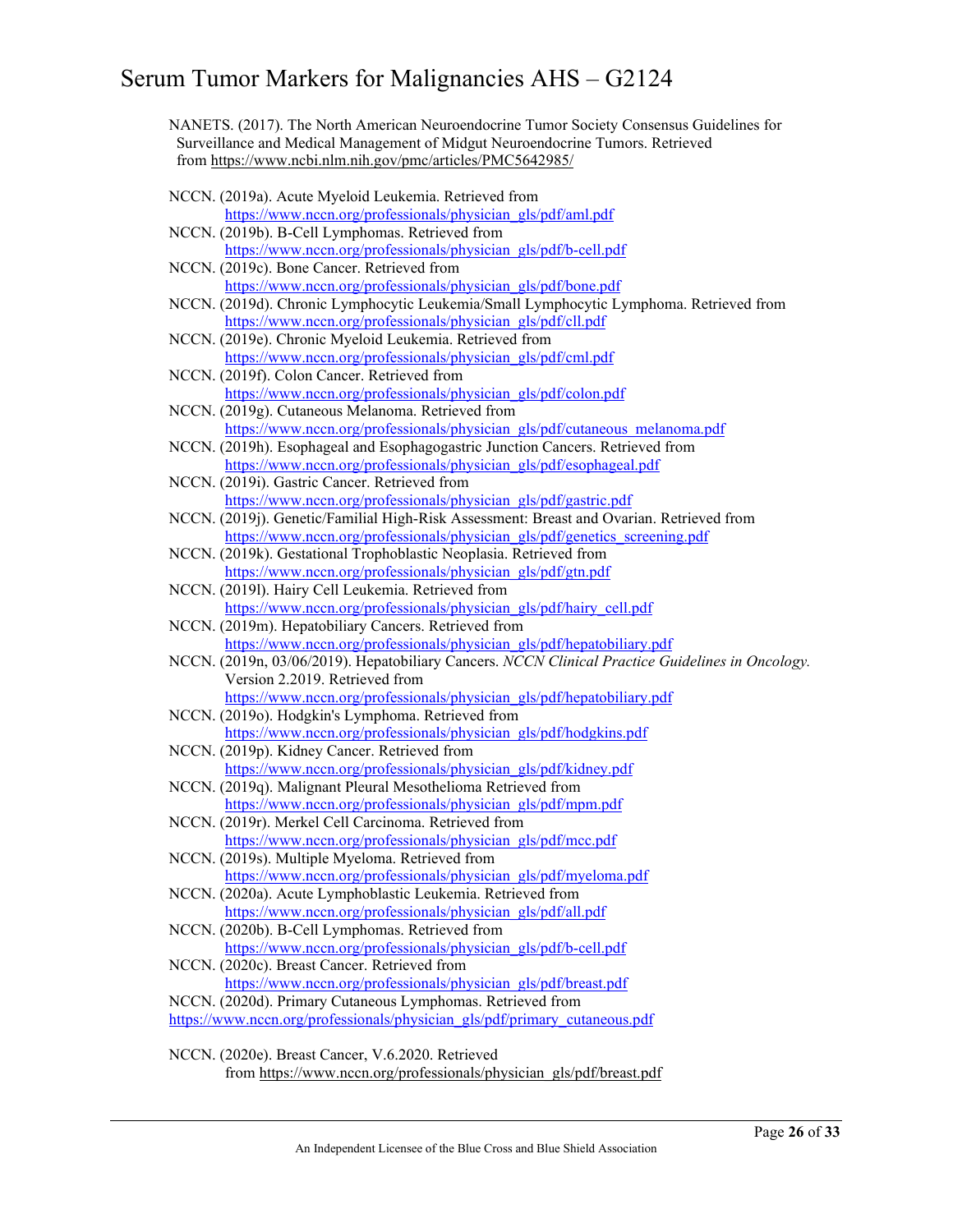- NCCN. (2020f). Chronic Lymphocytic Leukemia/Small Lymphocytic Lymphoma, V.2.2021. Retrieved from [https://www.nccn.org/professionals/physician\\_gls/pdf/cll.pdf](https://www.nccn.org/professionals/physician_gls/pdf/cll.pdf)
- NCCN. (2020g). Chronic Myeloid Leukemia, V.2.2021. Retrieved from [https://www.nccn.org/professionals/physician\\_gls/pdf/cml.pdf](https://www.nccn.org/professionals/physician_gls/pdf/cml.pdf)
- NCCN. (2020h). Colon Cancer V.4.2020. Retrieved from [https://www.nccn.org/professionals/physician\\_gls/pdf/colon.pdf](https://www.nccn.org/professionals/physician_gls/pdf/colon.pdf)
- NCCN. (2020i). Cutaneous Melanoma Version 1.2021. Retrieved from [https://www.nccn.org/professionals/physician\\_gls/pdf/cutaneous\\_melanoma.pdf](https://www.nccn.org/professionals/physician_gls/pdf/cutaneous_melanoma.pdf)
- NCCN. (2020j). Esophageal and Esophagogastric Junction Cancers, V.4.2020. Retrieved from [https://www.nccn.org/professionals/physician\\_gls/pdf/esophageal.pdf](https://www.nccn.org/professionals/physician_gls/pdf/esophageal.pdf)
- NCCN. (2020k). Esophageal and Esophagogastric Junction Cancers, V.5.2020. Retrieved from [https://www.nccn.org/professionals/physician\\_gls/pdf/esophageal.pdf](https://www.nccn.org/professionals/physician_gls/pdf/esophageal.pdf)
- NCCN. (2020l). Gastric Cancer, V.3.2020. Retrieved from [https://www.nccn.org/professionals/physician\\_gls/pdf/gastric.pdf](https://www.nccn.org/professionals/physician_gls/pdf/gastric.pdf)
- NCCN. (2020m). Gastric Cancer, V.4.2020. Retrieved from [https://www.nccn.org/professionals/physician\\_gls/pdf/gastric.pdf](https://www.nccn.org/professionals/physician_gls/pdf/gastric.pdf)
- NCCN. (2020n). Genetic/Familial High-Risk Assessment: Breast, Ovarian, and Pancreatic, V.2.2021. Retrieved from [https://www.nccn.org/professionals/physician\\_gls/pdf/genetics\\_screening.pdf](https://www.nccn.org/professionals/physician_gls/pdf/genetics_screening.pdf)
- NCCN. (2020o). Gestational Trophoblastic Neoplasia, V.3.2020. Retrieved from [https://www.nccn.org/professionals/physician\\_gls/pdf/gtn.pdf](https://www.nccn.org/professionals/physician_gls/pdf/gtn.pdf)
- NCCN. (2020p). Hairy Cell Leukemia Version 1.2021. Retrieved from [https://www.nccn.org/professionals/physician\\_gls/pdf/hairy\\_cell.pdf](https://www.nccn.org/professionals/physician_gls/pdf/hairy_cell.pdf)
- NCCN. (2020q). Hepatobiliary Cancers. Retrieved from [https://www.nccn.org/professionals/physician\\_gls/pdf/hepatobiliary.pdf](https://www.nccn.org/professionals/physician_gls/pdf/hepatobiliary.pdf)
- NCCN. (2020r). Malignant Pleural Mesothelioma, V.1.2021. Retrieved from [https://www.nccn.org/professionals/physician\\_gls/pdf/mpm.pdf](https://www.nccn.org/professionals/physician_gls/pdf/mpm.pdf)
- NCCN. (2020s). Myeloproliferative Neoplasms Version 1.2020. Retrieved from [https://www.nccn.org/professionals/physician\\_gls/pdf/mpn.pdf](https://www.nccn.org/professionals/physician_gls/pdf/mpn.pdf)
- NCCN. (2020t). NCCN Clinical Practice Guidelines in Oncology. *NCCN Clinical Practice Guidelines in Oncology.* Retrieved from https://www.nccn.org/professionals/physician gls/default.aspx
- NCCN. (2020u). Neuroendocrine and Adrenal Tumors. Retrieved from [https://www.nccn.org/professionals/physician\\_gls/pdf/neuroendocrine.pdf](https://www.nccn.org/professionals/physician_gls/pdf/neuroendocrine.pdf)
- NCCN. (2020v). Neuroendocrine and Adrenal Tumors, V.2.2020. Retrieved from [https://www.nccn.org/professionals/physician\\_gls/pdf/neuroendocrine.pdf](https://www.nccn.org/professionals/physician_gls/pdf/neuroendocrine.pdf)
- NCCN. (2020w). Occult Primary, V.1.2020. Retrieved from [https://www.nccn.org/professionals/physician\\_gls/pdf/occult.pdf](https://www.nccn.org/professionals/physician_gls/pdf/occult.pdf)
- NCCN. (2020x). Ovarian Cancer, V.1.2020. Retrieved from [https://www.nccn.org/professionals/physician\\_gls/pdf/ovarian.pdf](https://www.nccn.org/professionals/physician_gls/pdf/ovarian.pdf)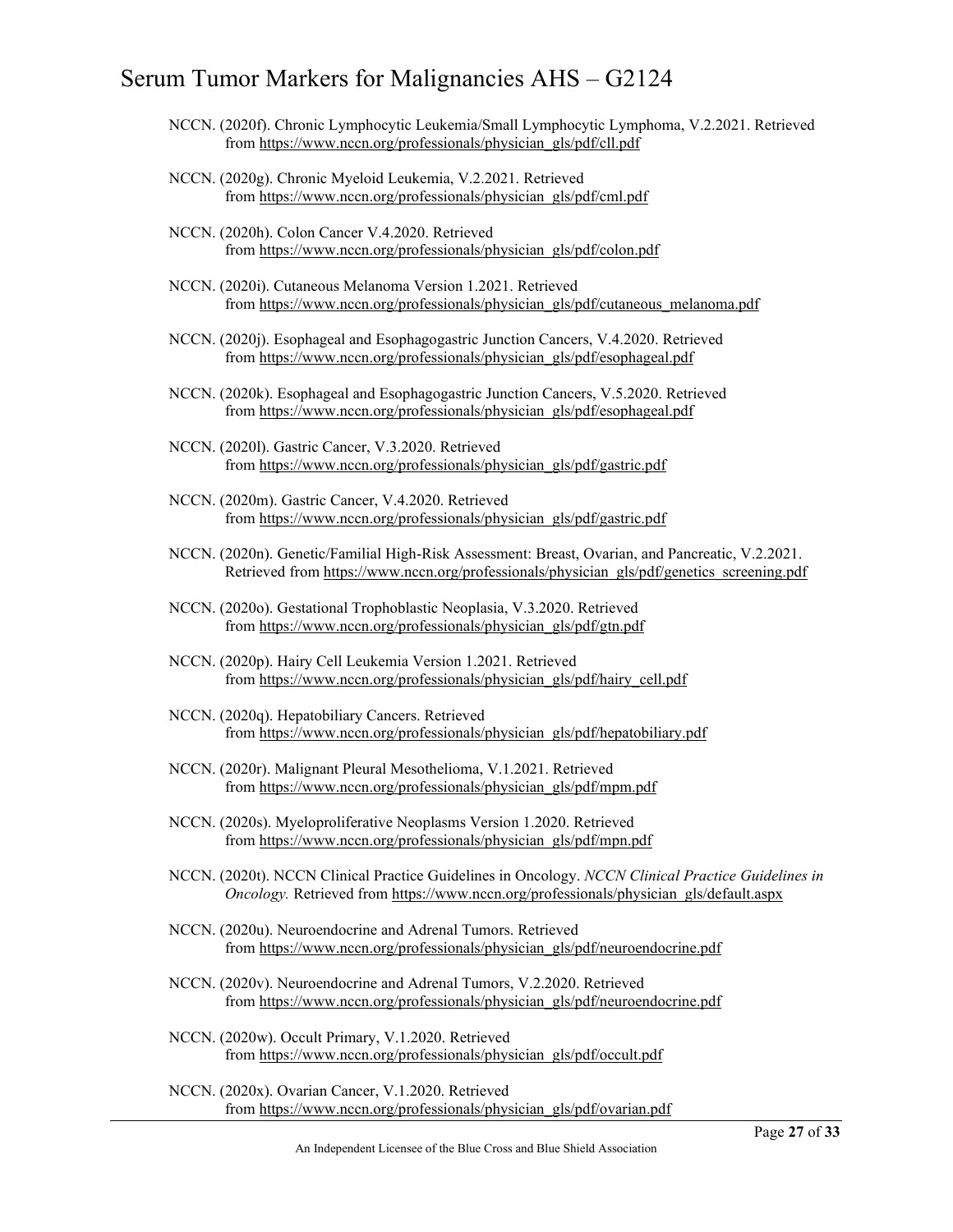- NCCN. (2020y). Pancreatic Adenocarcinoma, V.1.2021. Retrieved from [https://www.nccn.org/professionals/physician\\_gls/pdf/pancreatic.pdf](https://www.nccn.org/professionals/physician_gls/pdf/pancreatic.pdf)
- NCCN. (2020z). Pediatric Acute Lymphoblastic Leukemia Version 2.2021. Retrieved from [https://www.nccn.org/professionals/physician\\_gls/pdf/ped\\_all.pdf](https://www.nccn.org/professionals/physician_gls/pdf/ped_all.pdf)
- NCCN. (2020aa). Primary Cutaneous Lymphomas Version 1.2021. Retrieved from [https://www.nccn.org/professionals/physician\\_gls/pdf/primary\\_cutaneous.pdf](https://www.nccn.org/professionals/physician_gls/pdf/primary_cutaneous.pdf)
- NCCN. (2020ab). Prostate Cancer, V.3.2020. Retrieved from [https://www.nccn.org/professionals/physician\\_gls/pdf/prostate.pdf](https://www.nccn.org/professionals/physician_gls/pdf/prostate.pdf)
- NCCN. (2020ac). Rectal Cancer, V.6.2020. Retrieved from [https://www.nccn.org/professionals/physician\\_gls/pdf/rectal.pdf](https://www.nccn.org/professionals/physician_gls/pdf/rectal.pdf)
- NCCN. (2020ad). Small Bowel Adenocarcinoma. Retrieved from [https://www.nccn.org/professionals/physician\\_gls/pdf/small\\_bowel.pdf](https://www.nccn.org/professionals/physician_gls/pdf/small_bowel.pdf)
- NCCN. (2020ae). Systemic light chain amyloidosis, V.1.2021. Retrieved from [https://www.nccn.org/professionals/physician\\_gls/pdf/amyloidosis.pdf](https://www.nccn.org/professionals/physician_gls/pdf/amyloidosis.pdf)
- NCCN. (2020af). Testicular Cancer, V.1.2021. Retrieved from [https://www.nccn.org/professionals/physician\\_gls/pdf/testicular.pdf](https://www.nccn.org/professionals/physician_gls/pdf/testicular.pdf)
- NCCN. (2020ag). Thymomas and Thymic Carcinomas, V.1.2021. Retrieved from [https://www.nccn.org/professionals/physician\\_gls/pdf/thymic.pdf](https://www.nccn.org/professionals/physician_gls/pdf/thymic.pdf)
- NCCN. (2020ah). Thyroid Carcinoma, V.2.2020. Retrieved from [https://www.nccn.org/professionals/physician\\_gls/pdf/thyroid.pdf](https://www.nccn.org/professionals/physician_gls/pdf/thyroid.pdf)
- NCCN. (2020ai). Uterine Neoplasms, V.1.2021. Retrieved from [https://www.nccn.org/professionals/physician\\_gls/pdf/uterine.pdf](https://www.nccn.org/professionals/physician_gls/pdf/uterine.pdf)
- NCCN. (2020aj). Waldenström's Macroglobulinemia / Lymphoplasmacytic Lymphoma V.1.2021. Retrieved from [https://www.nccn.org/professionals/physician\\_gls/pdf/waldenstroms.pdf](https://www.nccn.org/professionals/physician_gls/pdf/waldenstroms.pdf)
- NCCN. (2020 ). Systemic Mastocytosis Version 1.2020. Retrieved from [https://www.nccn.org/professionals/physician\\_gls/pdf/mastocytosis.pdf](https://www.nccn.org/professionals/physician_gls/pdf/mastocytosis.pdf)
- NCCN. (2021a). B-Cell Lymphomas V1.2021. Retrieved from [https://www.nccn.org/professionals/physician\\_gls/pdf/b-cell.pdf](https://www.nccn.org/professionals/physician_gls/pdf/b-cell.pdf)
- NCCN. (2021b). Hodgkin's Lymphoma Version 2.2021. Retrieved from [https://www.nccn.org/professionals/physician\\_gls/pdf/hodgkins.pdf](https://www.nccn.org/professionals/physician_gls/pdf/hodgkins.pdf)
- NCCN. (2021c). Multiple Myeloma, Version 3.2021. Retrieved from [https://www.nccn.org/professionals/physician\\_gls/pdf/myeloma.pdf](https://www.nccn.org/professionals/physician_gls/pdf/myeloma.pdf)
- NCCN. (2021d). Ovarian Cancer, V.2.2020. Retrieved from [https://www.nccn.org/professionals/physician\\_gls/pdf/ovarian.pdf](https://www.nccn.org/professionals/physician_gls/pdf/ovarian.pdf)
- NCCN. (2021e). Small Cell Lung Cancer Version 2.2021. Retrieved from [https://www.nccn.org/professionals/physician\\_gls/pdf/sclc.pdf](https://www.nccn.org/professionals/physician_gls/pdf/sclc.pdf)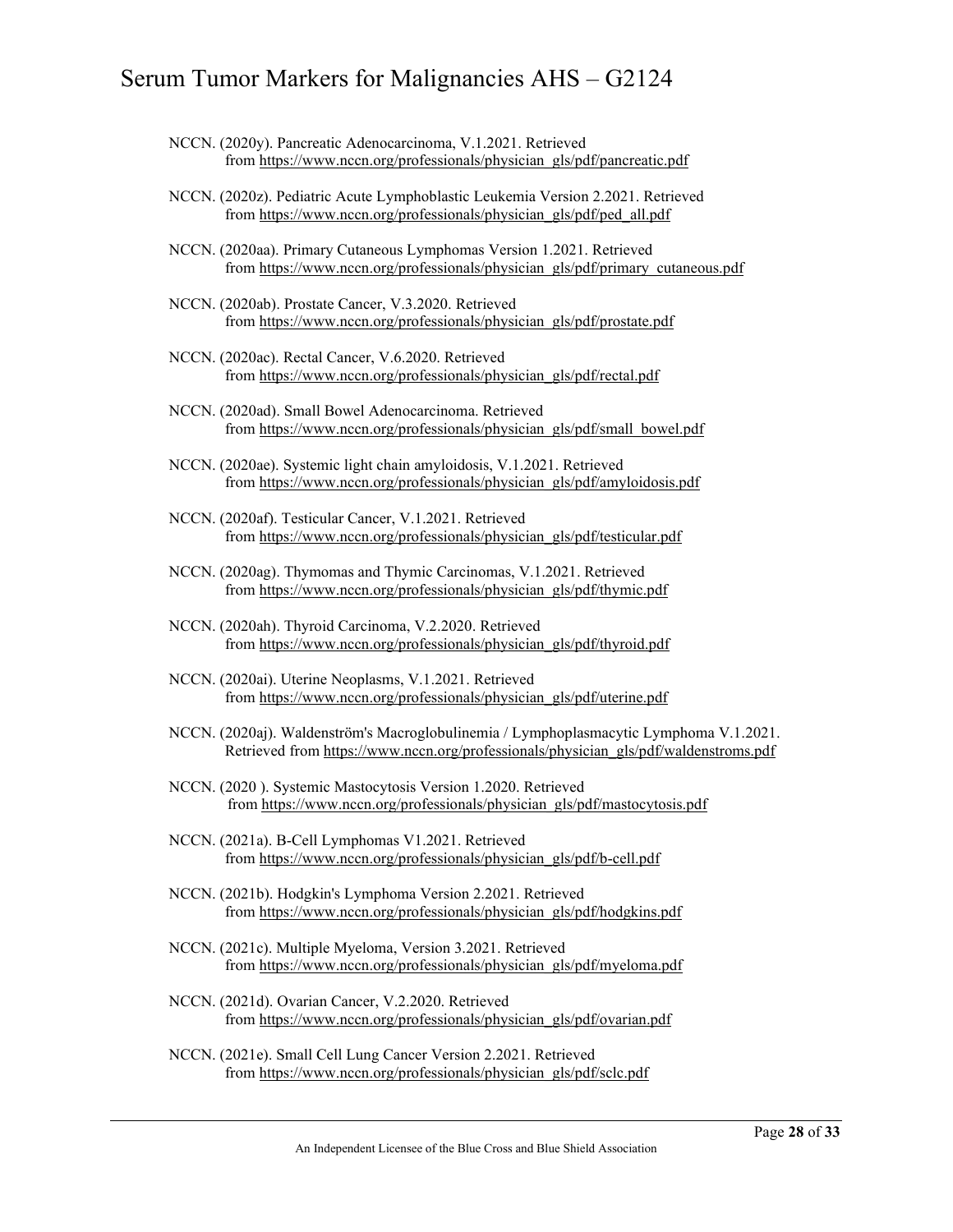ICE. (2011). Ovarian cancer: recognition and initial management. Retrieved from <https://www.nice.org.uk/guidance/cg122/chapter/1-Guidance>

NICE. (2018). Myeloma: diagnosis and management. Retrieved from https://www.nice.org.uk/guidance/ng35/chapter/Recommendations

Park, S. J., Jang, J. Y., Jeong, S. W., Cho, Y. K., Lee, S. H., Kim, S. G., . . . Bang, H. I. (2017). Usefulness of AFP, AFP-L3, and PIVKA-II, and their combinations in diagnosing hepatocellular carcinoma. *Medicine (Baltimore), 96*(11), e5811. doi:10.1097/md.0000000000005811

Pucino, V., Bombardieri, M., Pitzalis, C., & Mauro, C. (2017). Lactate at the crossroads of metabolism, inflammation, and autoimmunity. *European Journal of Immunology, 47*(1), 14-21. doi:10.1002/eji.201646477

Qin, J., Yang, Q., Ye, H., Wang, K., Zhang, M., Zhu, J., . . . Zhang, J. (2020). Using Serological Proteome Analysis to Identify and Evaluate Anti-GRP78 Autoantibody as Biomarker in the Detection of Gastric Cancer. *J Oncol, 2020*, 9430737. doi:10.1155/2020/9430737

Raby, B. (2020). Personalized medicine. Retrieved from [https://www.uptodate.com/contents/personalized](https://www.uptodate.com/contents/personalized-medicine?search=proteomics&source=search_result&selectedTitle=1%7E61&usage_type=default&display_rank=1)medicine?search=proteomics&source=search\_result&selectedTitle=1~61&usage\_type=default&display [rank=1](https://www.uptodate.com/contents/personalized-medicine?search=proteomics&source=search_result&selectedTitle=1%7E61&usage_type=default&display_rank=1)

Raby, B. (2021). Personalized medicine. Retrieved from [https://www.uptodate.com/contents/personalized](https://www.uptodate.com/contents/personalized-medicine?search=proteomics&source=search_result&selectedTitle=1%7E61&usage_type=default&display_rank=1)medicine?search=proteomics&source=search\_result&selectedTitle=1~61&usage\_type=default&display  $rank=1$ 

Ryu, T., Takami, Y., Wada, Y., Tateishi, M., Matsushima, H., Mikagi, K., & Saitsu, H. (2017). Doubleand Triple-Positive Tumor Markers Predict Early Recurrence and Poor Survival in Patients with Hepatocellular Carcinoma within the Milan Criteria and Child-Pugh Class A. *J Gastrointest Surg, 21*(6), 957-966. doi:10.1007/s11605-017-3394-1

Saito, Y., Shimada, M., Utsunomiya, T., Morine, Y., Imura, S., Ikemoto, T., . . . Asanoma, M. (2012). Prediction of recurrence of hepatocellular carcinoma after curative hepatectomy using preoperative Lens culinaris agglutinin-reactive fraction of alpha-fetoprotein. *Hepatol Res, 42*(9), 887-894. doi:10.1111/j.1872-034X.2012.01004.x

Santos Schraiber, L. d., de Mattos, A. A., Zanotelli, M. L., Cantisani, G. P., Brandao, A. B., Marroni, C. A., . . . Santos Marcon, P. d. (2016). Alpha-fetoprotein Level Predicts Recurrence After Transplantation in Hepatocellular Carcinoma. *Medicine (Baltimore), 95*(3), e2478. doi:10.1097/md.0000000000002478

Schefer, H., Mattmann, S., & Joss, R. A. (1998). Hereditary persistence of α-fetoproteinCase report and review of the literature. *Annals of Oncology, 9*(6), 667-672. doi:10.1023/A:1008243311122

Seo, S., Hong, J. Y., Yoon, S., Yoo, C., Park, J. H., Lee, J. B., . . . Suh, C. (2016). Prognostic significance of serum beta-2 microglobulin in patients with diffuse large B-cell lymphoma in the rituximab era. *Oncotarget, 7*(47), 76934-76943. doi:10.18632/oncotarget.12734

Sepulveda, A. R., Hamilton, S. R., Allegra, C. J., Grody, W., Cushman-Vokoun, A. M., Funkhouser, W. K., . . . Nowak, J. A. (2017). Molecular Biomarkers for the Evaluation of Colorectal Cancer: Guideline From the American Society for Clinical Pathology, College of American Pathologists, Association for Molecular Pathology, and the American Society of Clinical Oncology. *Journal of Clinical Oncology, 35*(13), 1453-1486. doi:10.1200/JCO.2016.71.9807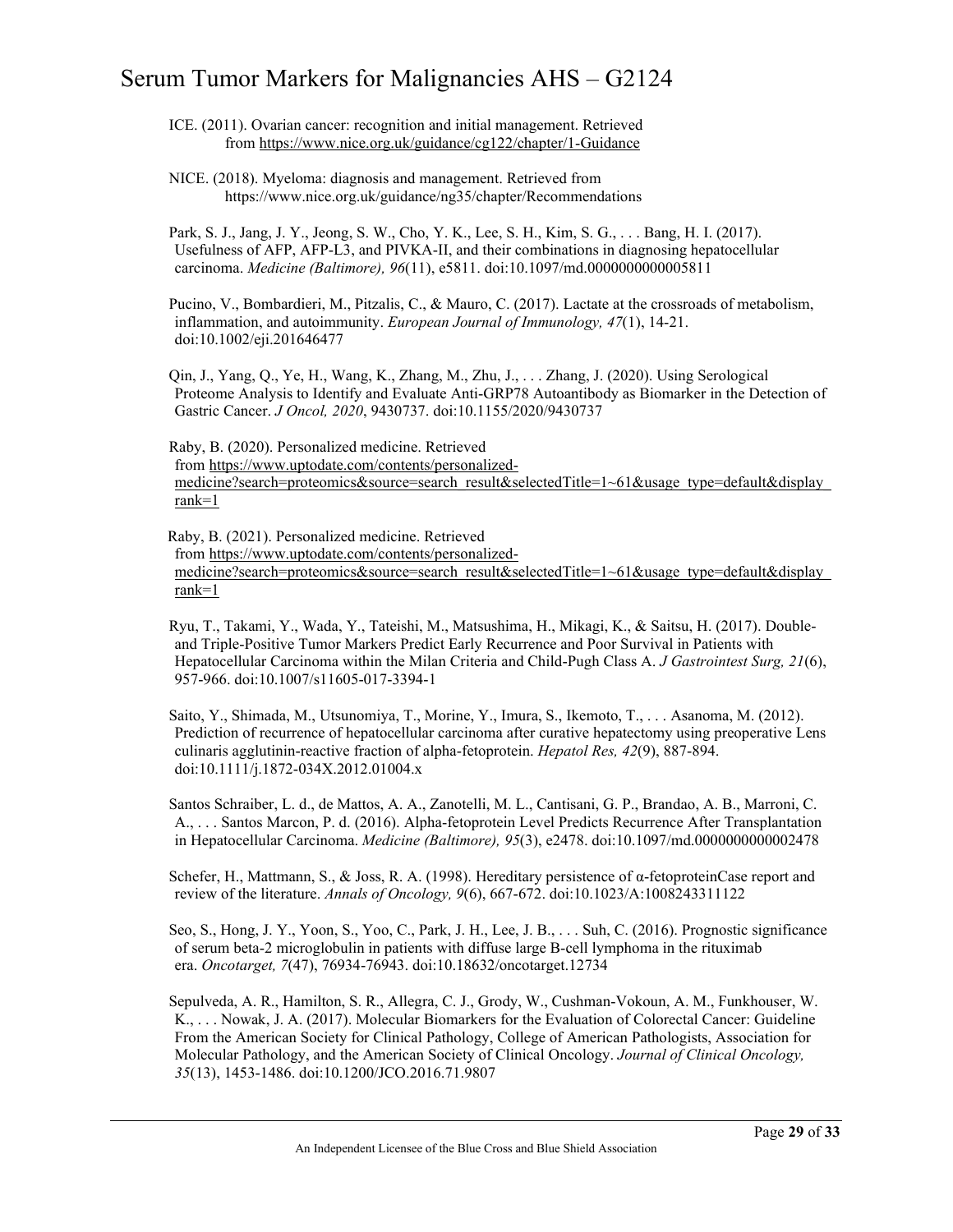Song, B. C., Suh, D. J., Yang, S. H., Lee, H. C., Chung, Y. H., Sung, K. B., & Lee, Y. S. (2002). Lens culinaris agglutinin-reactive alpha-fetoprotein as a prognostic marker in patients with hepatocellular carcinoma undergoing transcatheter arterial chemoembolization. *J Clin Gastroenterol, 35*(5), 398-402. Retrieved from <http://dx.doi.org/>

Stephens, R. W., Brunner, N., Janicke, F., & Schmitt, M. (1998). The urokinase plasminogen activator system as a target for prognostic studies in breast cancer. *Breast Cancer Res Treat, 52*(1-3), 99-111. Retrieved from <http://dx.doi.org/>

Stoffel, E. M., McKernin, S. E., Brand, R., Canto, M., Goggins, M., Moravek, C., . . . Khorana, A. A. (2018). Evaluating Susceptibility to Pancreatic Cancer: ASCO Provisional Clinical Opinion. *Journal of Clinical Oncology, 37*(2), 153-164. doi:10.1200/JCO.18.01489

Strosberg, J. (2017). Retrieved from [https://www.uptodate.com/contents/diagnosis-of-the-carcinoid](https://www.uptodate.com/contents/diagnosis-of-the-carcinoid-syndrome-and-tumor-localization?search=chromogranin%20A&source=search_result&selectedTitle=1%7E40&usage_type=default&display_rank=1)[syndrome-and-tumor](https://www.uptodate.com/contents/diagnosis-of-the-carcinoid-syndrome-and-tumor-localization?search=chromogranin%20A&source=search_result&selectedTitle=1%7E40&usage_type=default&display_rank=1)[localization?search=chromogranin%20A&source=search\\_result&selectedTitle=1~40&usage\\_type=defaul](https://www.uptodate.com/contents/diagnosis-of-the-carcinoid-syndrome-and-tumor-localization?search=chromogranin%20A&source=search_result&selectedTitle=1%7E40&usage_type=default&display_rank=1) [t&display\\_rank=1](https://www.uptodate.com/contents/diagnosis-of-the-carcinoid-syndrome-and-tumor-localization?search=chromogranin%20A&source=search_result&selectedTitle=1%7E40&usage_type=default&display_rank=1)

Strosberg, J. (2019). Diagnosis of carcinoid syndrome and tumor localization. Retrieved from [https://www.uptodate.com/contents/diagnosis-of-the-carcinoid-syndrome-and-tumor](https://www.uptodate.com/contents/diagnosis-of-the-carcinoid-syndrome-and-tumor-localization?search=chromogranin%20A&source=search_result&selectedTitle=1%7E40&usage_type=default&display_rank=1)[localization?search=chromogranin%20A&source=search\\_result&selectedTitle=1~40&usage\\_type=defaul](https://www.uptodate.com/contents/diagnosis-of-the-carcinoid-syndrome-and-tumor-localization?search=chromogranin%20A&source=search_result&selectedTitle=1%7E40&usage_type=default&display_rank=1) [t&display\\_rank=1](https://www.uptodate.com/contents/diagnosis-of-the-carcinoid-syndrome-and-tumor-localization?search=chromogranin%20A&source=search_result&selectedTitle=1%7E40&usage_type=default&display_rank=1)

Sturgeon, C. M., Duffy, M. J., Hofmann, B. R., Lamerz, R., Fritsche, H. A., Gaarenstroom, K., . . . Diamandis, E. P. (2010). National Academy of Clinical Biochemistry Laboratory Medicine Practice Guidelines for use of tumor markers in liver, bladder, cervical, and gastric cancers. *Clin Chem, 56*(6), e1- 48. doi:10.1373/clinchem.2009.133124

Sturgeon, C. M., Hoffman, B. R., Chan, D. W., Ch'ng, S. L., Hammond, E., Hayes, D. F., . . . Diamandis, E. P. (2008). National Academy of Clinical Biochemistry Laboratory Medicine Practice Guidelines for use of tumor markers in clinical practice: quality requirements. *Clin Chem, 54*(8), e1-e10. doi:10.1373/clinchem.2007.094144

Theodoros, F., & Bergh, J. (2019). Prognostic and predictive factors in early, nonmetastatic breast cancer - UpToDate. In D. Hayes (Ed.), *UpToDate*. Retrieved from [https://www.uptodate.com/contents/prognostic-and-predictive-factors-in-early-non-metastatic](https://www.uptodate.com/contents/prognostic-and-predictive-factors-in-early-non-metastatic-breast-cancer)[breast-cancer](https://www.uptodate.com/contents/prognostic-and-predictive-factors-in-early-non-metastatic-breast-cancer)

Tian, T., Gao, J., Li, N., Li, Y., Lu, M., Li, Z., . . . Shen, L. (2016). Circulating Chromogranin A as A Marker for Monitoring Clinical Response in Advanced Gastroenteropancreatic Neuroendocrine Tumors. *PLoS One, 11*(5), e0154679. doi:10.1371/journal.pone.0154679

Tormey, W. P., Byrne, B., Hill, A. D., Sherlock, M., & Thompson, C. J. (2017). Should serum calcitonin be routinely measured in patients presenting with thyroid nodule? *Minerva Endocrinol, 42*(4), 306-310. doi:10.23736/s0391-1977.17.02566-4

Tuttle, M. (2018). Medullary thyroid cancer: Clinical manifestations, diagnosis, and staging. Retrieved from [https://www.uptodate.com/contents/medullary-thyroid-cancer-clinical-manifestations-diagnosis](https://www.uptodate.com/contents/medullary-thyroid-cancer-clinical-manifestations-diagnosis-and-staging?search=calcitonin%20medullary%20thyroid%20carcinoma&source=search_result&selectedTitle=1%7E150&usage_type=default&display_rank=1)[and-](https://www.uptodate.com/contents/medullary-thyroid-cancer-clinical-manifestations-diagnosis-and-staging?search=calcitonin%20medullary%20thyroid%20carcinoma&source=search_result&selectedTitle=1%7E150&usage_type=default&display_rank=1)

[staging?search=calcitonin%20medullary%20thyroid%20carcinoma&source=search\\_result&selectedTitle](https://www.uptodate.com/contents/medullary-thyroid-cancer-clinical-manifestations-diagnosis-and-staging?search=calcitonin%20medullary%20thyroid%20carcinoma&source=search_result&selectedTitle=1%7E150&usage_type=default&display_rank=1)  $=1$ ~150&usage\_type=default&display\_rank=1

Tuttle, R. M. (2020). Medullary thyroid cancer: Clinical manifestations, diagnosis, and staging. Retrieved from [https://www.uptodate.com/contents/medullary-thyroid-cancer-clinical-manifestations-diagnosis](https://www.uptodate.com/contents/medullary-thyroid-cancer-clinical-manifestations-diagnosis-and-staging?search=calcitonin%20medullary%20thyroid%20carcinoma&source=search_result&selectedTitle=1%7E150&usage_type=default&display_rank=1)[and-](https://www.uptodate.com/contents/medullary-thyroid-cancer-clinical-manifestations-diagnosis-and-staging?search=calcitonin%20medullary%20thyroid%20carcinoma&source=search_result&selectedTitle=1%7E150&usage_type=default&display_rank=1)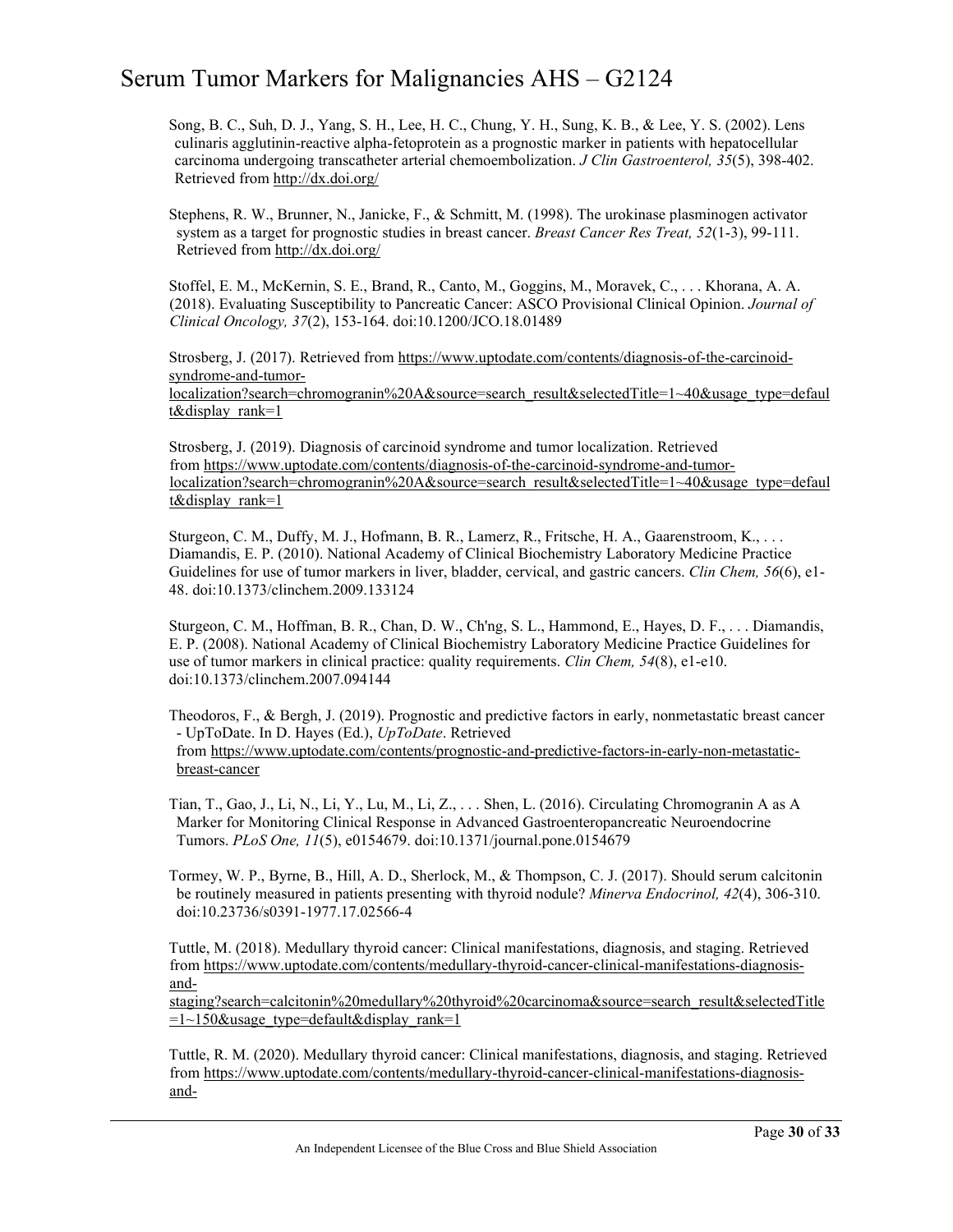[staging?search=calcitonin%20medullary%20thyroid%20carcinoma&source=search\\_result&selectedTitle](https://www.uptodate.com/contents/medullary-thyroid-cancer-clinical-manifestations-diagnosis-and-staging?search=calcitonin%20medullary%20thyroid%20carcinoma&source=search_result&selectedTitle=1%7E150&usage_type=default&display_rank=1)  $=1$ ~150&usage type=default&display rank=1

Ueland, F. (2017). Serum biomarkers for evaluation of an adnexal mass for epithelial carcinoma of the ovary, fallopian tube, or peritoneum. Retrieved from [https://www.uptodate.com/contents/serum](https://www.uptodate.com/contents/serum-biomarkers-for-evaluation-of-an-adnexal-mass-for-epithelial-carcinoma-of-the-ovary-fallopian-tube-or-peritoneum?search=Carcinoembryonic%20antigen&source=search_result&selectedTitle=1%7E101&usage_type=default&display_rank=1)[biomarkers-for-evaluation-of-an-adnexal-mass-for-epithelial-carcinoma-of-the-ovary-fallopian-tube-or](https://www.uptodate.com/contents/serum-biomarkers-for-evaluation-of-an-adnexal-mass-for-epithelial-carcinoma-of-the-ovary-fallopian-tube-or-peritoneum?search=Carcinoembryonic%20antigen&source=search_result&selectedTitle=1%7E101&usage_type=default&display_rank=1)[peritoneum?search=Carcinoembryonic%20antigen&source=search\\_result&selectedTitle=1~101&usage\\_](https://www.uptodate.com/contents/serum-biomarkers-for-evaluation-of-an-adnexal-mass-for-epithelial-carcinoma-of-the-ovary-fallopian-tube-or-peritoneum?search=Carcinoembryonic%20antigen&source=search_result&selectedTitle=1%7E101&usage_type=default&display_rank=1) [type=default&display\\_rank=1](https://www.uptodate.com/contents/serum-biomarkers-for-evaluation-of-an-adnexal-mass-for-epithelial-carcinoma-of-the-ovary-fallopian-tube-or-peritoneum?search=Carcinoembryonic%20antigen&source=search_result&selectedTitle=1%7E101&usage_type=default&display_rank=1)

Ueland, F. R., Li, Andrew John. (2020). Serum biomarkers for evaluation of an adnexal mass for epithelial carcinoma of the ovary, fallopian tube, or peritoneum. Retrieved from [https://www.uptodate.com/contents/serum-biomarkers-for-evaluation-of-an-adnexal-mass-for](https://www.uptodate.com/contents/serum-biomarkers-for-evaluation-of-an-adnexal-mass-for-epithelial-carcinoma-of-the-ovary-fallopian-tube-or-peritoneum?search=Carcinoembryonic%20antigen&source=search_result&selectedTitle=1%7E101&usage_type=default&display_rank=1)[epithelial-carcinoma-of-the-ovary-fallopian-tube-or](https://www.uptodate.com/contents/serum-biomarkers-for-evaluation-of-an-adnexal-mass-for-epithelial-carcinoma-of-the-ovary-fallopian-tube-or-peritoneum?search=Carcinoembryonic%20antigen&source=search_result&selectedTitle=1%7E101&usage_type=default&display_rank=1)[peritoneum?search=Carcinoembryonic%20antigen&source=search\\_result&selectedTitle=1~101&usage\\_](https://www.uptodate.com/contents/serum-biomarkers-for-evaluation-of-an-adnexal-mass-for-epithelial-carcinoma-of-the-ovary-fallopian-tube-or-peritoneum?search=Carcinoembryonic%20antigen&source=search_result&selectedTitle=1%7E101&usage_type=default&display_rank=1)

[type=default&display\\_rank=1](https://www.uptodate.com/contents/serum-biomarkers-for-evaluation-of-an-adnexal-mass-for-epithelial-carcinoma-of-the-ovary-fallopian-tube-or-peritoneum?search=Carcinoembryonic%20antigen&source=search_result&selectedTitle=1%7E101&usage_type=default&display_rank=1)

Van Poznak, C., Somerfield, M. R., Bast, R. C., Cristofanilli, M., Goetz, M. P., Gonzalez-Angulo, A. M., . . . Harris, L. N. (2015). Use of Biomarkers to Guide Decisions on Systemic Therapy for Women With Metastatic Breast Cancer: American Society of Clinical Oncology Clinical Practice Guideline. *J Clin Oncol, 33*(24), 2695-2704. doi:10.1200/jco.2015.61.1459

Walentowicz, P., Krintus, M., Sadlecki, P., Grabiec, M., Mankowska-Cyl, A., Sokup, A., & Walentowicz-Sadlecka, M. (2014). Serum inhibin A and inhibin B levels in epithelial ovarian cancer patients. *PLoS One, 9*(3), e90575. doi:10.1371/journal.pone.0090575

Wells, S. A., Jr., Asa, S. L., Dralle, H., Elisei, R., Evans, D. B., Gagel, R. F., . . . Waguespack, S. G. (2015). Revised American Thyroid Association guidelines for the management of medullary thyroid carcinoma. *Thyroid, 25*(6), 567-610. doi:10.1089/thy.2014.0335

Wu, M., Liu, H., Liu, Z., Liu, C., Zhang, A., & Li, N. (2018). Analysis of serum alpha-fetoprotein (AFP) and AFP-L3 levels by protein microarray. *J Int Med Res, 46*(10), 4297-4305. doi:10.1177/0300060518789304

Yamao, T., Yamashita, Y. I., Imai, K., Umezaki, N., Tsukamoto, M., Kitano, Y., . . . Baba, H. (2019). Clinical Significance of Preoperative Hepatocellular Carcinoma With High Lens culinaris Agglutininreactive Fraction of Alpha-Fetoprotein, But Low Alpha-Fetoprotein. *Anticancer Res, 39*(2), 883-889. doi:10.21873/anticanres.13189

Yang, X., Yang, Y., Li, Z., Cheng, C., Yang, T., Wang, C., . . . Liu, S. (2015). Diagnostic value of circulating chromogranin a for neuroendocrine tumors: a systematic review and meta-analysis. *PLoS One, 10*(4), e0124884. doi:10.1371/journal.pone.0124884

Yi, X., Yu, S., & Bao, Y. (2013). Alpha-fetoprotein-L3 in hepatocellular carcinoma: a meta-analysis. *Clin Chim Acta, 425*, 212-220. doi:10.1016/j.cca.2013.08.005

Zhang, X. F., Lai, E. C., Kang, X. Y., Qian, H. H., Zhou, Y. M., Shi, L. H., . . . Yin, Z. F. (2011). Lens culinaris agglutinin-reactive fraction of alpha-fetoprotein as a marker of prognosis and a monitor of recurrence of hepatocellular carcinoma after curative liver resection. *Ann Surg Oncol, 18*(8), 2218-2223. doi:10.1245/s10434-011-1613-7

Medical Director review 5/2019

Specialty Matched Consultant Advisory Panel 8/2019

Medical Director review 8/2019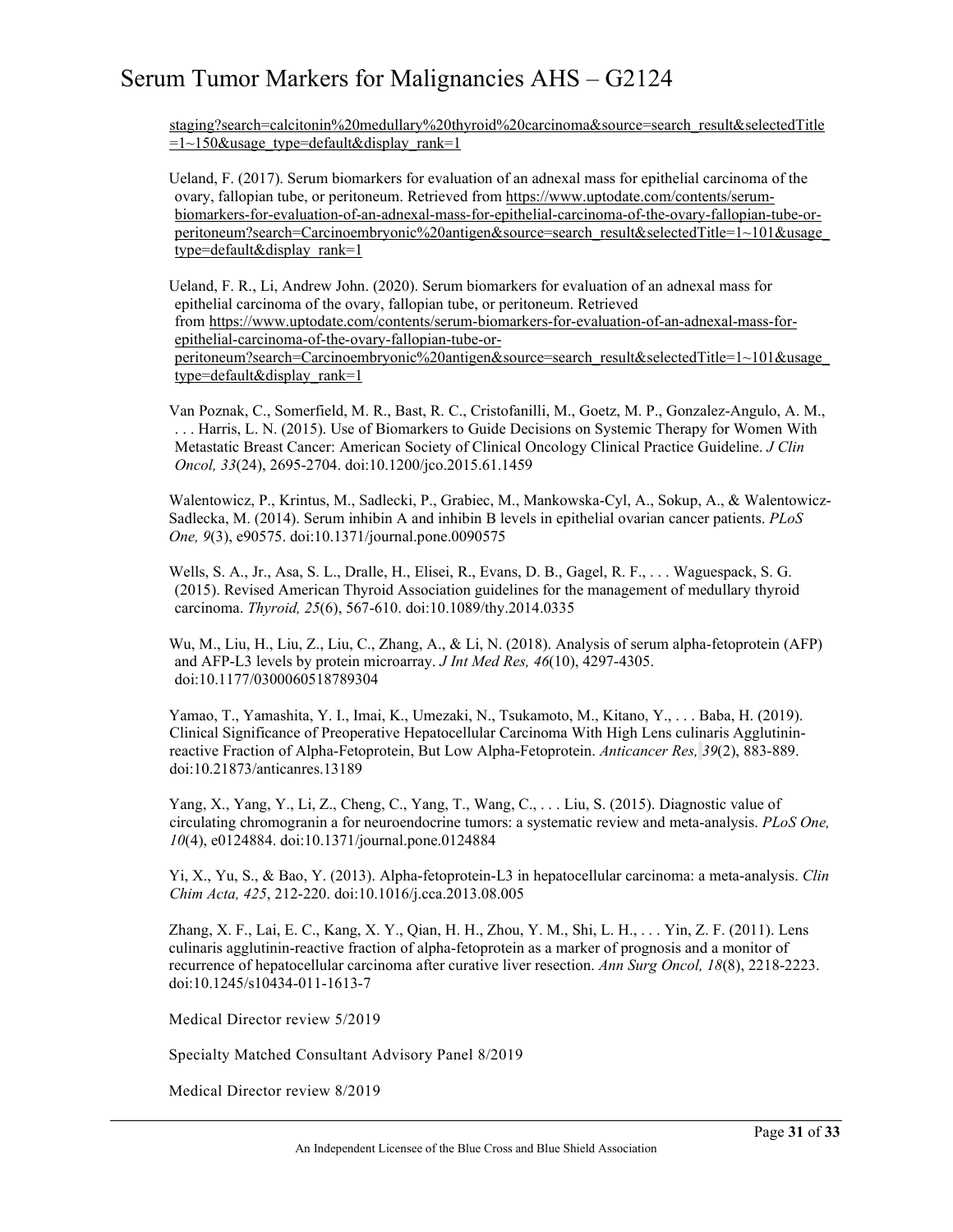Medical Director 4/2020

Specialty Matched Consultant Advisory Panel 8/2020

Medical Director 4/2021

Specialty Matched Consultant Advisory Panel 8/2021

### **Policy Implementation/Update Information**

- 1/1/2019 New policy developed. BCBSNC will provide coverage for serum tumor markers for malignancies when it is determined to be medically necessary and criteria are met. Medical Director review 1/1/2019. Policy noticed 1/1/2019 for effective date 4/1/2019. (lpr)
- 5/14/19 Reviewed by Avalon 1st Quarter 2019 CAB. Updated Policy Guidelines and added State/Federal Regulations section. Updated NCCN Table. Added the following CPT & PLA codes to the "Billing/Coding section: 84432, 84702, 84703, 84704, 84999, 86152, 86153, 86300, 86301, 86304, 86316, 86336, 86800, 0003U, 1121U, 0045U, 0067U. Added the following indications to When Covered criteria: Castleman's disease workup, AML workup, Hairy Cell Leukemia workup, Tryptase, and Systemic Mastocytosis. Added Apifiny and Overa (OVA1 Next Generation) to When Not covered section. Medical Director review 5/2019. (lpr)
- 10/1/19 Specialty Matched Consultant Advisory Panel review 8/21/2019. Reviewed by Avalon 2nd Quarter 2019 CAB. Under "When Covered" section: K.d. added ovarian cancer workup. Under "When Not Covered" section: added investigational statement "The use of urokinase plasminogen activator (uPA) and plasminogen activator inhibitor type 1 (PAI-1) as serum tumor markers is considered investigational; added AFP-L3 (Lens culinaris agglutinin reactive AFP) as investigational; added REVEAL Lung Nodule Characterization as investigational. Under Billing/Coding section: deleted coding table. Added CPT codes 81500, 81538, 81551, 82107, 83950, 85415, 86305, PLA code 0092U; Deleted CPT codes 81525, 81539. Medical Director review 8/2019. (lpr)
- 10/1/2019 Policy Statement revised to read: BCBSNC will provide coverage for serum tumor markers for malignancies when it is determined the medical criteria and guidelines below are met. Wording changed in the When Covered section. "Medically Necessary" changed to "Reimbursement is allowed…" Wording revised in the Not Covered section. "Investigational" changed to read "Reimbursement is not allowed…". Notification given 10/1/2019 for effective date 12/2/2019. (an)
- 5/12/20 Reviewed by Avalon 1st Quarter 2020 CAB. Medical Director review 4/2020. Added CPT codes 84075, 84078, 84080, 84484, 0163U and deleted CPT codes 86152, 86153 in Billing/Coding section. Added several indications to Reimbursement allowed section. References updated. (lpr)
- 9/8/20 Specialty Matched Consultant Advisory Panel review 8/19/2020. No changes to policy statement. (lpr)
- 5/4/21 Reviewed by Avalon 1<sup>st</sup> Quarter 2021 CAB. Medical Director review 4/2021. Under "When Covered" section F. (g) (Cancer Antigen 19-9) and H.(g) (Carcinoembryonic Antigen CEA), added covered indication: epithelial ovarian cancer, fallopian tube cancer, or primary peritoneal cancer workup and monitoring; Under section K. (a) removed word "histopathologies" for clarity. Also under "When Covered" section, removed language in sections M. (PSA) and moved to AHS-G2008 Prostate Cancer Screening; and N. (Thyroglobulin TG) and moved to AHS-G2045 Thyroid Disease Testing. Under "When Not